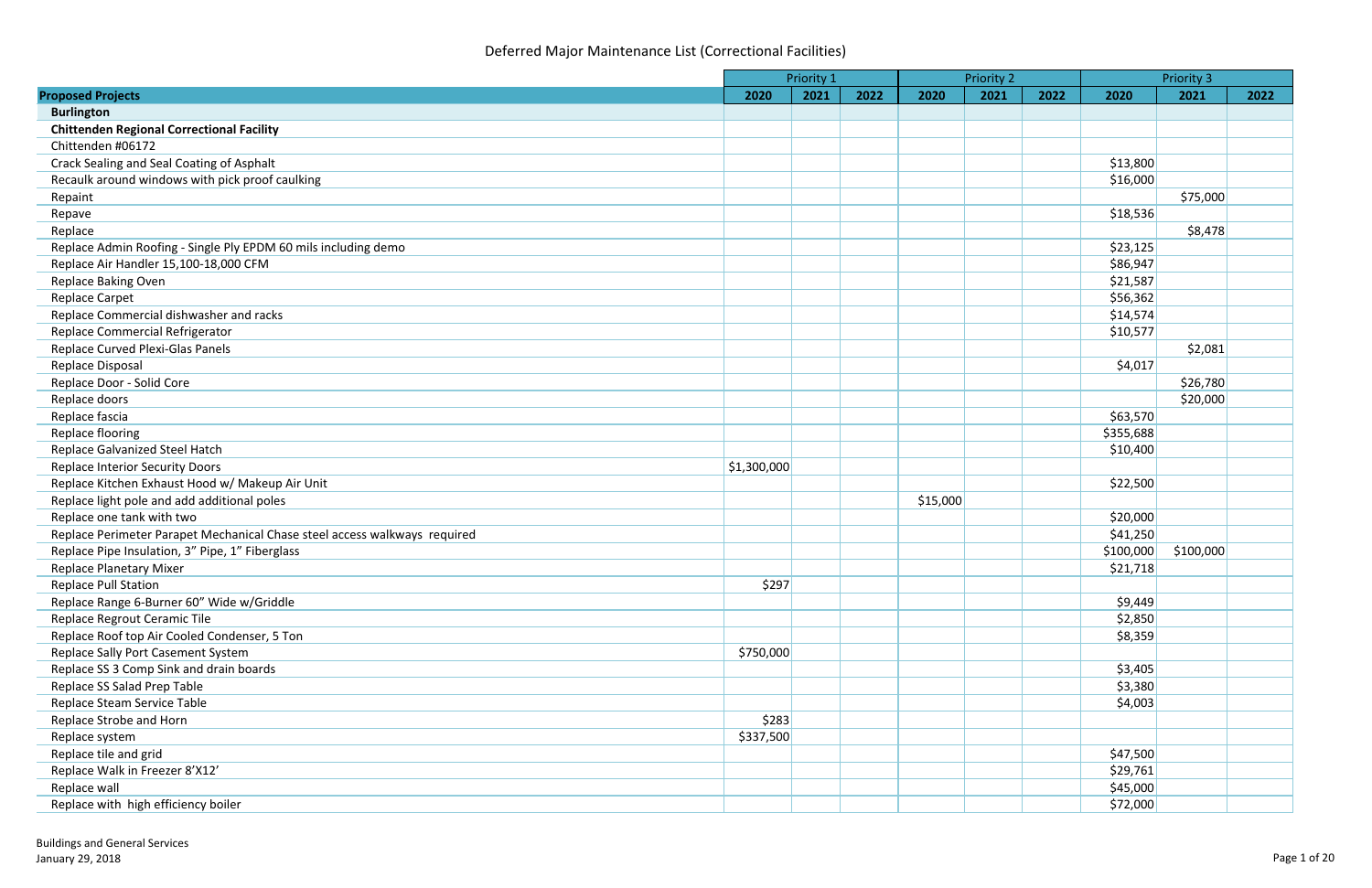|                                                                                       |             | Priority 1 |      |          | <b>Priority 2</b> |          |             | <b>Priority 3</b> |           |
|---------------------------------------------------------------------------------------|-------------|------------|------|----------|-------------------|----------|-------------|-------------------|-----------|
| <b>Proposed Projects</b>                                                              | 2020        | 2021       | 2022 | 2020     | 2021              | 2022     | 2020        | 2021              | 2022      |
| Retrofit of pneumatic to DDC controls                                                 |             |            |      |          |                   |          | \$40,000    | \$20,000          | \$10,000  |
| Replace Split System AC 5 ton                                                         |             |            |      |          |                   |          |             | \$54,675          |           |
| Chittenden #06172 Total                                                               | \$2,388,080 |            |      | \$15,000 |                   |          | \$1,166,356 | \$307,014         | \$10,000  |
| <b>Chittenden Regional Correctional Facility Total</b>                                | \$2,388,080 |            |      | \$15,000 |                   |          | \$1,166,356 | \$307,014         | \$10,000  |
| <b>Newport</b>                                                                        |             |            |      |          |                   |          |             |                   |           |
| <b>Northern State Correctional Facility</b>                                           |             |            |      |          |                   |          |             |                   |           |
| NSCF (A-1 Admin) #06261                                                               |             |            |      |          |                   |          |             |                   |           |
| Replace Acoustical Ceiling Tile System, Including Demo                                |             |            |      |          |                   |          | \$41,542    |                   |           |
| Replace Air Handler 2500-3000 CFM                                                     |             |            |      |          |                   |          | \$12,496    |                   |           |
| <b>Replace Carpeting</b>                                                              |             |            |      |          |                   |          | \$14,406    |                   |           |
| <b>Replace Ceramic Tile</b>                                                           |             |            |      |          |                   |          |             |                   | \$198,588 |
| Replace Entry Door with Side Lites                                                    |             |            |      |          |                   | \$20,000 |             |                   |           |
| Replace Exhaust Fan 800 CFM                                                           |             |            |      |          |                   |          | \$14,053    |                   |           |
| Replace Exhaust Fan, Centrifugal, Belt-Drive, Aluminum Housing, 2050 Through 3500 CFM |             |            |      |          |                   |          | \$9,068     |                   |           |
| Replace Inlet Hood                                                                    |             |            |      |          |                   |          |             |                   | \$1,125   |
| Replace Larger Steel Frame Window                                                     |             |            |      |          |                   | \$28,694 |             |                   |           |
| <b>Replace Sally Port</b>                                                             |             |            |      |          |                   | \$25,000 |             |                   |           |
| Replace Smaller Steel Frame Window                                                    |             |            |      |          |                   | \$7,830  |             |                   |           |
| Replace Steel Frame Window                                                            |             |            |      |          |                   | \$9,023  |             |                   | \$4,812   |
| Replace Unit Ventilators with Heat                                                    |             |            |      |          |                   |          |             |                   | \$11,700  |
| Replace Vav Box, 270 to 600 CFM                                                       |             |            |      |          |                   |          | \$3,849     |                   |           |
| Replace Water Source Unit Heaters with Fan                                            |             |            |      |          |                   |          |             |                   | \$1,165   |
| <b>Security Study</b>                                                                 | \$5,000     |            |      |          |                   |          |             |                   |           |
| NSCF (A-1 Admin) #06261 Total                                                         | \$5,000     |            |      |          |                   | \$90,546 | \$95,413    |                   | \$217,390 |
| NSCF (A-2 Admin/Seg/Dining) # 06263                                                   |             |            |      |          |                   |          |             |                   |           |
| Heating System Upgrade Study                                                          |             |            |      |          |                   |          | \$5,000     |                   |           |
| Kitchen and dining space planning study                                               |             |            |      |          |                   |          | \$5,000     |                   |           |
| Replace 200 Gallon Expansion Tank                                                     |             |            |      |          |                   |          | \$25,294    |                   |           |
| Replace 400 CFM Fan Coil Unit with Horizontal Blower Coil                             |             |            |      |          |                   |          |             |                   | \$7,511   |
| Replace Air Handler 4,000 to 8,000 CFM with A/C                                       |             |            |      |          |                   |          | \$9,560     |                   |           |
| Replace Air Handler 4,000 to 8,000 CFM, Heat Only                                     |             |            |      |          |                   |          | \$43,020    |                   |           |
| Replace Air Handler 8,000 to 12,000 CFM                                               |             |            |      |          |                   |          | \$6,385     |                   |           |
| Replace Casement Window, Metal-Framed, Wire-Reinforced Glazing                        |             |            |      |          |                   |          |             |                   | \$105,000 |
| Replace Commercial Kitchen Fan                                                        |             |            |      |          |                   |          | \$6,999     |                   |           |
| Replace Diesel Fuel Oil Pump Set, 25 Gpm                                              |             |            |      |          |                   |          | \$1,175     |                   |           |
| Replace Diesel Generator 1250 kVA                                                     |             |            |      |          |                   |          |             |                   | \$270,688 |
| Replace Direct Digital Controls (DDC) Pneumatic System                                |             |            |      |          |                   |          | \$154,038   |                   |           |
| Replace Exhaust Fan, Centrifugal, Belt-Drive, Aluminum Housing, 2050 Through 3500 CFM |             |            |      | \$29,469 |                   |          |             |                   |           |
| Replace Fire Alarm Panel                                                              |             |            |      | \$3,906  |                   |          |             |                   |           |
| Replace Fire Pump Electric 1000 Gpm                                                   |             |            |      |          |                   |          | \$70,008    |                   |           |
| Replace Fixed 4 Lite Steel Frame Window                                               |             |            |      |          |                   |          |             |                   | \$4,533   |
| Replace Fixed Lite Steel Frame Window                                                 |             |            |      |          |                   | \$18,127 |             |                   |           |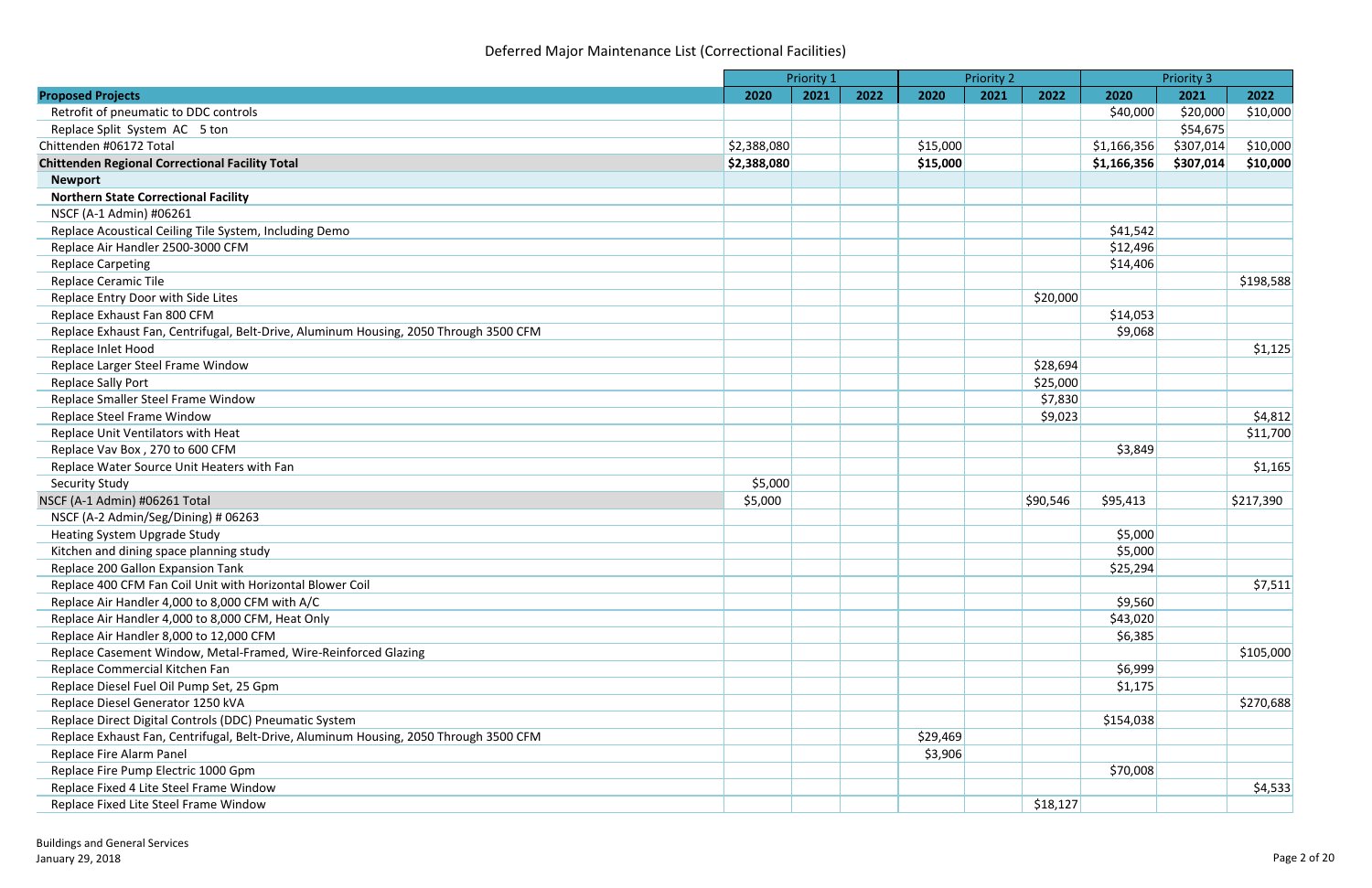|                                                                                              |      | Priority 1 |          |           | <b>Priority 2</b> |          |             | <b>Priority 3</b> |           |
|----------------------------------------------------------------------------------------------|------|------------|----------|-----------|-------------------|----------|-------------|-------------------|-----------|
| <b>Proposed Projects</b>                                                                     | 2020 | 2021       | 2022     | 2020      | 2021              | 2022     | 2020        | 2021              | 2022      |
| Replace Fluorescent Fixture 80 W                                                             |      |            |          |           |                   |          |             |                   | \$33,645  |
| Replace Flush Steel Painted Door                                                             |      |            |          |           |                   |          |             |                   | \$66,799  |
| Replace Flush Valve & Water Closet                                                           |      |            |          |           |                   |          | \$7,134     |                   |           |
| Replace Heating Water Distribution Pump 10 HP                                                |      |            |          |           |                   |          | \$28,692    |                   |           |
| Replace Inlet Hood                                                                           |      |            |          |           |                   |          |             |                   | \$8,800   |
| Replace Inline Exhaust Fan 800 CFM                                                           |      |            |          |           |                   |          | \$12,972    |                   |           |
| Replace Lavatory, Wall Hung Cultured Marble Top, Wheelchair Accessible, 20" X 27" w/ Fixture |      |            |          |           |                   |          |             |                   | \$2,186   |
| Replace Louvers and dampers                                                                  |      |            |          |           |                   |          | \$1,228,500 |                   |           |
| <b>Replace Master Control Windows</b>                                                        |      |            | \$22,048 |           |                   |          |             |                   |           |
| Replace Oil Fired Water Heater, Commercial 1.7 Million BTU                                   |      |            |          |           |                   |          | \$94,900    |                   |           |
| Replace Pad-Mounted Condenser 1.5-Ton                                                        |      |            |          |           |                   |          | \$2,121     |                   |           |
| Replace Pad-Mounted Condenser 4-Ton                                                          |      |            |          | \$3,627   |                   |          |             |                   |           |
| Replace Pad-Mounted Condenser 7.5-Ton                                                        |      |            |          |           |                   |          |             | \$6,572           |           |
| Replace Plexi-Glass Skylight 65 to 80 SF                                                     |      |            |          |           |                   |          |             |                   | \$2,049   |
| Replace Pneumatic Door Control System                                                        |      |            |          |           |                   |          | \$500,000   |                   |           |
| Replace Secondary Dry Transformer 75 kVA                                                     |      |            |          |           |                   |          |             |                   | \$23,927  |
| Replace Shower Components - Head, Arm, Bypass, Stops, Handles                                |      |            |          |           |                   |          |             |                   | \$2,075   |
| Replace Steel Rolling Overhead Door, Electric - 8' to 12'                                    |      |            |          |           |                   |          |             |                   | \$4,095   |
| <b>Replace Steel Security Door</b>                                                           |      |            |          | \$275,000 |                   |          |             |                   |           |
| Replace Sump Pump                                                                            |      |            |          |           |                   |          | \$8,294     |                   |           |
| Replace Switchgear, Mainframe, 1200 Amps                                                     |      |            |          |           |                   |          |             |                   | \$6,091   |
| Replace Toilet Apparatus with Wash Basin                                                     |      |            |          |           |                   |          |             |                   | \$130,061 |
| Replace Urinal with 1.0 Gpf Model                                                            |      |            |          |           |                   |          | \$935       |                   |           |
| Replace Walk in Freezer 8'X12'                                                               |      |            |          |           |                   |          | \$19,344    |                   |           |
| Replace Walk in Refrigerator 8'X12'                                                          |      |            |          |           |                   |          | \$28,752    |                   |           |
| Replace Water Boiler, Gas/Oil 3035 MBH                                                       |      |            |          |           |                   |          |             |                   | \$62,827  |
| Replace Water Boiler, Gas/Oil 5862 MBH                                                       |      |            |          |           |                   |          |             |                   | \$134,505 |
| Replace Water boiler, wood fired 2000 to 2312 MBH                                            |      |            |          |           |                   |          |             |                   | \$97,595  |
| Replace Water Softener, New, 160 Gpm                                                         |      |            |          |           |                   |          | \$16,020    |                   |           |
| Replace Water Source Unit Heaters with Fan                                                   |      |            |          |           |                   |          |             |                   | \$2,688   |
| Replace Windows Pairs w/ Upper Awning Units                                                  |      |            |          |           |                   |          |             |                   | \$33,998  |
| NSCF (A-2 Admin/Seg/Dining) # 06263 Total                                                    |      |            | \$22,048 | \$312,002 |                   | \$18,127 | \$2,274,142 | \$6,572           | \$999,073 |
| NSCF (B-Building -Gym) #06264                                                                |      |            |          |           |                   |          |             |                   |           |
| Recaulk joints with pickproof caulking                                                       |      |            |          |           |                   |          | \$9,600     |                   |           |
| Refinish gym floor                                                                           |      |            |          |           |                   |          | \$2,456     |                   |           |
| Replace Acoustical Ceiling Tile System                                                       |      |            |          |           |                   |          |             | \$31,955          |           |
| Replace C3025 Carpeting                                                                      |      |            |          |           |                   |          | \$11,980    |                   |           |
| Replace Entry Door with Side Lites                                                           |      |            |          | \$10,000  |                   |          |             |                   |           |
| Replace Inlet Hood                                                                           |      |            |          | \$1,125   |                   |          |             |                   |           |
| Replace Paint walls                                                                          |      |            |          |           |                   |          |             | \$7,500           |           |
|                                                                                              |      |            |          |           |                   |          |             |                   |           |
| NSCF (B-Building -Gym) #06264 Total                                                          |      |            |          | \$11,125  |                   |          | \$24,036    | \$39,455          |           |
| <b>NSCF (Garage) # 06533</b>                                                                 |      |            |          |           |                   |          |             |                   |           |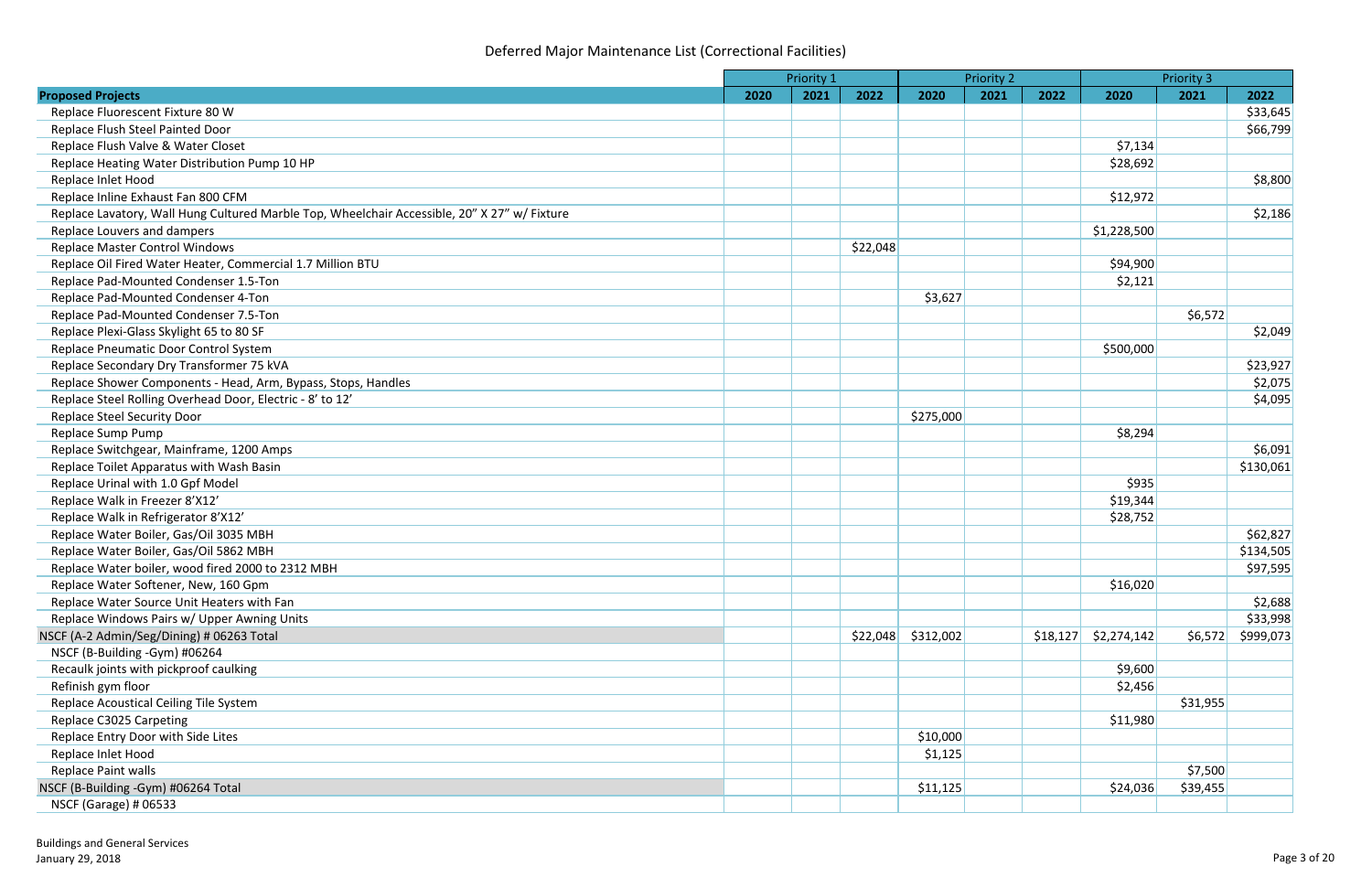| <b>Proposed Projects</b><br>2020<br>2020<br>2021<br>2021<br>2022<br>2022<br>2020<br>2021<br>2022<br>Clean Existing Masonry, 1-3 Stories<br>\$2,668<br>Patch and paint interior walls, drywall<br>\$1,949<br><b>Recaulk Door</b><br>\$1,119<br>\$1,119<br>\$632<br>Recaulk Expansion and Control Joints Up to 1/2" Wide<br>\$737<br>Recaulk Upper Floor Window<br>\$1,071<br>Replace Flush Steel Painted Door<br><b>Replace Sally Port</b><br>\$25,000<br>\$6,300<br>Replace Steel Rolling Overhead Door<br>\$2,406<br>Replace Window, Fixed<br>\$25,000<br>NSCF (Garage) # 06533 Total<br>\$7,104<br>\$1,119<br>\$9,777<br>NSCF (Living Unit C) #06265<br>Clean Existing Masonry, 1-3 Stories<br>\$9,315<br>Recaulk Expansion and Control Joints Up to 1/2" Wide<br>\$1,974<br><b>Recaulk Windows</b><br>\$18,420<br>\$24,309<br>Replace Air Handler 3600-3800 CFM Heat only<br>\$161,285<br><b>Replace Cell Doors</b><br>\$6,214<br>Replace Drinking Fountain<br>Replace Duct Coil, 1 Row, Hot Water, 15"x15"<br>\$24,648<br>\$5,000<br>Replace Entry door with Side Lite Assembly<br>\$8,138<br><b>Replace Epoxy Flooring</b><br>\$2,811<br>Replace Exhaust Fan 800 CFM in-line<br>Replace Exhaust Fan, Centrifugal, Belt-Drive, Aluminum Housing, 2050 Through 3500 CFM<br>\$15,868<br>\$926<br>Replace Exterior Wall Mt Light, LED<br>Replace Fluorescent Fixture 80 W<br>\$16,402<br>\$24,840<br>Replace Fluorescent Fixture, Bi-Level,<br>Replace Heating Water Distribution Pump 3 HP<br>\$18,047<br>\$3,400<br>Replace Inlet Hood<br>\$30,000<br>Replace Interior Security Doors with sidelights<br>\$319,800<br>Replace Steel Frame Cell Window w/ Grate<br>Replace Vav Box, 270 to 600 CFM<br>\$15,397<br>\$5,000<br>Security Study of Lobby Ceiling<br>\$504,764<br>\$43,812<br>\$163,217<br>NSCF (Living Unit C) #06265 Total<br>NSCF (Living Unit D) #06267<br>Clean Existing Masonry, 1-3 Stories<br>\$9,315<br>\$5,000<br>Lobby Security Study<br>Recaulk Expansion and Control Joints Up to 1/2" Wide<br>\$1,974<br>\$15,792<br><b>Recaulk Windows</b><br>Replace Air Handler 3600-3800 CFM Heat only<br>\$24,309<br>\$161,285<br><b>Replace Cell Doors</b><br>Replace Drinking Fountain<br>\$6,214<br>Replace Duct Coil, 1 Row, Hot Water, 15"x15"<br>\$24,648<br>\$5,000 |                                            | Priority 1 |  | <b>Priority 2</b> |  | <b>Priority 3</b> |  |
|--------------------------------------------------------------------------------------------------------------------------------------------------------------------------------------------------------------------------------------------------------------------------------------------------------------------------------------------------------------------------------------------------------------------------------------------------------------------------------------------------------------------------------------------------------------------------------------------------------------------------------------------------------------------------------------------------------------------------------------------------------------------------------------------------------------------------------------------------------------------------------------------------------------------------------------------------------------------------------------------------------------------------------------------------------------------------------------------------------------------------------------------------------------------------------------------------------------------------------------------------------------------------------------------------------------------------------------------------------------------------------------------------------------------------------------------------------------------------------------------------------------------------------------------------------------------------------------------------------------------------------------------------------------------------------------------------------------------------------------------------------------------------------------------------------------------------------------------------------------------------------------------------------------------------------------------------------------------------------------------------------------------------------------------------------------------------------------------------------------------------------------------------------------------------------------------------------------------------------------------------------------------------------------------|--------------------------------------------|------------|--|-------------------|--|-------------------|--|
|                                                                                                                                                                                                                                                                                                                                                                                                                                                                                                                                                                                                                                                                                                                                                                                                                                                                                                                                                                                                                                                                                                                                                                                                                                                                                                                                                                                                                                                                                                                                                                                                                                                                                                                                                                                                                                                                                                                                                                                                                                                                                                                                                                                                                                                                                            |                                            |            |  |                   |  |                   |  |
|                                                                                                                                                                                                                                                                                                                                                                                                                                                                                                                                                                                                                                                                                                                                                                                                                                                                                                                                                                                                                                                                                                                                                                                                                                                                                                                                                                                                                                                                                                                                                                                                                                                                                                                                                                                                                                                                                                                                                                                                                                                                                                                                                                                                                                                                                            |                                            |            |  |                   |  |                   |  |
|                                                                                                                                                                                                                                                                                                                                                                                                                                                                                                                                                                                                                                                                                                                                                                                                                                                                                                                                                                                                                                                                                                                                                                                                                                                                                                                                                                                                                                                                                                                                                                                                                                                                                                                                                                                                                                                                                                                                                                                                                                                                                                                                                                                                                                                                                            |                                            |            |  |                   |  |                   |  |
|                                                                                                                                                                                                                                                                                                                                                                                                                                                                                                                                                                                                                                                                                                                                                                                                                                                                                                                                                                                                                                                                                                                                                                                                                                                                                                                                                                                                                                                                                                                                                                                                                                                                                                                                                                                                                                                                                                                                                                                                                                                                                                                                                                                                                                                                                            |                                            |            |  |                   |  |                   |  |
|                                                                                                                                                                                                                                                                                                                                                                                                                                                                                                                                                                                                                                                                                                                                                                                                                                                                                                                                                                                                                                                                                                                                                                                                                                                                                                                                                                                                                                                                                                                                                                                                                                                                                                                                                                                                                                                                                                                                                                                                                                                                                                                                                                                                                                                                                            |                                            |            |  |                   |  |                   |  |
|                                                                                                                                                                                                                                                                                                                                                                                                                                                                                                                                                                                                                                                                                                                                                                                                                                                                                                                                                                                                                                                                                                                                                                                                                                                                                                                                                                                                                                                                                                                                                                                                                                                                                                                                                                                                                                                                                                                                                                                                                                                                                                                                                                                                                                                                                            |                                            |            |  |                   |  |                   |  |
|                                                                                                                                                                                                                                                                                                                                                                                                                                                                                                                                                                                                                                                                                                                                                                                                                                                                                                                                                                                                                                                                                                                                                                                                                                                                                                                                                                                                                                                                                                                                                                                                                                                                                                                                                                                                                                                                                                                                                                                                                                                                                                                                                                                                                                                                                            |                                            |            |  |                   |  |                   |  |
|                                                                                                                                                                                                                                                                                                                                                                                                                                                                                                                                                                                                                                                                                                                                                                                                                                                                                                                                                                                                                                                                                                                                                                                                                                                                                                                                                                                                                                                                                                                                                                                                                                                                                                                                                                                                                                                                                                                                                                                                                                                                                                                                                                                                                                                                                            |                                            |            |  |                   |  |                   |  |
|                                                                                                                                                                                                                                                                                                                                                                                                                                                                                                                                                                                                                                                                                                                                                                                                                                                                                                                                                                                                                                                                                                                                                                                                                                                                                                                                                                                                                                                                                                                                                                                                                                                                                                                                                                                                                                                                                                                                                                                                                                                                                                                                                                                                                                                                                            |                                            |            |  |                   |  |                   |  |
|                                                                                                                                                                                                                                                                                                                                                                                                                                                                                                                                                                                                                                                                                                                                                                                                                                                                                                                                                                                                                                                                                                                                                                                                                                                                                                                                                                                                                                                                                                                                                                                                                                                                                                                                                                                                                                                                                                                                                                                                                                                                                                                                                                                                                                                                                            |                                            |            |  |                   |  |                   |  |
|                                                                                                                                                                                                                                                                                                                                                                                                                                                                                                                                                                                                                                                                                                                                                                                                                                                                                                                                                                                                                                                                                                                                                                                                                                                                                                                                                                                                                                                                                                                                                                                                                                                                                                                                                                                                                                                                                                                                                                                                                                                                                                                                                                                                                                                                                            |                                            |            |  |                   |  |                   |  |
|                                                                                                                                                                                                                                                                                                                                                                                                                                                                                                                                                                                                                                                                                                                                                                                                                                                                                                                                                                                                                                                                                                                                                                                                                                                                                                                                                                                                                                                                                                                                                                                                                                                                                                                                                                                                                                                                                                                                                                                                                                                                                                                                                                                                                                                                                            |                                            |            |  |                   |  |                   |  |
|                                                                                                                                                                                                                                                                                                                                                                                                                                                                                                                                                                                                                                                                                                                                                                                                                                                                                                                                                                                                                                                                                                                                                                                                                                                                                                                                                                                                                                                                                                                                                                                                                                                                                                                                                                                                                                                                                                                                                                                                                                                                                                                                                                                                                                                                                            |                                            |            |  |                   |  |                   |  |
|                                                                                                                                                                                                                                                                                                                                                                                                                                                                                                                                                                                                                                                                                                                                                                                                                                                                                                                                                                                                                                                                                                                                                                                                                                                                                                                                                                                                                                                                                                                                                                                                                                                                                                                                                                                                                                                                                                                                                                                                                                                                                                                                                                                                                                                                                            |                                            |            |  |                   |  |                   |  |
|                                                                                                                                                                                                                                                                                                                                                                                                                                                                                                                                                                                                                                                                                                                                                                                                                                                                                                                                                                                                                                                                                                                                                                                                                                                                                                                                                                                                                                                                                                                                                                                                                                                                                                                                                                                                                                                                                                                                                                                                                                                                                                                                                                                                                                                                                            |                                            |            |  |                   |  |                   |  |
|                                                                                                                                                                                                                                                                                                                                                                                                                                                                                                                                                                                                                                                                                                                                                                                                                                                                                                                                                                                                                                                                                                                                                                                                                                                                                                                                                                                                                                                                                                                                                                                                                                                                                                                                                                                                                                                                                                                                                                                                                                                                                                                                                                                                                                                                                            |                                            |            |  |                   |  |                   |  |
|                                                                                                                                                                                                                                                                                                                                                                                                                                                                                                                                                                                                                                                                                                                                                                                                                                                                                                                                                                                                                                                                                                                                                                                                                                                                                                                                                                                                                                                                                                                                                                                                                                                                                                                                                                                                                                                                                                                                                                                                                                                                                                                                                                                                                                                                                            |                                            |            |  |                   |  |                   |  |
|                                                                                                                                                                                                                                                                                                                                                                                                                                                                                                                                                                                                                                                                                                                                                                                                                                                                                                                                                                                                                                                                                                                                                                                                                                                                                                                                                                                                                                                                                                                                                                                                                                                                                                                                                                                                                                                                                                                                                                                                                                                                                                                                                                                                                                                                                            |                                            |            |  |                   |  |                   |  |
|                                                                                                                                                                                                                                                                                                                                                                                                                                                                                                                                                                                                                                                                                                                                                                                                                                                                                                                                                                                                                                                                                                                                                                                                                                                                                                                                                                                                                                                                                                                                                                                                                                                                                                                                                                                                                                                                                                                                                                                                                                                                                                                                                                                                                                                                                            |                                            |            |  |                   |  |                   |  |
|                                                                                                                                                                                                                                                                                                                                                                                                                                                                                                                                                                                                                                                                                                                                                                                                                                                                                                                                                                                                                                                                                                                                                                                                                                                                                                                                                                                                                                                                                                                                                                                                                                                                                                                                                                                                                                                                                                                                                                                                                                                                                                                                                                                                                                                                                            |                                            |            |  |                   |  |                   |  |
|                                                                                                                                                                                                                                                                                                                                                                                                                                                                                                                                                                                                                                                                                                                                                                                                                                                                                                                                                                                                                                                                                                                                                                                                                                                                                                                                                                                                                                                                                                                                                                                                                                                                                                                                                                                                                                                                                                                                                                                                                                                                                                                                                                                                                                                                                            |                                            |            |  |                   |  |                   |  |
|                                                                                                                                                                                                                                                                                                                                                                                                                                                                                                                                                                                                                                                                                                                                                                                                                                                                                                                                                                                                                                                                                                                                                                                                                                                                                                                                                                                                                                                                                                                                                                                                                                                                                                                                                                                                                                                                                                                                                                                                                                                                                                                                                                                                                                                                                            |                                            |            |  |                   |  |                   |  |
|                                                                                                                                                                                                                                                                                                                                                                                                                                                                                                                                                                                                                                                                                                                                                                                                                                                                                                                                                                                                                                                                                                                                                                                                                                                                                                                                                                                                                                                                                                                                                                                                                                                                                                                                                                                                                                                                                                                                                                                                                                                                                                                                                                                                                                                                                            |                                            |            |  |                   |  |                   |  |
|                                                                                                                                                                                                                                                                                                                                                                                                                                                                                                                                                                                                                                                                                                                                                                                                                                                                                                                                                                                                                                                                                                                                                                                                                                                                                                                                                                                                                                                                                                                                                                                                                                                                                                                                                                                                                                                                                                                                                                                                                                                                                                                                                                                                                                                                                            |                                            |            |  |                   |  |                   |  |
|                                                                                                                                                                                                                                                                                                                                                                                                                                                                                                                                                                                                                                                                                                                                                                                                                                                                                                                                                                                                                                                                                                                                                                                                                                                                                                                                                                                                                                                                                                                                                                                                                                                                                                                                                                                                                                                                                                                                                                                                                                                                                                                                                                                                                                                                                            |                                            |            |  |                   |  |                   |  |
|                                                                                                                                                                                                                                                                                                                                                                                                                                                                                                                                                                                                                                                                                                                                                                                                                                                                                                                                                                                                                                                                                                                                                                                                                                                                                                                                                                                                                                                                                                                                                                                                                                                                                                                                                                                                                                                                                                                                                                                                                                                                                                                                                                                                                                                                                            |                                            |            |  |                   |  |                   |  |
|                                                                                                                                                                                                                                                                                                                                                                                                                                                                                                                                                                                                                                                                                                                                                                                                                                                                                                                                                                                                                                                                                                                                                                                                                                                                                                                                                                                                                                                                                                                                                                                                                                                                                                                                                                                                                                                                                                                                                                                                                                                                                                                                                                                                                                                                                            |                                            |            |  |                   |  |                   |  |
|                                                                                                                                                                                                                                                                                                                                                                                                                                                                                                                                                                                                                                                                                                                                                                                                                                                                                                                                                                                                                                                                                                                                                                                                                                                                                                                                                                                                                                                                                                                                                                                                                                                                                                                                                                                                                                                                                                                                                                                                                                                                                                                                                                                                                                                                                            |                                            |            |  |                   |  |                   |  |
|                                                                                                                                                                                                                                                                                                                                                                                                                                                                                                                                                                                                                                                                                                                                                                                                                                                                                                                                                                                                                                                                                                                                                                                                                                                                                                                                                                                                                                                                                                                                                                                                                                                                                                                                                                                                                                                                                                                                                                                                                                                                                                                                                                                                                                                                                            |                                            |            |  |                   |  |                   |  |
|                                                                                                                                                                                                                                                                                                                                                                                                                                                                                                                                                                                                                                                                                                                                                                                                                                                                                                                                                                                                                                                                                                                                                                                                                                                                                                                                                                                                                                                                                                                                                                                                                                                                                                                                                                                                                                                                                                                                                                                                                                                                                                                                                                                                                                                                                            |                                            |            |  |                   |  |                   |  |
|                                                                                                                                                                                                                                                                                                                                                                                                                                                                                                                                                                                                                                                                                                                                                                                                                                                                                                                                                                                                                                                                                                                                                                                                                                                                                                                                                                                                                                                                                                                                                                                                                                                                                                                                                                                                                                                                                                                                                                                                                                                                                                                                                                                                                                                                                            |                                            |            |  |                   |  |                   |  |
|                                                                                                                                                                                                                                                                                                                                                                                                                                                                                                                                                                                                                                                                                                                                                                                                                                                                                                                                                                                                                                                                                                                                                                                                                                                                                                                                                                                                                                                                                                                                                                                                                                                                                                                                                                                                                                                                                                                                                                                                                                                                                                                                                                                                                                                                                            |                                            |            |  |                   |  |                   |  |
|                                                                                                                                                                                                                                                                                                                                                                                                                                                                                                                                                                                                                                                                                                                                                                                                                                                                                                                                                                                                                                                                                                                                                                                                                                                                                                                                                                                                                                                                                                                                                                                                                                                                                                                                                                                                                                                                                                                                                                                                                                                                                                                                                                                                                                                                                            |                                            |            |  |                   |  |                   |  |
|                                                                                                                                                                                                                                                                                                                                                                                                                                                                                                                                                                                                                                                                                                                                                                                                                                                                                                                                                                                                                                                                                                                                                                                                                                                                                                                                                                                                                                                                                                                                                                                                                                                                                                                                                                                                                                                                                                                                                                                                                                                                                                                                                                                                                                                                                            |                                            |            |  |                   |  |                   |  |
|                                                                                                                                                                                                                                                                                                                                                                                                                                                                                                                                                                                                                                                                                                                                                                                                                                                                                                                                                                                                                                                                                                                                                                                                                                                                                                                                                                                                                                                                                                                                                                                                                                                                                                                                                                                                                                                                                                                                                                                                                                                                                                                                                                                                                                                                                            |                                            |            |  |                   |  |                   |  |
|                                                                                                                                                                                                                                                                                                                                                                                                                                                                                                                                                                                                                                                                                                                                                                                                                                                                                                                                                                                                                                                                                                                                                                                                                                                                                                                                                                                                                                                                                                                                                                                                                                                                                                                                                                                                                                                                                                                                                                                                                                                                                                                                                                                                                                                                                            |                                            |            |  |                   |  |                   |  |
|                                                                                                                                                                                                                                                                                                                                                                                                                                                                                                                                                                                                                                                                                                                                                                                                                                                                                                                                                                                                                                                                                                                                                                                                                                                                                                                                                                                                                                                                                                                                                                                                                                                                                                                                                                                                                                                                                                                                                                                                                                                                                                                                                                                                                                                                                            |                                            |            |  |                   |  |                   |  |
|                                                                                                                                                                                                                                                                                                                                                                                                                                                                                                                                                                                                                                                                                                                                                                                                                                                                                                                                                                                                                                                                                                                                                                                                                                                                                                                                                                                                                                                                                                                                                                                                                                                                                                                                                                                                                                                                                                                                                                                                                                                                                                                                                                                                                                                                                            |                                            |            |  |                   |  |                   |  |
|                                                                                                                                                                                                                                                                                                                                                                                                                                                                                                                                                                                                                                                                                                                                                                                                                                                                                                                                                                                                                                                                                                                                                                                                                                                                                                                                                                                                                                                                                                                                                                                                                                                                                                                                                                                                                                                                                                                                                                                                                                                                                                                                                                                                                                                                                            |                                            |            |  |                   |  |                   |  |
|                                                                                                                                                                                                                                                                                                                                                                                                                                                                                                                                                                                                                                                                                                                                                                                                                                                                                                                                                                                                                                                                                                                                                                                                                                                                                                                                                                                                                                                                                                                                                                                                                                                                                                                                                                                                                                                                                                                                                                                                                                                                                                                                                                                                                                                                                            |                                            |            |  |                   |  |                   |  |
|                                                                                                                                                                                                                                                                                                                                                                                                                                                                                                                                                                                                                                                                                                                                                                                                                                                                                                                                                                                                                                                                                                                                                                                                                                                                                                                                                                                                                                                                                                                                                                                                                                                                                                                                                                                                                                                                                                                                                                                                                                                                                                                                                                                                                                                                                            |                                            |            |  |                   |  |                   |  |
|                                                                                                                                                                                                                                                                                                                                                                                                                                                                                                                                                                                                                                                                                                                                                                                                                                                                                                                                                                                                                                                                                                                                                                                                                                                                                                                                                                                                                                                                                                                                                                                                                                                                                                                                                                                                                                                                                                                                                                                                                                                                                                                                                                                                                                                                                            |                                            |            |  |                   |  |                   |  |
|                                                                                                                                                                                                                                                                                                                                                                                                                                                                                                                                                                                                                                                                                                                                                                                                                                                                                                                                                                                                                                                                                                                                                                                                                                                                                                                                                                                                                                                                                                                                                                                                                                                                                                                                                                                                                                                                                                                                                                                                                                                                                                                                                                                                                                                                                            | Replace Entry door with Side Lite Assembly |            |  |                   |  |                   |  |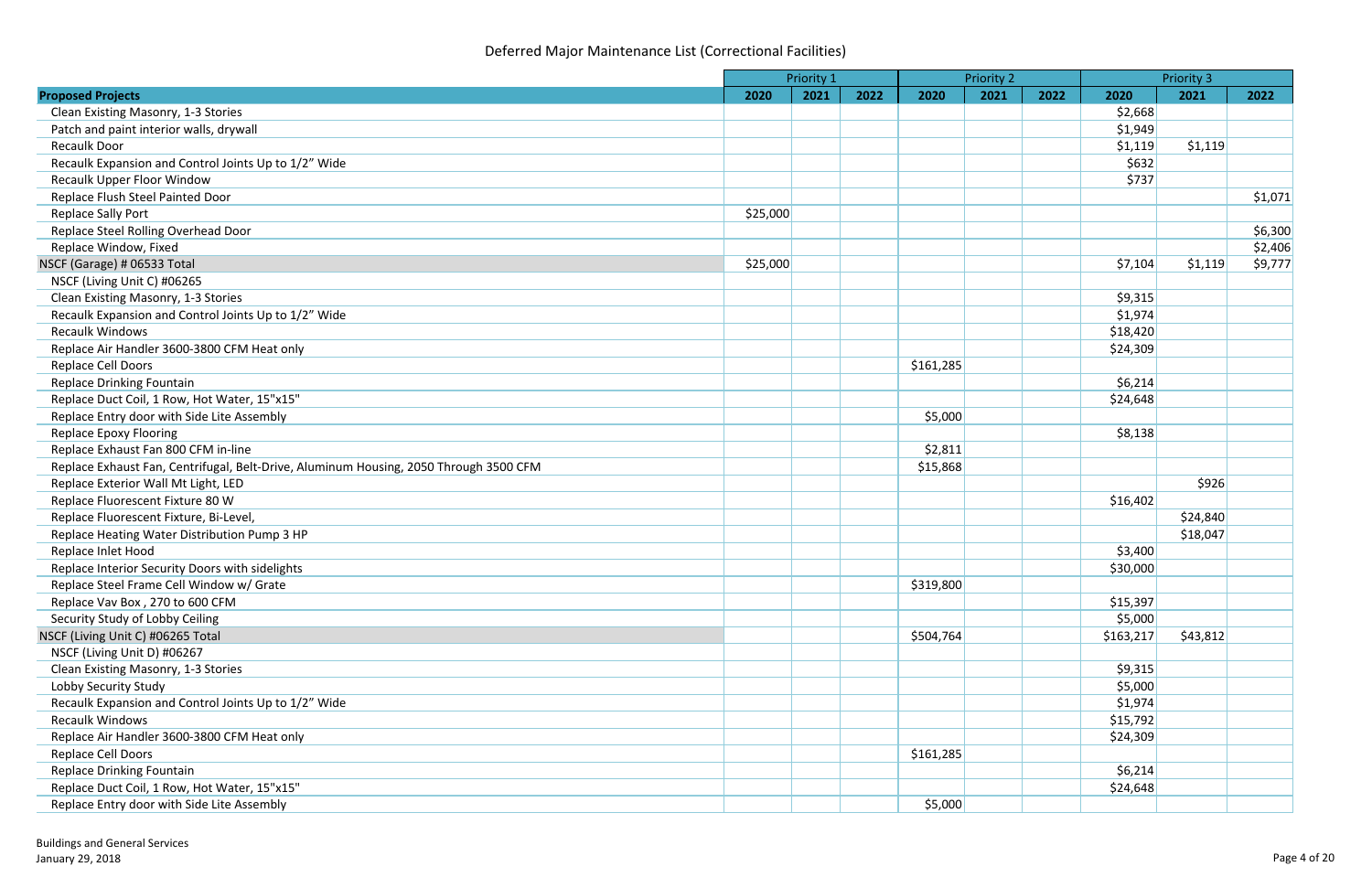|                                                                |          | Priority 1 |      |           | <b>Priority 2</b> |      |           | <b>Priority 3</b> |          |
|----------------------------------------------------------------|----------|------------|------|-----------|-------------------|------|-----------|-------------------|----------|
| <b>Proposed Projects</b>                                       | 2020     | 2021       | 2022 | 2020      | 2021              | 2022 | 2020      | 2021              | 2022     |
| <b>Replace Epoxy Flooring</b>                                  | \$9,390  |            |      |           |                   |      |           |                   |          |
| Replace Exhaust Fan 800 CFM in-line                            |          |            |      | \$2,811   |                   |      |           |                   |          |
| Replace Exhaust Fan, Centrifugal, Belt-Drive, Aluminum Housing |          |            |      | \$15,868  |                   |      |           |                   |          |
| Replace Exterior Wall Mt Light, LED                            |          |            |      |           |                   |      | \$926     |                   |          |
| Replace Fluorescent Fixture 80 W                               |          |            |      |           |                   |      | \$16,402  |                   |          |
| Replace Fluorescent Fixture, Bi-Level,                         |          |            |      |           |                   |      | \$24,840  |                   |          |
| Replace Flush Steel Painted Door                               |          |            |      |           |                   |      |           |                   | \$32,008 |
| Replace Heating Water Distribution Pump 3 HP                   |          |            |      |           |                   |      | \$18,047  |                   |          |
| Replace Inlet Hood                                             |          |            |      |           |                   |      | \$3,400   |                   |          |
| Replace Steel Door with Vision Lite                            |          |            |      |           |                   |      | \$15,000  |                   |          |
| Replace Steel Frame Cell Window w/ Grate                       |          |            |      | \$319,800 |                   |      |           |                   |          |
| Replace Vav Box, 270 to 600 CFM                                |          |            |      |           |                   |      | \$15,397  |                   |          |
| Replace Water Source Unit Heater with Fan 62.5 MBH             |          |            |      |           |                   |      |           |                   | \$3,318  |
| NSCF (Living Unit D) #06267 Total                              | \$9,390  |            |      | \$504,764 |                   |      | \$181,263 |                   | \$35,326 |
| NSCF (Living Unit E) #06530                                    |          |            |      |           |                   |      |           |                   |          |
| Epoxy flooring system for living unit day rooms                |          |            |      |           |                   |      | \$26,000  | \$26,000          |          |
| Replace                                                        | \$10,000 |            |      |           |                   |      | \$79,094  | \$18,699          |          |
| Replace Carpet - 2nd Floor                                     |          |            |      |           |                   |      | \$5,275   |                   | \$5,275  |
| <b>Replace Cell Doors</b>                                      |          |            |      |           |                   |      | \$161,285 |                   |          |
| <b>Replace Drinking Fountain</b>                               |          |            |      |           |                   |      | \$6,214   |                   |          |
| Replace Duct Coil, 1 Row, Hot Water, 15"x15"                   |          |            |      |           |                   |      | \$18,960  |                   |          |
| Replace Exhaust Fan                                            |          |            |      |           |                   |      |           | \$15,868          |          |
| Replace Exhaust Fan 800 CFM in-line                            |          |            |      |           |                   |      |           | \$2,162           |          |
| Replace Exterior Wall Mt Light, LED                            |          |            |      |           |                   |      |           | \$926             |          |
| Replace Fluorescent Fixture 80 W                               |          |            |      |           |                   |      |           | \$16,402          |          |
| Replace Fluorescent Fixture, Bi-Level,                         |          |            |      |           |                   |      |           | \$21,528          |          |
| Replace Heating Water Distribution Pump 3 HP                   |          |            |      |           |                   |      |           | \$13,882          |          |
| Replace Inlet Hood                                             |          |            |      |           |                   |      | \$3,400   |                   |          |
| Replace Interior paint - walls and ceiling                     |          |            |      |           |                   |      |           | \$21,000          |          |
| <b>Replace Security Door</b>                                   | \$5,000  |            |      |           |                   |      |           |                   |          |
| <b>Replace Security Windows</b>                                |          |            |      | \$246,000 |                   |      |           |                   |          |
| Replace Sheet Vinyl Replace with Epoxy                         |          |            |      | \$8,138   |                   |      |           |                   |          |
| Replace Vav Box, 270 to 600 CFM                                |          |            |      |           |                   |      |           | \$11,844          |          |
| Single Ply Epdm, Flashing S - (2 S.F. Per Sq. Ed)              |          |            |      |           |                   |      | \$4,530   |                   |          |
| Recaulk Expansion and Control Joints with pickproof caulking   |          |            |      |           |                   |      | \$12,800  |                   |          |
| NSCF (Living Unit E) #06530 Total                              | \$15,000 |            |      | \$254,138 |                   |      | \$317,558 | \$148,311         | \$5,275  |
| NSCF Grinder Building #06532                                   |          |            |      |           |                   |      |           |                   |          |
| <b>Clean Exterior Masonry</b>                                  |          |            |      |           |                   |      | \$1,640   | \$1,640           |          |
| Point Brick Wall First Floor                                   |          |            |      |           |                   |      | \$9,480   |                   |          |
| Recaulk Expansion and Control Joints Up to 1/2" Wide           |          |            |      |           |                   |      | \$526     |                   |          |
| Replace Inline Sewerage Grinder and Auger                      |          |            |      |           |                   |      |           |                   | \$10,000 |
| NSCF Grinder Building #06532 Total                             |          |            |      |           |                   |      | \$11,646  | \$1,640           | \$10,000 |
|                                                                |          |            |      |           |                   |      |           |                   |          |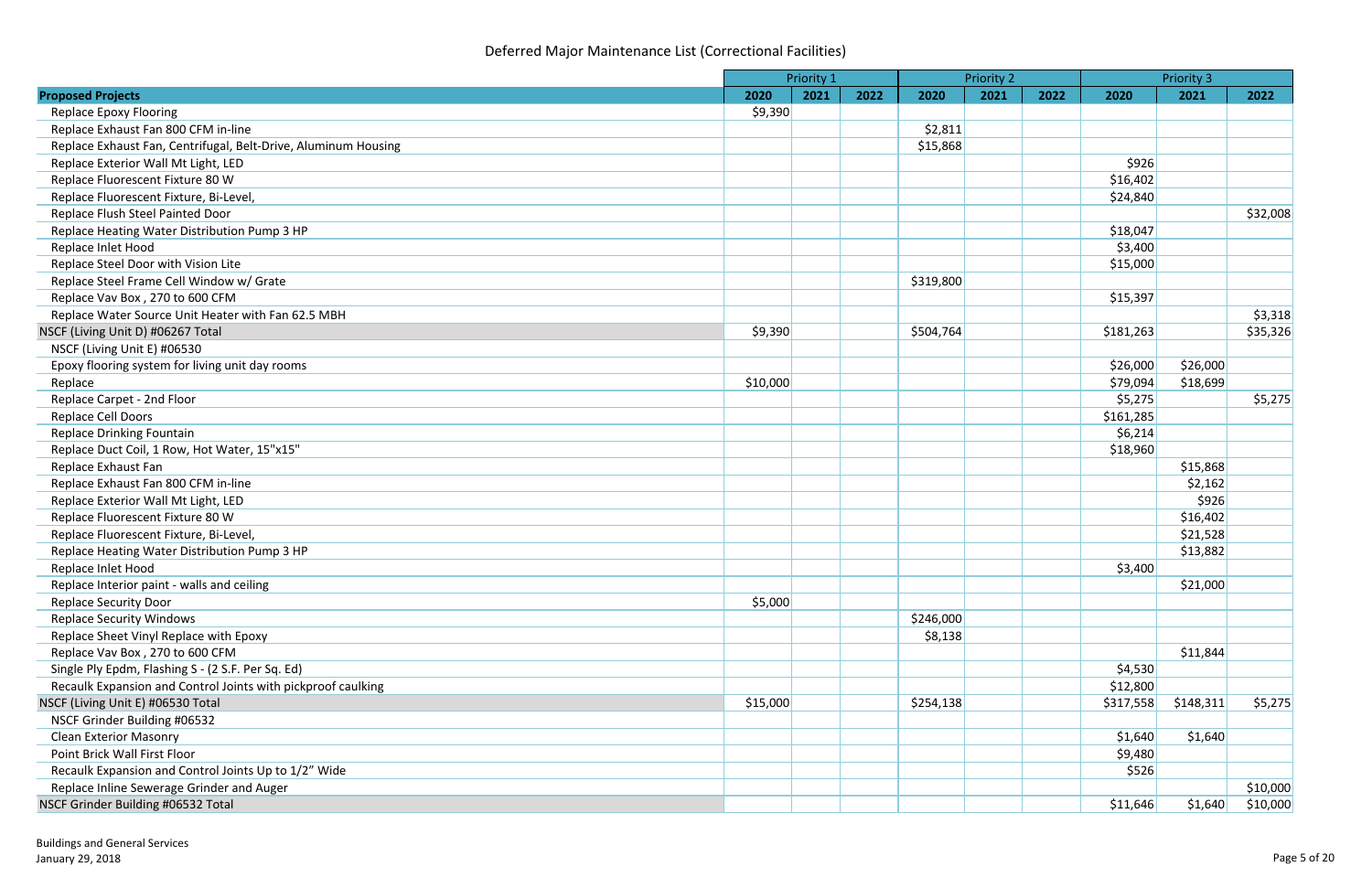|                                                     |          | Priority 1 |      |                      | <b>Priority 2</b> |           |             | <b>Priority 3</b>     |          |
|-----------------------------------------------------|----------|------------|------|----------------------|-------------------|-----------|-------------|-----------------------|----------|
| <b>Proposed Projects</b>                            | 2020     | 2021       | 2022 | 2020                 | 2021              | 2022      | 2020        | 2021                  | 2022     |
| <b>NSCF VCI 1 #06268</b>                            |          |            |      |                      |                   |           |             |                       |          |
| Patch and paint drywall interiors                   |          |            |      |                      |                   |           | \$6,720     |                       |          |
| Recaulk with Pickproof caulking                     |          |            |      |                      |                   |           | \$6,400     |                       |          |
| Replace                                             |          |            |      |                      |                   |           | \$2,480     |                       |          |
| Replace Sump Pump, Large, 1.5 HP                    |          |            |      |                      |                   |           |             | \$8,294               |          |
| <b>NSCF VCI 1 #06268 Total</b>                      |          |            |      |                      |                   |           | \$15,600    | \$8,294               |          |
| <b>NSCF VCI 2 #06531</b>                            |          |            |      |                      |                   |           |             |                       |          |
| Patch and paint interior drywall                    |          |            |      |                      |                   |           | \$6,720     |                       |          |
| Recaulk joints with pickproof caulking              |          |            |      |                      |                   |           | \$6,400     |                       |          |
| Replace Air Handler 13,000 to 15,000 CFM            |          |            |      |                      |                   |           | \$9,795     |                       |          |
| Replace Air Handler 15,100-18,000 CFM               |          |            |      |                      |                   |           | \$60,380    |                       |          |
| Replace Asphalt Shingles, Premium Grade             |          |            |      | \$786,900            |                   |           |             |                       |          |
| Replace Drinking Fountain                           |          |            |      |                      |                   |           | \$2,390     |                       |          |
| Replace Dumpster, 8 Cy                              |          |            |      |                      |                   |           | \$3,500     |                       |          |
| Replace Fire Alarm Panel                            |          |            |      | \$3,906              |                   |           |             |                       |          |
| Replace Fire Pump Electric 1000 Gpm                 |          |            |      |                      |                   |           | \$53,852    |                       |          |
| Replace Flush Valve & Water Closet                  |          |            |      |                      |                   |           | \$1,783     |                       |          |
| Replace Pad-Mounted Condenser 1.5-Ton               |          |            |      |                      |                   |           |             | \$2,121               |          |
| Replace Saw Dust Collecting System                  |          |            |      |                      |                   |           | \$1,650     |                       |          |
| Replace Steel, Painted, Door                        |          |            |      |                      |                   |           | \$1,240     |                       |          |
| Replace with metal panel roofing                    |          |            |      |                      |                   |           | \$374,000   |                       |          |
| NSCF VCI 2 #06531 Total                             |          |            |      | \$790,806            |                   |           | \$521,710   | \$2,121               |          |
| <b>Northern State Correctional Facility Total</b>   | \$54,390 |            |      | \$22,048 \$2,377,599 |                   | \$108,673 | \$3,611,689 | \$251,323 \$1,276,839 |          |
| <b>Rutland</b>                                      |          |            |      |                      |                   |           |             |                       |          |
| <b>Marble Valley Regional Correctional Facility</b> |          |            |      |                      |                   |           |             |                       |          |
| Modular Building #06041                             |          |            |      |                      |                   |           |             |                       |          |
| Floor Structure Study                               |          |            |      |                      |                   |           | \$5,000     |                       |          |
| Paint exterior wood siding                          |          |            |      |                      |                   |           | \$7,600     | \$7,600               |          |
| Paint the wood frames and metal doors               |          |            |      |                      |                   |           | \$500       | \$500                 |          |
| Paint window frame and sash                         |          |            |      |                      |                   |           | \$1,350     | \$1,350               |          |
| Patch and paint interior drywall                    |          |            |      |                      |                   |           | \$1,848     | \$1,848               |          |
| Replace Carpet, Standard Commercial, Medium Traffic |          |            |      |                      |                   |           | \$10,235    |                       | \$10,235 |
| Replace Remote Fire Alarm Panel                     | \$3,935  |            |      |                      |                   |           |             |                       |          |
| Replace Tankless Water Boiler, Propane-Fired        |          |            |      | \$6,500              |                   |           |             |                       |          |
| Replace Vinyl Tile                                  |          |            |      |                      |                   |           | \$785       |                       |          |
| Scrape and paint metal roofing                      |          |            |      |                      |                   |           | \$4,800     |                       |          |
| Modular Building #06041 Total                       | \$3,935  |            |      | \$6,500              |                   |           | \$32,118    | \$11,298              | \$10,235 |
| MVRCF Education #06315                              |          |            |      |                      |                   |           |             |                       |          |
| Patch and paint drywall ceilings                    |          |            |      |                      |                   |           | \$5,592     |                       |          |
| Patch and paint interior drywall                    |          |            |      |                      |                   |           | \$3,024     |                       | \$3,024  |
| Replace Carpet, Standard Commercial                 |          |            |      |                      |                   |           | \$17,131    |                       |          |
| Replace Space heater                                |          |            |      |                      |                   |           | \$1,165     |                       |          |

Buildings and General Services January 29, <sup>2018</sup> Page <sup>6</sup> of <sup>20</sup>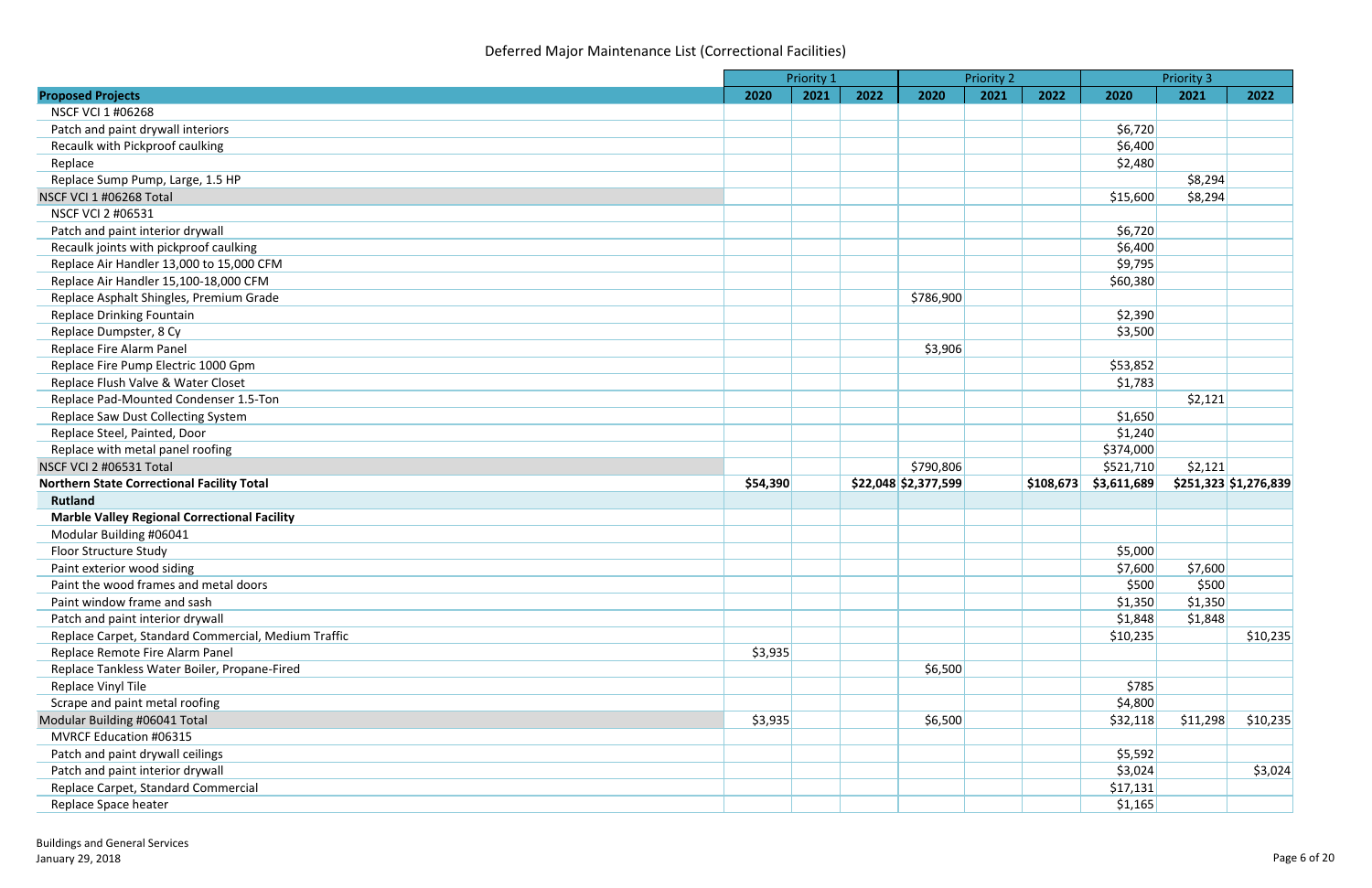|                                                                                                               |           | Priority 1 |      |          | <b>Priority 2</b>  |      |           | <b>Priority 3</b> |          |
|---------------------------------------------------------------------------------------------------------------|-----------|------------|------|----------|--------------------|------|-----------|-------------------|----------|
| <b>Proposed Projects</b>                                                                                      | 2020      | 2021       | 2022 | 2020     | 2021               | 2022 | 2020      | 2021              | 2022     |
| Replace Underground Fuel Oil Tank, 1,000 Gallon                                                               |           |            |      |          |                    |      | \$45,370  |                   |          |
| Replace Window                                                                                                |           |            |      |          |                    |      | \$3,231   |                   |          |
| MVRCF Education #06315 Total                                                                                  |           |            |      |          |                    |      | \$75,513  |                   | \$3,024  |
| Marble Valley Regional Correctional Facility                                                                  |           |            |      |          |                    |      |           |                   |          |
| Paint concrete floors                                                                                         |           |            |      |          |                    |      | \$21,840  |                   |          |
| Parking Lot Expansion Study                                                                                   |           |            |      |          |                    |      | \$5,000   |                   |          |
| Patch and paint drywall and concrete surfaces.                                                                |           |            |      |          |                    |      | \$38,500  | \$38,500          |          |
| PID Study                                                                                                     |           |            |      |          |                    |      | \$5,000   |                   |          |
| Point Brick Wall First Floor                                                                                  |           |            |      |          |                    |      | \$9,480   |                   |          |
| Point Brick Wall Upper Floor                                                                                  |           |            |      |          |                    |      | \$10,330  |                   |          |
| Provide additional handicap accessible parking space and associated signage including a "Van Accessible" sign |           |            |      |          |                    |      | \$250     |                   |          |
| Provide asphalt seal coating and restripe parking lot.                                                        |           |            |      |          |                    |      | \$30,700  |                   |          |
| Regrout kitchen ceramic tile                                                                                  |           |            |      |          |                    |      | \$1,900   |                   |          |
| Regrout tile                                                                                                  |           |            |      |          |                    |      | \$2,280   |                   |          |
| Repair 10% of Concrete Sidewalk, Curbing                                                                      |           |            |      |          |                    |      | \$860     |                   |          |
| Repair 30% of Asset: Metal Soffit Material                                                                    |           |            |      |          |                    |      | \$441     |                   |          |
| Repair 50% of Asset: Masonry Wall, Repair & Repoint                                                           |           |            |      |          |                    |      | \$52,032  |                   |          |
| Replace Asphalt Path 4' Wide                                                                                  |           |            |      |          |                    |      |           | \$7,296           |          |
| Replace Carpet, Standard Commercial, Medium Traffic                                                           |           |            |      |          |                    |      | \$10,183  |                   |          |
| Replace Central Fire Alarm Panel                                                                              |           |            |      |          |                    |      | \$6,054   |                   |          |
| Replace Chain-Link Security Fencing                                                                           | \$98,842  |            |      |          |                    |      |           |                   |          |
| Replace Emergency Generator, 275 kW, Diesel                                                                   |           |            |      |          | \$126,248          |      |           |                   |          |
| Replace Hood & Duct Fire Protection                                                                           |           |            |      |          |                    |      | \$38,969  |                   |          |
| Replace Kitchen Equipment Allowance                                                                           |           |            |      |          |                    |      | \$18,000  |                   |          |
| Replace New Basketball Court, Asphalt Pavement                                                                |           |            |      |          |                    |      | \$10,260  |                   |          |
| Replace Single-Ply EPDM Roofing System with Stone Ballast                                                     |           |            |      |          |                    |      | \$211,977 |                   |          |
| Replace Site Security & Alarm Systems                                                                         | \$292,500 |            |      |          |                    |      |           |                   |          |
| Replace Skylight                                                                                              |           |            |      |          |                    |      | \$6,480   |                   |          |
| Replace Steel Door, Interior Fire Vestibule                                                                   |           |            |      | \$22,500 |                    |      |           |                   |          |
| Replace Steel Exterior Door with View Window                                                                  |           |            |      | \$42,000 |                    |      |           |                   |          |
| Replace Steel Frame Awning Window                                                                             |           |            |      |          |                    |      |           | \$902             |          |
| Replace Unit Heater, Suspension Mounted                                                                       |           |            |      |          |                    |      | \$9,007   |                   |          |
| Replace Washer/Dryer, Heavy Duty, Residential                                                                 |           |            |      |          |                    |      |           | \$3,300           |          |
| Return chair lift to service.                                                                                 |           |            |      |          |                    |      | \$1,200   |                   |          |
| <b>Space Utilization Study</b>                                                                                |           |            |      |          |                    |      | \$5,000   |                   |          |
| <b>Marble Valley Regional Correctional Facility Total</b>                                                     | \$395,277 |            |      |          | \$71,000 \$126,248 |      | \$603,375 | \$61,296          | \$13,259 |
| <b>Springfield</b>                                                                                            |           |            |      |          |                    |      |           |                   |          |
| <b>Southern State Correctional Facility</b>                                                                   |           |            |      |          |                    |      |           |                   |          |
| SSCF Building (DEF) #06517                                                                                    |           |            |      |          |                    |      |           |                   |          |
| Clad corroded steel door with stainless plates                                                                |           |            |      |          |                    |      | \$4,000   |                   | \$2,000  |
| Install zone valves in sprinkler room                                                                         |           |            |      |          |                    |      | \$1,650   |                   |          |
| Paint interior concrete walls                                                                                 |           |            |      |          |                    |      | \$34,317  |                   |          |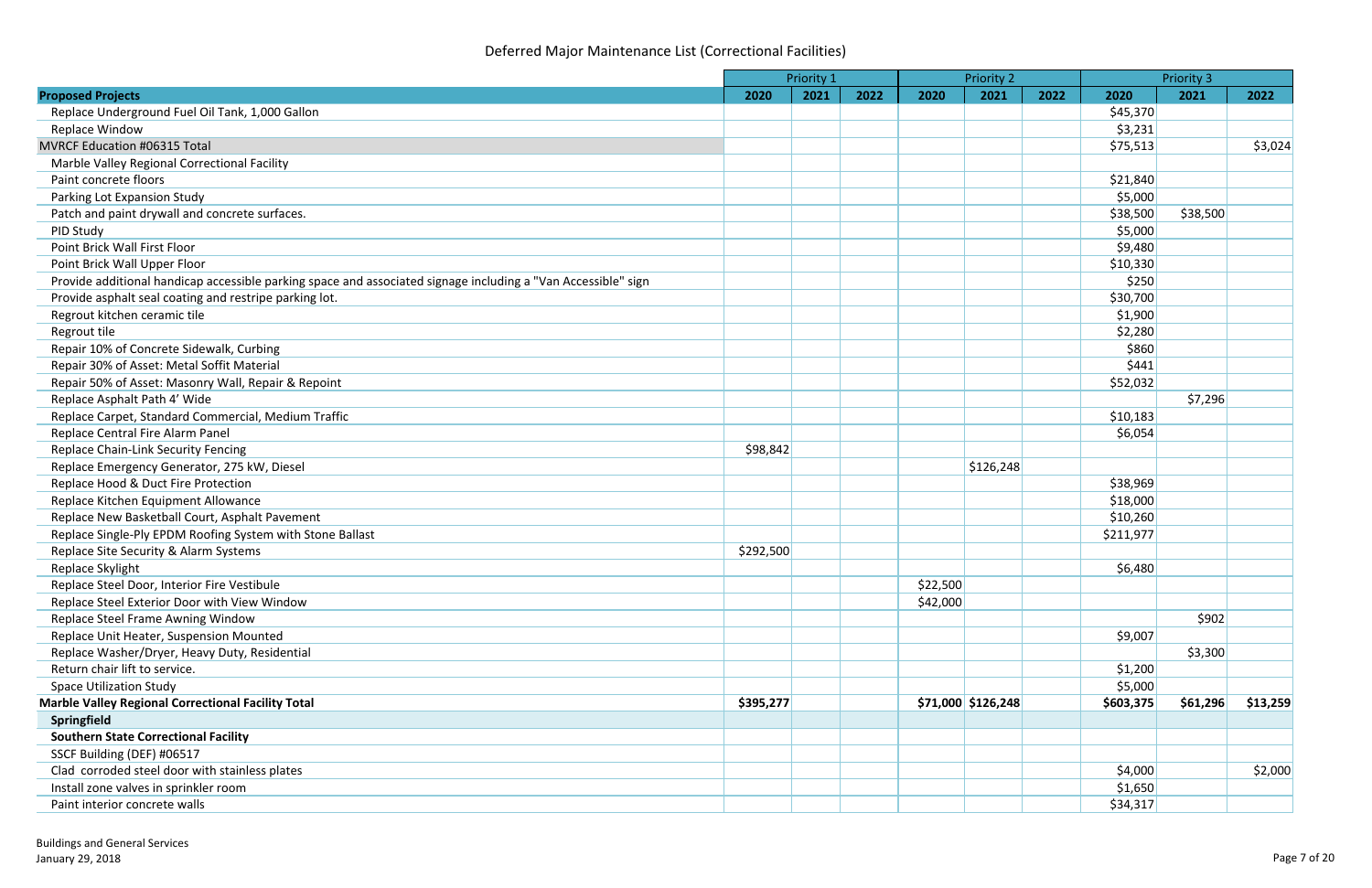|                                                                                                 | 2020 | Priority 1<br>2021 | 2022 | 2020 | <b>Priority 2</b><br>2021 |      | 2020      | <b>Priority 3</b><br>2021 |               |
|-------------------------------------------------------------------------------------------------|------|--------------------|------|------|---------------------------|------|-----------|---------------------------|---------------|
| <b>Proposed Projects</b>                                                                        |      |                    |      |      |                           | 2022 | \$988     |                           | 2022<br>\$988 |
| Paint masonry block partitions<br>Recaulk joints with pickproof caulk between precast dorm pods |      |                    |      |      |                           |      |           | \$31,639                  |               |
| Refinish shower interiors with Altro Whiterock                                                  |      |                    |      |      |                           |      | \$42,104  |                           |               |
|                                                                                                 |      |                    |      |      |                           |      |           |                           |               |
| <b>Replace Commercial Dryer</b>                                                                 |      |                    |      |      |                           |      |           | \$7,200                   |               |
| <b>Replace Commercial Washers</b>                                                               |      |                    |      |      |                           |      |           | \$13,200                  |               |
| Replace Fire Alarm Panel                                                                        |      |                    |      |      |                           |      | \$5,078   |                           |               |
| <b>Replace Water Distribution Piping</b>                                                        |      |                    |      |      |                           |      | \$549,510 |                           |               |
| SSCF Building (DEF) #06517 Total                                                                |      |                    |      |      |                           |      | \$637,647 | \$52,039                  | \$2,988       |
| SSCF Building (GHI) #06515                                                                      |      |                    |      |      |                           |      |           |                           |               |
| Clad corroded steel door with stainless plates                                                  |      |                    |      |      |                           |      | \$16,000  |                           |               |
| Clad doors with stainless steel plate                                                           |      |                    |      |      |                           |      | \$16,000  |                           |               |
| Clad doors with stainless steel plates                                                          |      |                    |      |      |                           |      | \$16,000  |                           |               |
| Clad doors with stainless steel plates.                                                         |      |                    |      |      |                           |      | \$20,000  |                           |               |
| Install zone valves in sprinkler room                                                           |      |                    |      |      |                           |      | \$1,650   |                           |               |
| Paint interior concrete walls                                                                   |      |                    |      |      |                           |      | \$34,317  |                           |               |
| Paint masonry block partitions                                                                  |      |                    |      |      |                           |      | \$988     |                           | \$988         |
| Recaulk joints with pickproof caulk between precast dorm pods                                   |      |                    |      |      |                           |      |           | \$31,639                  |               |
| Refinish 40% (6 units) of Painted Masonry Showers with Altro Whiterock                          |      |                    |      |      |                           |      | \$47,367  |                           |               |
| Refinish 40% (6 units) of Painted Masonry Showers with Altro Whiterock                          |      |                    |      |      |                           |      | \$47,367  |                           |               |
| Replace Commercial Dryer 18 Lb electric non-metered                                             |      |                    |      |      |                           |      |           | \$7,644                   |               |
| Replace Commercial Washers 18 Lb Non-metered                                                    |      |                    |      |      |                           |      |           |                           | \$8,268       |
| Replace Fire Alarm Panel                                                                        |      |                    |      |      |                           |      | \$5,078   |                           |               |
| Replace Roof-Mounted Condenser, 18-Ton                                                          |      |                    |      |      |                           |      | \$14,487  |                           |               |
| Replace Water Distribution Piping                                                               |      |                    |      |      |                           |      | \$200,000 |                           |               |
| SSCF Building (GHI) #06515 Total                                                                |      |                    |      |      |                           |      | \$419,254 | \$39,283                  | \$9,256       |
| SSCF Building BC-Seg #06516                                                                     |      |                    |      |      |                           |      |           |                           |               |
| Clad corroded steel door with stainless plates                                                  |      |                    |      |      |                           |      | \$4,000   |                           | \$2,000       |
| Paint masonry block partitions                                                                  |      |                    |      |      |                           |      | \$760     |                           | \$760         |
| Recaulk joints with pick proof caulk between precast dorm pods.                                 |      |                    |      |      |                           |      |           | \$17,577                  |               |
| Refinish shower interiors with Altro Whiterock                                                  |      |                    |      |      |                           |      | \$42,104  |                           |               |
| <b>Replace Commercial Dryer</b>                                                                 |      |                    |      |      |                           |      | \$3,120   |                           |               |
| <b>Replace Commercial Washers</b>                                                               |      |                    |      |      |                           |      | \$5,720   |                           |               |
| Replace Fire Alarm Panel                                                                        |      |                    |      |      |                           |      |           | \$5,078                   |               |
| Replace Roof-Mounted Condenser, 15-Ton                                                          |      |                    |      |      |                           |      |           | \$12,487                  |               |
| Replace Water Distribution Piping                                                               |      |                    |      |      |                           |      | \$549,510 |                           |               |
| Paint inferior concrete walls                                                                   |      |                    |      |      |                           |      | \$21,182  |                           |               |
| SSCF Building BC-Seg #06516 Total                                                               |      |                    |      |      |                           |      | \$626,396 | \$35,142                  | \$2,760       |
| SSCF Core Building (A) #06514                                                                   |      |                    |      |      |                           |      |           |                           |               |
| Clad corroded steel door with stainless plates                                                  |      |                    |      |      |                           |      | \$4,000   |                           | \$2,000       |
| Recaulk joints with pickproof caulk between precast dorm pods                                   |      |                    |      |      |                           |      |           | \$31,639                  |               |
| Regrout 50% of Quarry Tile in Kitchen                                                           |      |                    |      |      |                           |      | \$2,085   | \$2,085                   |               |
| Repair 20% of Asset: Drywall and CMU Painted interior Walls                                     |      |                    |      |      |                           |      | \$83,496  |                           | \$20,874      |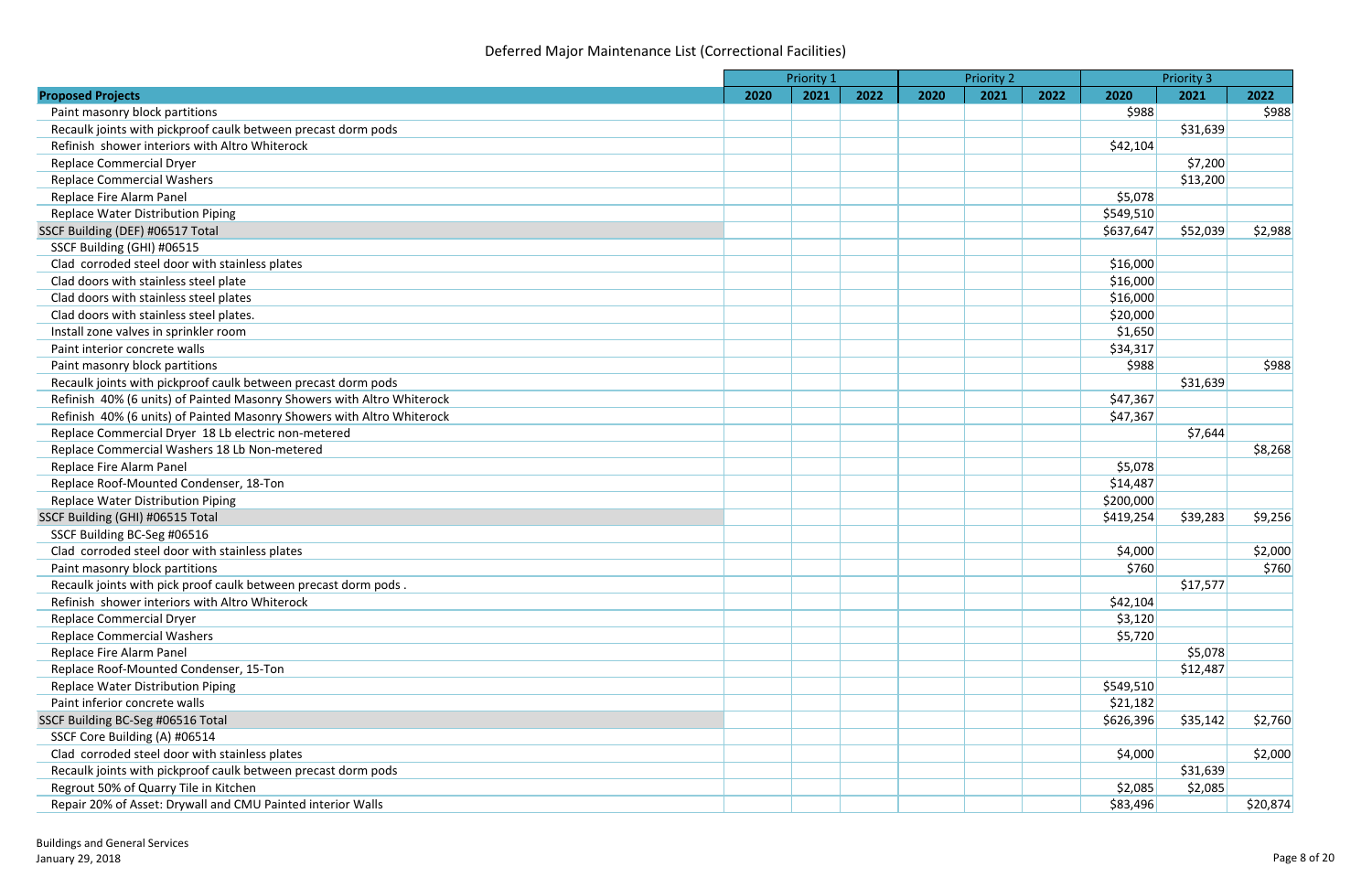| 2020<br>2020<br><b>Proposed Projects</b><br>2021<br>2022<br>2021<br>2022<br>2020<br>2021<br>2022<br><b>Replace Brising skillet</b><br>\$14,950<br>\$128,486<br>Replace Carpet, Standard Commercial, High Traffic<br>\$22,866<br>Replace Dishwasher w/ Racks<br>\$10,639<br>Replace Exhaust Fan 1,500 CFM<br>Replace Garbage Disposal-3HP<br>\$8,034<br>\$14,040<br>Replace Griddle 5 burner Electric with cart<br>\$48,671<br>Replace Heated Holding Cabinet<br>\$64,961<br>Replace Kitchen Exhaust Hood w/ Makeup Air Unit<br>\$9,787<br>Replace Kitchen Make-up Steam Heat 12,000 CFM<br>\$6,800<br>Replace Medical Isolation Ward HEPA Exhaust System<br>\$16,680<br>Replace Mini-Split Heat Pump Air to Air 2 Ton<br>Replace Refrig-Freezer Condenser, 4 Ton<br>\$8,359<br>Replace Study of Security Control Expansion<br>\$10,000<br>\$12,740<br><b>Replace Tilting Skillet</b><br>\$110,094<br>\$110,094<br>Replace Vinyl Tile<br>Replace Walk-in Freezer 22 X 24<br>\$32,344<br>\$549,510<br>Replace Water Distribution Piping<br>Replace Window AC units 12,000 btu Energy Star<br>\$11,887<br>\$114,288<br>\$114,288<br>Seal coat and stripe 33% of parking and driveway Asphalt Paving<br>SSCF Core Building (A) #06514 Total<br>\$307,218<br>\$132,968<br>\$1,125,509<br>SSCF Energy Building #06519<br>\$3,906<br>Replace Fire Alarm Annunciator Panel<br>\$55,000<br>Replace propane-fired burner<br>\$3,906<br>SSCF Energy Building #06519 Total<br>\$55,000<br>SSCF Maintenance #06518<br>\$500<br>Replace Domestic Hot Water Heater - Electric<br>\$3,906<br>Replace Fire Alarm Annunciator Panel<br>\$4,406<br>SSCF Maintenance #06518 Total<br>\$8,312<br>\$147,972<br>\$55,000<br>\$2,808,805<br>\$433,681<br><b>Southern State Correctional Facility Total</b><br><b>St. Albans</b><br><b>Northwest State Correctional Facility</b><br>NWSCF 50 Bed Satellite Unit #06331<br>\$26,320<br>Recaulk Expansion and Control Joints Up to 1/2" Wide<br>\$22,500<br>Repaint masonry<br>\$47,500<br>Replace Acoustical Tile With Exposed Grid System<br>\$78,260<br>Replace Asphalt Shingle Roofing<br>\$4,684<br><b>Replace Carpet</b><br>Replace Cell Block Day Room Window<br>\$360,000<br>\$115,200<br><b>Replace Cell Doors</b><br>Replace Ceramic Tile - Bathrooms and Showers<br>\$255,000<br>\$107,915<br>Replace EPDM Roofing System with Ballast 60 Mils Including Demo |                          | Priority 1 |  | <b>Priority 2</b> |  |  | <b>Priority 3</b> |  |  |         |
|-----------------------------------------------------------------------------------------------------------------------------------------------------------------------------------------------------------------------------------------------------------------------------------------------------------------------------------------------------------------------------------------------------------------------------------------------------------------------------------------------------------------------------------------------------------------------------------------------------------------------------------------------------------------------------------------------------------------------------------------------------------------------------------------------------------------------------------------------------------------------------------------------------------------------------------------------------------------------------------------------------------------------------------------------------------------------------------------------------------------------------------------------------------------------------------------------------------------------------------------------------------------------------------------------------------------------------------------------------------------------------------------------------------------------------------------------------------------------------------------------------------------------------------------------------------------------------------------------------------------------------------------------------------------------------------------------------------------------------------------------------------------------------------------------------------------------------------------------------------------------------------------------------------------------------------------------------------------------------------------------------------------------------------------------------------------------------------------------------------------------------------------------------------------------------------------------------------------------------------------------------------------------------------------------------------------------------------------------------------------------------------------------|--------------------------|------------|--|-------------------|--|--|-------------------|--|--|---------|
|                                                                                                                                                                                                                                                                                                                                                                                                                                                                                                                                                                                                                                                                                                                                                                                                                                                                                                                                                                                                                                                                                                                                                                                                                                                                                                                                                                                                                                                                                                                                                                                                                                                                                                                                                                                                                                                                                                                                                                                                                                                                                                                                                                                                                                                                                                                                                                                               |                          |            |  |                   |  |  |                   |  |  |         |
|                                                                                                                                                                                                                                                                                                                                                                                                                                                                                                                                                                                                                                                                                                                                                                                                                                                                                                                                                                                                                                                                                                                                                                                                                                                                                                                                                                                                                                                                                                                                                                                                                                                                                                                                                                                                                                                                                                                                                                                                                                                                                                                                                                                                                                                                                                                                                                                               |                          |            |  |                   |  |  |                   |  |  |         |
|                                                                                                                                                                                                                                                                                                                                                                                                                                                                                                                                                                                                                                                                                                                                                                                                                                                                                                                                                                                                                                                                                                                                                                                                                                                                                                                                                                                                                                                                                                                                                                                                                                                                                                                                                                                                                                                                                                                                                                                                                                                                                                                                                                                                                                                                                                                                                                                               |                          |            |  |                   |  |  |                   |  |  |         |
|                                                                                                                                                                                                                                                                                                                                                                                                                                                                                                                                                                                                                                                                                                                                                                                                                                                                                                                                                                                                                                                                                                                                                                                                                                                                                                                                                                                                                                                                                                                                                                                                                                                                                                                                                                                                                                                                                                                                                                                                                                                                                                                                                                                                                                                                                                                                                                                               |                          |            |  |                   |  |  |                   |  |  |         |
|                                                                                                                                                                                                                                                                                                                                                                                                                                                                                                                                                                                                                                                                                                                                                                                                                                                                                                                                                                                                                                                                                                                                                                                                                                                                                                                                                                                                                                                                                                                                                                                                                                                                                                                                                                                                                                                                                                                                                                                                                                                                                                                                                                                                                                                                                                                                                                                               |                          |            |  |                   |  |  |                   |  |  |         |
|                                                                                                                                                                                                                                                                                                                                                                                                                                                                                                                                                                                                                                                                                                                                                                                                                                                                                                                                                                                                                                                                                                                                                                                                                                                                                                                                                                                                                                                                                                                                                                                                                                                                                                                                                                                                                                                                                                                                                                                                                                                                                                                                                                                                                                                                                                                                                                                               |                          |            |  |                   |  |  |                   |  |  |         |
|                                                                                                                                                                                                                                                                                                                                                                                                                                                                                                                                                                                                                                                                                                                                                                                                                                                                                                                                                                                                                                                                                                                                                                                                                                                                                                                                                                                                                                                                                                                                                                                                                                                                                                                                                                                                                                                                                                                                                                                                                                                                                                                                                                                                                                                                                                                                                                                               |                          |            |  |                   |  |  |                   |  |  |         |
|                                                                                                                                                                                                                                                                                                                                                                                                                                                                                                                                                                                                                                                                                                                                                                                                                                                                                                                                                                                                                                                                                                                                                                                                                                                                                                                                                                                                                                                                                                                                                                                                                                                                                                                                                                                                                                                                                                                                                                                                                                                                                                                                                                                                                                                                                                                                                                                               |                          |            |  |                   |  |  |                   |  |  |         |
|                                                                                                                                                                                                                                                                                                                                                                                                                                                                                                                                                                                                                                                                                                                                                                                                                                                                                                                                                                                                                                                                                                                                                                                                                                                                                                                                                                                                                                                                                                                                                                                                                                                                                                                                                                                                                                                                                                                                                                                                                                                                                                                                                                                                                                                                                                                                                                                               |                          |            |  |                   |  |  |                   |  |  |         |
|                                                                                                                                                                                                                                                                                                                                                                                                                                                                                                                                                                                                                                                                                                                                                                                                                                                                                                                                                                                                                                                                                                                                                                                                                                                                                                                                                                                                                                                                                                                                                                                                                                                                                                                                                                                                                                                                                                                                                                                                                                                                                                                                                                                                                                                                                                                                                                                               |                          |            |  |                   |  |  |                   |  |  |         |
|                                                                                                                                                                                                                                                                                                                                                                                                                                                                                                                                                                                                                                                                                                                                                                                                                                                                                                                                                                                                                                                                                                                                                                                                                                                                                                                                                                                                                                                                                                                                                                                                                                                                                                                                                                                                                                                                                                                                                                                                                                                                                                                                                                                                                                                                                                                                                                                               |                          |            |  |                   |  |  |                   |  |  |         |
|                                                                                                                                                                                                                                                                                                                                                                                                                                                                                                                                                                                                                                                                                                                                                                                                                                                                                                                                                                                                                                                                                                                                                                                                                                                                                                                                                                                                                                                                                                                                                                                                                                                                                                                                                                                                                                                                                                                                                                                                                                                                                                                                                                                                                                                                                                                                                                                               |                          |            |  |                   |  |  |                   |  |  |         |
|                                                                                                                                                                                                                                                                                                                                                                                                                                                                                                                                                                                                                                                                                                                                                                                                                                                                                                                                                                                                                                                                                                                                                                                                                                                                                                                                                                                                                                                                                                                                                                                                                                                                                                                                                                                                                                                                                                                                                                                                                                                                                                                                                                                                                                                                                                                                                                                               |                          |            |  |                   |  |  |                   |  |  |         |
|                                                                                                                                                                                                                                                                                                                                                                                                                                                                                                                                                                                                                                                                                                                                                                                                                                                                                                                                                                                                                                                                                                                                                                                                                                                                                                                                                                                                                                                                                                                                                                                                                                                                                                                                                                                                                                                                                                                                                                                                                                                                                                                                                                                                                                                                                                                                                                                               |                          |            |  |                   |  |  |                   |  |  |         |
|                                                                                                                                                                                                                                                                                                                                                                                                                                                                                                                                                                                                                                                                                                                                                                                                                                                                                                                                                                                                                                                                                                                                                                                                                                                                                                                                                                                                                                                                                                                                                                                                                                                                                                                                                                                                                                                                                                                                                                                                                                                                                                                                                                                                                                                                                                                                                                                               |                          |            |  |                   |  |  |                   |  |  |         |
|                                                                                                                                                                                                                                                                                                                                                                                                                                                                                                                                                                                                                                                                                                                                                                                                                                                                                                                                                                                                                                                                                                                                                                                                                                                                                                                                                                                                                                                                                                                                                                                                                                                                                                                                                                                                                                                                                                                                                                                                                                                                                                                                                                                                                                                                                                                                                                                               |                          |            |  |                   |  |  |                   |  |  |         |
|                                                                                                                                                                                                                                                                                                                                                                                                                                                                                                                                                                                                                                                                                                                                                                                                                                                                                                                                                                                                                                                                                                                                                                                                                                                                                                                                                                                                                                                                                                                                                                                                                                                                                                                                                                                                                                                                                                                                                                                                                                                                                                                                                                                                                                                                                                                                                                                               |                          |            |  |                   |  |  |                   |  |  |         |
|                                                                                                                                                                                                                                                                                                                                                                                                                                                                                                                                                                                                                                                                                                                                                                                                                                                                                                                                                                                                                                                                                                                                                                                                                                                                                                                                                                                                                                                                                                                                                                                                                                                                                                                                                                                                                                                                                                                                                                                                                                                                                                                                                                                                                                                                                                                                                                                               |                          |            |  |                   |  |  |                   |  |  |         |
|                                                                                                                                                                                                                                                                                                                                                                                                                                                                                                                                                                                                                                                                                                                                                                                                                                                                                                                                                                                                                                                                                                                                                                                                                                                                                                                                                                                                                                                                                                                                                                                                                                                                                                                                                                                                                                                                                                                                                                                                                                                                                                                                                                                                                                                                                                                                                                                               |                          |            |  |                   |  |  |                   |  |  |         |
|                                                                                                                                                                                                                                                                                                                                                                                                                                                                                                                                                                                                                                                                                                                                                                                                                                                                                                                                                                                                                                                                                                                                                                                                                                                                                                                                                                                                                                                                                                                                                                                                                                                                                                                                                                                                                                                                                                                                                                                                                                                                                                                                                                                                                                                                                                                                                                                               |                          |            |  |                   |  |  |                   |  |  |         |
|                                                                                                                                                                                                                                                                                                                                                                                                                                                                                                                                                                                                                                                                                                                                                                                                                                                                                                                                                                                                                                                                                                                                                                                                                                                                                                                                                                                                                                                                                                                                                                                                                                                                                                                                                                                                                                                                                                                                                                                                                                                                                                                                                                                                                                                                                                                                                                                               |                          |            |  |                   |  |  |                   |  |  |         |
|                                                                                                                                                                                                                                                                                                                                                                                                                                                                                                                                                                                                                                                                                                                                                                                                                                                                                                                                                                                                                                                                                                                                                                                                                                                                                                                                                                                                                                                                                                                                                                                                                                                                                                                                                                                                                                                                                                                                                                                                                                                                                                                                                                                                                                                                                                                                                                                               |                          |            |  |                   |  |  |                   |  |  |         |
|                                                                                                                                                                                                                                                                                                                                                                                                                                                                                                                                                                                                                                                                                                                                                                                                                                                                                                                                                                                                                                                                                                                                                                                                                                                                                                                                                                                                                                                                                                                                                                                                                                                                                                                                                                                                                                                                                                                                                                                                                                                                                                                                                                                                                                                                                                                                                                                               |                          |            |  |                   |  |  |                   |  |  |         |
|                                                                                                                                                                                                                                                                                                                                                                                                                                                                                                                                                                                                                                                                                                                                                                                                                                                                                                                                                                                                                                                                                                                                                                                                                                                                                                                                                                                                                                                                                                                                                                                                                                                                                                                                                                                                                                                                                                                                                                                                                                                                                                                                                                                                                                                                                                                                                                                               |                          |            |  |                   |  |  |                   |  |  |         |
|                                                                                                                                                                                                                                                                                                                                                                                                                                                                                                                                                                                                                                                                                                                                                                                                                                                                                                                                                                                                                                                                                                                                                                                                                                                                                                                                                                                                                                                                                                                                                                                                                                                                                                                                                                                                                                                                                                                                                                                                                                                                                                                                                                                                                                                                                                                                                                                               |                          |            |  |                   |  |  |                   |  |  |         |
|                                                                                                                                                                                                                                                                                                                                                                                                                                                                                                                                                                                                                                                                                                                                                                                                                                                                                                                                                                                                                                                                                                                                                                                                                                                                                                                                                                                                                                                                                                                                                                                                                                                                                                                                                                                                                                                                                                                                                                                                                                                                                                                                                                                                                                                                                                                                                                                               |                          |            |  |                   |  |  |                   |  |  |         |
|                                                                                                                                                                                                                                                                                                                                                                                                                                                                                                                                                                                                                                                                                                                                                                                                                                                                                                                                                                                                                                                                                                                                                                                                                                                                                                                                                                                                                                                                                                                                                                                                                                                                                                                                                                                                                                                                                                                                                                                                                                                                                                                                                                                                                                                                                                                                                                                               |                          |            |  |                   |  |  |                   |  |  |         |
|                                                                                                                                                                                                                                                                                                                                                                                                                                                                                                                                                                                                                                                                                                                                                                                                                                                                                                                                                                                                                                                                                                                                                                                                                                                                                                                                                                                                                                                                                                                                                                                                                                                                                                                                                                                                                                                                                                                                                                                                                                                                                                                                                                                                                                                                                                                                                                                               |                          |            |  |                   |  |  |                   |  |  |         |
|                                                                                                                                                                                                                                                                                                                                                                                                                                                                                                                                                                                                                                                                                                                                                                                                                                                                                                                                                                                                                                                                                                                                                                                                                                                                                                                                                                                                                                                                                                                                                                                                                                                                                                                                                                                                                                                                                                                                                                                                                                                                                                                                                                                                                                                                                                                                                                                               |                          |            |  |                   |  |  |                   |  |  |         |
|                                                                                                                                                                                                                                                                                                                                                                                                                                                                                                                                                                                                                                                                                                                                                                                                                                                                                                                                                                                                                                                                                                                                                                                                                                                                                                                                                                                                                                                                                                                                                                                                                                                                                                                                                                                                                                                                                                                                                                                                                                                                                                                                                                                                                                                                                                                                                                                               |                          |            |  |                   |  |  |                   |  |  |         |
|                                                                                                                                                                                                                                                                                                                                                                                                                                                                                                                                                                                                                                                                                                                                                                                                                                                                                                                                                                                                                                                                                                                                                                                                                                                                                                                                                                                                                                                                                                                                                                                                                                                                                                                                                                                                                                                                                                                                                                                                                                                                                                                                                                                                                                                                                                                                                                                               |                          |            |  |                   |  |  |                   |  |  |         |
|                                                                                                                                                                                                                                                                                                                                                                                                                                                                                                                                                                                                                                                                                                                                                                                                                                                                                                                                                                                                                                                                                                                                                                                                                                                                                                                                                                                                                                                                                                                                                                                                                                                                                                                                                                                                                                                                                                                                                                                                                                                                                                                                                                                                                                                                                                                                                                                               |                          |            |  |                   |  |  |                   |  |  |         |
|                                                                                                                                                                                                                                                                                                                                                                                                                                                                                                                                                                                                                                                                                                                                                                                                                                                                                                                                                                                                                                                                                                                                                                                                                                                                                                                                                                                                                                                                                                                                                                                                                                                                                                                                                                                                                                                                                                                                                                                                                                                                                                                                                                                                                                                                                                                                                                                               |                          |            |  |                   |  |  |                   |  |  |         |
|                                                                                                                                                                                                                                                                                                                                                                                                                                                                                                                                                                                                                                                                                                                                                                                                                                                                                                                                                                                                                                                                                                                                                                                                                                                                                                                                                                                                                                                                                                                                                                                                                                                                                                                                                                                                                                                                                                                                                                                                                                                                                                                                                                                                                                                                                                                                                                                               |                          |            |  |                   |  |  |                   |  |  |         |
|                                                                                                                                                                                                                                                                                                                                                                                                                                                                                                                                                                                                                                                                                                                                                                                                                                                                                                                                                                                                                                                                                                                                                                                                                                                                                                                                                                                                                                                                                                                                                                                                                                                                                                                                                                                                                                                                                                                                                                                                                                                                                                                                                                                                                                                                                                                                                                                               |                          |            |  |                   |  |  |                   |  |  |         |
|                                                                                                                                                                                                                                                                                                                                                                                                                                                                                                                                                                                                                                                                                                                                                                                                                                                                                                                                                                                                                                                                                                                                                                                                                                                                                                                                                                                                                                                                                                                                                                                                                                                                                                                                                                                                                                                                                                                                                                                                                                                                                                                                                                                                                                                                                                                                                                                               |                          |            |  |                   |  |  |                   |  |  |         |
|                                                                                                                                                                                                                                                                                                                                                                                                                                                                                                                                                                                                                                                                                                                                                                                                                                                                                                                                                                                                                                                                                                                                                                                                                                                                                                                                                                                                                                                                                                                                                                                                                                                                                                                                                                                                                                                                                                                                                                                                                                                                                                                                                                                                                                                                                                                                                                                               |                          |            |  |                   |  |  |                   |  |  |         |
|                                                                                                                                                                                                                                                                                                                                                                                                                                                                                                                                                                                                                                                                                                                                                                                                                                                                                                                                                                                                                                                                                                                                                                                                                                                                                                                                                                                                                                                                                                                                                                                                                                                                                                                                                                                                                                                                                                                                                                                                                                                                                                                                                                                                                                                                                                                                                                                               |                          |            |  |                   |  |  |                   |  |  |         |
|                                                                                                                                                                                                                                                                                                                                                                                                                                                                                                                                                                                                                                                                                                                                                                                                                                                                                                                                                                                                                                                                                                                                                                                                                                                                                                                                                                                                                                                                                                                                                                                                                                                                                                                                                                                                                                                                                                                                                                                                                                                                                                                                                                                                                                                                                                                                                                                               |                          |            |  |                   |  |  |                   |  |  |         |
|                                                                                                                                                                                                                                                                                                                                                                                                                                                                                                                                                                                                                                                                                                                                                                                                                                                                                                                                                                                                                                                                                                                                                                                                                                                                                                                                                                                                                                                                                                                                                                                                                                                                                                                                                                                                                                                                                                                                                                                                                                                                                                                                                                                                                                                                                                                                                                                               |                          |            |  |                   |  |  |                   |  |  |         |
|                                                                                                                                                                                                                                                                                                                                                                                                                                                                                                                                                                                                                                                                                                                                                                                                                                                                                                                                                                                                                                                                                                                                                                                                                                                                                                                                                                                                                                                                                                                                                                                                                                                                                                                                                                                                                                                                                                                                                                                                                                                                                                                                                                                                                                                                                                                                                                                               |                          |            |  |                   |  |  |                   |  |  |         |
|                                                                                                                                                                                                                                                                                                                                                                                                                                                                                                                                                                                                                                                                                                                                                                                                                                                                                                                                                                                                                                                                                                                                                                                                                                                                                                                                                                                                                                                                                                                                                                                                                                                                                                                                                                                                                                                                                                                                                                                                                                                                                                                                                                                                                                                                                                                                                                                               |                          |            |  |                   |  |  |                   |  |  |         |
|                                                                                                                                                                                                                                                                                                                                                                                                                                                                                                                                                                                                                                                                                                                                                                                                                                                                                                                                                                                                                                                                                                                                                                                                                                                                                                                                                                                                                                                                                                                                                                                                                                                                                                                                                                                                                                                                                                                                                                                                                                                                                                                                                                                                                                                                                                                                                                                               | Replace Fire Alarm Panel |            |  |                   |  |  |                   |  |  | \$5,078 |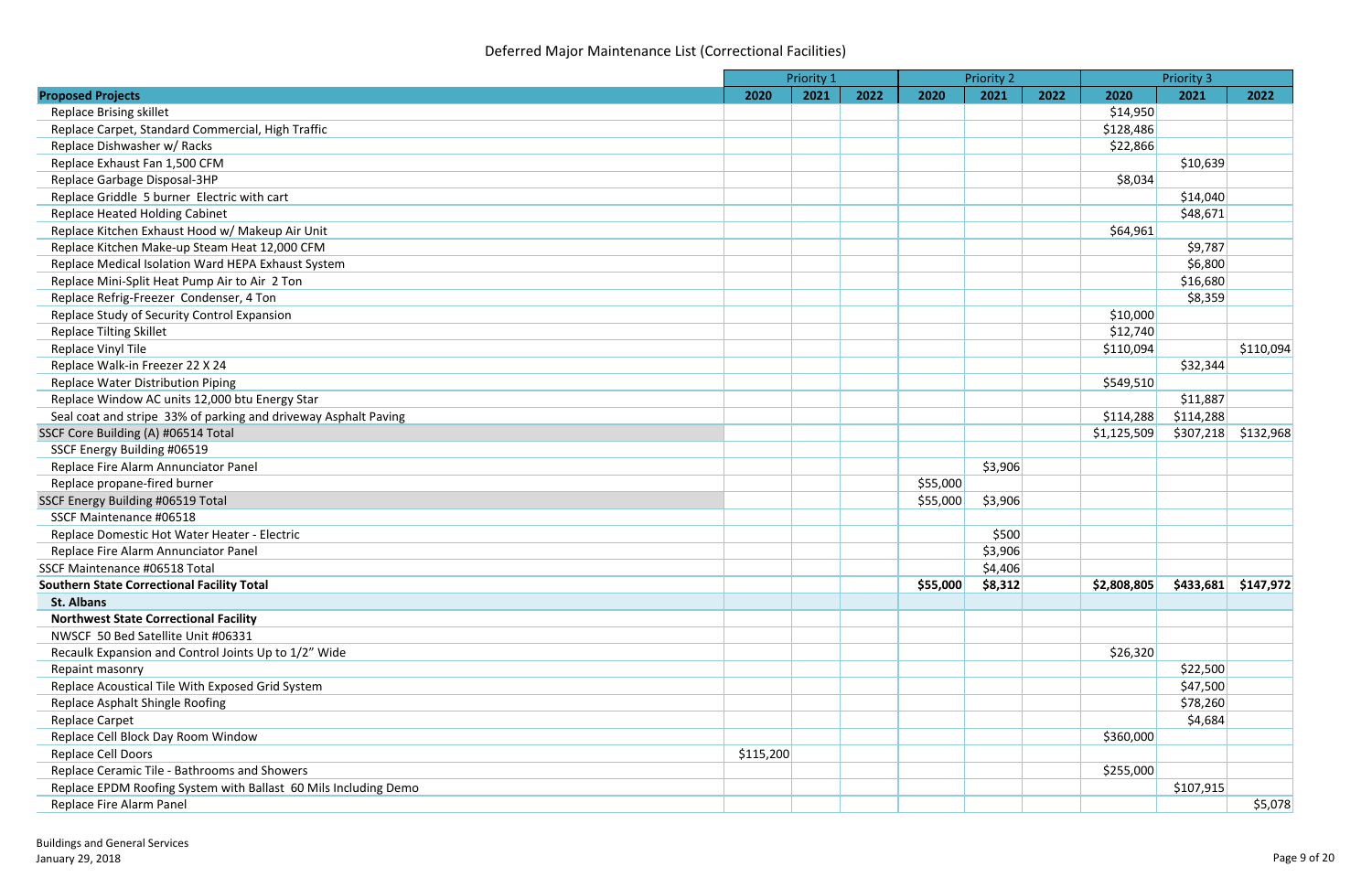| <b>Priority 3</b><br><b>Proposed Projects</b><br>2020<br>2020<br>2021<br>2022<br>2021<br>2022<br>2020<br>2021<br>2022<br>\$8,034<br><b>Replace Interior Doors</b><br><b>Replace Roof Hatches</b><br>\$5,000<br>\$50,000<br>Replace Sally Port Door Casement System<br>\$205,000<br><b>Replace Security Window</b><br>\$18,954<br>Replace Split System AC<br>Replace Steel Frame Window - Non secure areas<br>\$9,023<br>\$33,841<br><b>Replace Vinyl Flooring</b><br>\$22,305<br>Replace Water Heater<br>\$294,700<br>NWSCF 50 Bed Satellite Unit #06331 Total<br>\$165,200<br>\$58,315<br>\$10,078<br>\$846,320<br>NWSCF Auto Shop #06332<br>\$9,110<br>Replace Aluminum Window Operable<br><b>Replace Epoxy Flooring</b><br>\$47,576<br>\$1,240<br>Replace Exterior Steel Door<br>Replace Interior Paint - Walls and Ceilings<br>\$1,680<br>\$800<br>Replace Water Heater<br>\$9,910<br>NWSCF Auto Shop #06332 Total<br>\$49,256<br>\$1,240<br>NWSCF Barn #06327<br>Repair foundation<br>\$6,500<br>\$1,200<br>\$1,200<br>Replace Aluminum Single Roll-Up Door<br>Replace Corrugated Roofing Panels<br>\$7,031<br>\$1,581<br>Replace Gas-Fired Furnace<br>Replace Historic Wood Window<br>\$64,400<br>\$128,000<br><b>Replace Wood Siding</b><br>$$80,712$ $$1,200$ $$128,000$<br>NWSCF Barn #06327 Total<br>NWSCF Corrections #06322<br>Clean and Point Brick Wall First Floor<br>\$33,000<br>Clean Brick Walls<br>\$10,000<br>\$10,000<br>\$5,000<br><b>Emergency Lighting Study</b><br>\$10,000<br>Kitchen area planning study<br>Paint drywall ceilings<br>\$3,580<br>Point Brick Wall First Floor<br>\$180,000<br>Recaulk Expansion and Control Joints Up to 1/2" Wide<br>\$78,960<br>\$101,229<br>Repaint<br>Replace Air Handler<br>\$219,783<br>Replace Air Handler - Infirmary Dedicated<br>\$39,000<br>Replace Asphalt Paths<br>\$8,740<br>Replace Asphalt Roadway - Perimeter Road<br>\$149,520<br>Replace Asphalt Roadway - Service Drives<br>\$118,815<br>Replace Basketball Backstop, Wall Mounted, 6' Extended, Fixed<br>\$5,417<br>Replace Carpet Tiles - Deluxe<br>\$51,939 |                                              | Priority 1 |  | <b>Priority 2</b> |  |  |           |  |  |
|-----------------------------------------------------------------------------------------------------------------------------------------------------------------------------------------------------------------------------------------------------------------------------------------------------------------------------------------------------------------------------------------------------------------------------------------------------------------------------------------------------------------------------------------------------------------------------------------------------------------------------------------------------------------------------------------------------------------------------------------------------------------------------------------------------------------------------------------------------------------------------------------------------------------------------------------------------------------------------------------------------------------------------------------------------------------------------------------------------------------------------------------------------------------------------------------------------------------------------------------------------------------------------------------------------------------------------------------------------------------------------------------------------------------------------------------------------------------------------------------------------------------------------------------------------------------------------------------------------------------------------------------------------------------------------------------------------------------------------------------------------------------------------------------------------------------------------------------------------------------------------------------------------------------------------------------------------------------------------------------------------------------------------------------------------------------------------------------------|----------------------------------------------|------------|--|-------------------|--|--|-----------|--|--|
|                                                                                                                                                                                                                                                                                                                                                                                                                                                                                                                                                                                                                                                                                                                                                                                                                                                                                                                                                                                                                                                                                                                                                                                                                                                                                                                                                                                                                                                                                                                                                                                                                                                                                                                                                                                                                                                                                                                                                                                                                                                                                               |                                              |            |  |                   |  |  |           |  |  |
|                                                                                                                                                                                                                                                                                                                                                                                                                                                                                                                                                                                                                                                                                                                                                                                                                                                                                                                                                                                                                                                                                                                                                                                                                                                                                                                                                                                                                                                                                                                                                                                                                                                                                                                                                                                                                                                                                                                                                                                                                                                                                               |                                              |            |  |                   |  |  |           |  |  |
|                                                                                                                                                                                                                                                                                                                                                                                                                                                                                                                                                                                                                                                                                                                                                                                                                                                                                                                                                                                                                                                                                                                                                                                                                                                                                                                                                                                                                                                                                                                                                                                                                                                                                                                                                                                                                                                                                                                                                                                                                                                                                               |                                              |            |  |                   |  |  |           |  |  |
|                                                                                                                                                                                                                                                                                                                                                                                                                                                                                                                                                                                                                                                                                                                                                                                                                                                                                                                                                                                                                                                                                                                                                                                                                                                                                                                                                                                                                                                                                                                                                                                                                                                                                                                                                                                                                                                                                                                                                                                                                                                                                               |                                              |            |  |                   |  |  |           |  |  |
|                                                                                                                                                                                                                                                                                                                                                                                                                                                                                                                                                                                                                                                                                                                                                                                                                                                                                                                                                                                                                                                                                                                                                                                                                                                                                                                                                                                                                                                                                                                                                                                                                                                                                                                                                                                                                                                                                                                                                                                                                                                                                               |                                              |            |  |                   |  |  |           |  |  |
|                                                                                                                                                                                                                                                                                                                                                                                                                                                                                                                                                                                                                                                                                                                                                                                                                                                                                                                                                                                                                                                                                                                                                                                                                                                                                                                                                                                                                                                                                                                                                                                                                                                                                                                                                                                                                                                                                                                                                                                                                                                                                               |                                              |            |  |                   |  |  |           |  |  |
|                                                                                                                                                                                                                                                                                                                                                                                                                                                                                                                                                                                                                                                                                                                                                                                                                                                                                                                                                                                                                                                                                                                                                                                                                                                                                                                                                                                                                                                                                                                                                                                                                                                                                                                                                                                                                                                                                                                                                                                                                                                                                               |                                              |            |  |                   |  |  |           |  |  |
|                                                                                                                                                                                                                                                                                                                                                                                                                                                                                                                                                                                                                                                                                                                                                                                                                                                                                                                                                                                                                                                                                                                                                                                                                                                                                                                                                                                                                                                                                                                                                                                                                                                                                                                                                                                                                                                                                                                                                                                                                                                                                               |                                              |            |  |                   |  |  |           |  |  |
|                                                                                                                                                                                                                                                                                                                                                                                                                                                                                                                                                                                                                                                                                                                                                                                                                                                                                                                                                                                                                                                                                                                                                                                                                                                                                                                                                                                                                                                                                                                                                                                                                                                                                                                                                                                                                                                                                                                                                                                                                                                                                               |                                              |            |  |                   |  |  |           |  |  |
|                                                                                                                                                                                                                                                                                                                                                                                                                                                                                                                                                                                                                                                                                                                                                                                                                                                                                                                                                                                                                                                                                                                                                                                                                                                                                                                                                                                                                                                                                                                                                                                                                                                                                                                                                                                                                                                                                                                                                                                                                                                                                               |                                              |            |  |                   |  |  |           |  |  |
|                                                                                                                                                                                                                                                                                                                                                                                                                                                                                                                                                                                                                                                                                                                                                                                                                                                                                                                                                                                                                                                                                                                                                                                                                                                                                                                                                                                                                                                                                                                                                                                                                                                                                                                                                                                                                                                                                                                                                                                                                                                                                               |                                              |            |  |                   |  |  |           |  |  |
|                                                                                                                                                                                                                                                                                                                                                                                                                                                                                                                                                                                                                                                                                                                                                                                                                                                                                                                                                                                                                                                                                                                                                                                                                                                                                                                                                                                                                                                                                                                                                                                                                                                                                                                                                                                                                                                                                                                                                                                                                                                                                               |                                              |            |  |                   |  |  |           |  |  |
|                                                                                                                                                                                                                                                                                                                                                                                                                                                                                                                                                                                                                                                                                                                                                                                                                                                                                                                                                                                                                                                                                                                                                                                                                                                                                                                                                                                                                                                                                                                                                                                                                                                                                                                                                                                                                                                                                                                                                                                                                                                                                               |                                              |            |  |                   |  |  |           |  |  |
|                                                                                                                                                                                                                                                                                                                                                                                                                                                                                                                                                                                                                                                                                                                                                                                                                                                                                                                                                                                                                                                                                                                                                                                                                                                                                                                                                                                                                                                                                                                                                                                                                                                                                                                                                                                                                                                                                                                                                                                                                                                                                               |                                              |            |  |                   |  |  |           |  |  |
|                                                                                                                                                                                                                                                                                                                                                                                                                                                                                                                                                                                                                                                                                                                                                                                                                                                                                                                                                                                                                                                                                                                                                                                                                                                                                                                                                                                                                                                                                                                                                                                                                                                                                                                                                                                                                                                                                                                                                                                                                                                                                               |                                              |            |  |                   |  |  |           |  |  |
|                                                                                                                                                                                                                                                                                                                                                                                                                                                                                                                                                                                                                                                                                                                                                                                                                                                                                                                                                                                                                                                                                                                                                                                                                                                                                                                                                                                                                                                                                                                                                                                                                                                                                                                                                                                                                                                                                                                                                                                                                                                                                               |                                              |            |  |                   |  |  |           |  |  |
|                                                                                                                                                                                                                                                                                                                                                                                                                                                                                                                                                                                                                                                                                                                                                                                                                                                                                                                                                                                                                                                                                                                                                                                                                                                                                                                                                                                                                                                                                                                                                                                                                                                                                                                                                                                                                                                                                                                                                                                                                                                                                               |                                              |            |  |                   |  |  |           |  |  |
|                                                                                                                                                                                                                                                                                                                                                                                                                                                                                                                                                                                                                                                                                                                                                                                                                                                                                                                                                                                                                                                                                                                                                                                                                                                                                                                                                                                                                                                                                                                                                                                                                                                                                                                                                                                                                                                                                                                                                                                                                                                                                               |                                              |            |  |                   |  |  |           |  |  |
|                                                                                                                                                                                                                                                                                                                                                                                                                                                                                                                                                                                                                                                                                                                                                                                                                                                                                                                                                                                                                                                                                                                                                                                                                                                                                                                                                                                                                                                                                                                                                                                                                                                                                                                                                                                                                                                                                                                                                                                                                                                                                               |                                              |            |  |                   |  |  |           |  |  |
|                                                                                                                                                                                                                                                                                                                                                                                                                                                                                                                                                                                                                                                                                                                                                                                                                                                                                                                                                                                                                                                                                                                                                                                                                                                                                                                                                                                                                                                                                                                                                                                                                                                                                                                                                                                                                                                                                                                                                                                                                                                                                               |                                              |            |  |                   |  |  |           |  |  |
|                                                                                                                                                                                                                                                                                                                                                                                                                                                                                                                                                                                                                                                                                                                                                                                                                                                                                                                                                                                                                                                                                                                                                                                                                                                                                                                                                                                                                                                                                                                                                                                                                                                                                                                                                                                                                                                                                                                                                                                                                                                                                               |                                              |            |  |                   |  |  |           |  |  |
|                                                                                                                                                                                                                                                                                                                                                                                                                                                                                                                                                                                                                                                                                                                                                                                                                                                                                                                                                                                                                                                                                                                                                                                                                                                                                                                                                                                                                                                                                                                                                                                                                                                                                                                                                                                                                                                                                                                                                                                                                                                                                               |                                              |            |  |                   |  |  |           |  |  |
|                                                                                                                                                                                                                                                                                                                                                                                                                                                                                                                                                                                                                                                                                                                                                                                                                                                                                                                                                                                                                                                                                                                                                                                                                                                                                                                                                                                                                                                                                                                                                                                                                                                                                                                                                                                                                                                                                                                                                                                                                                                                                               |                                              |            |  |                   |  |  |           |  |  |
|                                                                                                                                                                                                                                                                                                                                                                                                                                                                                                                                                                                                                                                                                                                                                                                                                                                                                                                                                                                                                                                                                                                                                                                                                                                                                                                                                                                                                                                                                                                                                                                                                                                                                                                                                                                                                                                                                                                                                                                                                                                                                               |                                              |            |  |                   |  |  |           |  |  |
|                                                                                                                                                                                                                                                                                                                                                                                                                                                                                                                                                                                                                                                                                                                                                                                                                                                                                                                                                                                                                                                                                                                                                                                                                                                                                                                                                                                                                                                                                                                                                                                                                                                                                                                                                                                                                                                                                                                                                                                                                                                                                               |                                              |            |  |                   |  |  |           |  |  |
|                                                                                                                                                                                                                                                                                                                                                                                                                                                                                                                                                                                                                                                                                                                                                                                                                                                                                                                                                                                                                                                                                                                                                                                                                                                                                                                                                                                                                                                                                                                                                                                                                                                                                                                                                                                                                                                                                                                                                                                                                                                                                               |                                              |            |  |                   |  |  |           |  |  |
|                                                                                                                                                                                                                                                                                                                                                                                                                                                                                                                                                                                                                                                                                                                                                                                                                                                                                                                                                                                                                                                                                                                                                                                                                                                                                                                                                                                                                                                                                                                                                                                                                                                                                                                                                                                                                                                                                                                                                                                                                                                                                               |                                              |            |  |                   |  |  |           |  |  |
|                                                                                                                                                                                                                                                                                                                                                                                                                                                                                                                                                                                                                                                                                                                                                                                                                                                                                                                                                                                                                                                                                                                                                                                                                                                                                                                                                                                                                                                                                                                                                                                                                                                                                                                                                                                                                                                                                                                                                                                                                                                                                               |                                              |            |  |                   |  |  |           |  |  |
|                                                                                                                                                                                                                                                                                                                                                                                                                                                                                                                                                                                                                                                                                                                                                                                                                                                                                                                                                                                                                                                                                                                                                                                                                                                                                                                                                                                                                                                                                                                                                                                                                                                                                                                                                                                                                                                                                                                                                                                                                                                                                               |                                              |            |  |                   |  |  |           |  |  |
|                                                                                                                                                                                                                                                                                                                                                                                                                                                                                                                                                                                                                                                                                                                                                                                                                                                                                                                                                                                                                                                                                                                                                                                                                                                                                                                                                                                                                                                                                                                                                                                                                                                                                                                                                                                                                                                                                                                                                                                                                                                                                               |                                              |            |  |                   |  |  |           |  |  |
|                                                                                                                                                                                                                                                                                                                                                                                                                                                                                                                                                                                                                                                                                                                                                                                                                                                                                                                                                                                                                                                                                                                                                                                                                                                                                                                                                                                                                                                                                                                                                                                                                                                                                                                                                                                                                                                                                                                                                                                                                                                                                               |                                              |            |  |                   |  |  |           |  |  |
|                                                                                                                                                                                                                                                                                                                                                                                                                                                                                                                                                                                                                                                                                                                                                                                                                                                                                                                                                                                                                                                                                                                                                                                                                                                                                                                                                                                                                                                                                                                                                                                                                                                                                                                                                                                                                                                                                                                                                                                                                                                                                               |                                              |            |  |                   |  |  |           |  |  |
|                                                                                                                                                                                                                                                                                                                                                                                                                                                                                                                                                                                                                                                                                                                                                                                                                                                                                                                                                                                                                                                                                                                                                                                                                                                                                                                                                                                                                                                                                                                                                                                                                                                                                                                                                                                                                                                                                                                                                                                                                                                                                               |                                              |            |  |                   |  |  |           |  |  |
|                                                                                                                                                                                                                                                                                                                                                                                                                                                                                                                                                                                                                                                                                                                                                                                                                                                                                                                                                                                                                                                                                                                                                                                                                                                                                                                                                                                                                                                                                                                                                                                                                                                                                                                                                                                                                                                                                                                                                                                                                                                                                               |                                              |            |  |                   |  |  |           |  |  |
|                                                                                                                                                                                                                                                                                                                                                                                                                                                                                                                                                                                                                                                                                                                                                                                                                                                                                                                                                                                                                                                                                                                                                                                                                                                                                                                                                                                                                                                                                                                                                                                                                                                                                                                                                                                                                                                                                                                                                                                                                                                                                               |                                              |            |  |                   |  |  |           |  |  |
|                                                                                                                                                                                                                                                                                                                                                                                                                                                                                                                                                                                                                                                                                                                                                                                                                                                                                                                                                                                                                                                                                                                                                                                                                                                                                                                                                                                                                                                                                                                                                                                                                                                                                                                                                                                                                                                                                                                                                                                                                                                                                               |                                              |            |  |                   |  |  |           |  |  |
|                                                                                                                                                                                                                                                                                                                                                                                                                                                                                                                                                                                                                                                                                                                                                                                                                                                                                                                                                                                                                                                                                                                                                                                                                                                                                                                                                                                                                                                                                                                                                                                                                                                                                                                                                                                                                                                                                                                                                                                                                                                                                               |                                              |            |  |                   |  |  |           |  |  |
|                                                                                                                                                                                                                                                                                                                                                                                                                                                                                                                                                                                                                                                                                                                                                                                                                                                                                                                                                                                                                                                                                                                                                                                                                                                                                                                                                                                                                                                                                                                                                                                                                                                                                                                                                                                                                                                                                                                                                                                                                                                                                               |                                              |            |  |                   |  |  |           |  |  |
|                                                                                                                                                                                                                                                                                                                                                                                                                                                                                                                                                                                                                                                                                                                                                                                                                                                                                                                                                                                                                                                                                                                                                                                                                                                                                                                                                                                                                                                                                                                                                                                                                                                                                                                                                                                                                                                                                                                                                                                                                                                                                               |                                              |            |  |                   |  |  |           |  |  |
|                                                                                                                                                                                                                                                                                                                                                                                                                                                                                                                                                                                                                                                                                                                                                                                                                                                                                                                                                                                                                                                                                                                                                                                                                                                                                                                                                                                                                                                                                                                                                                                                                                                                                                                                                                                                                                                                                                                                                                                                                                                                                               |                                              |            |  |                   |  |  |           |  |  |
|                                                                                                                                                                                                                                                                                                                                                                                                                                                                                                                                                                                                                                                                                                                                                                                                                                                                                                                                                                                                                                                                                                                                                                                                                                                                                                                                                                                                                                                                                                                                                                                                                                                                                                                                                                                                                                                                                                                                                                                                                                                                                               |                                              |            |  |                   |  |  |           |  |  |
|                                                                                                                                                                                                                                                                                                                                                                                                                                                                                                                                                                                                                                                                                                                                                                                                                                                                                                                                                                                                                                                                                                                                                                                                                                                                                                                                                                                                                                                                                                                                                                                                                                                                                                                                                                                                                                                                                                                                                                                                                                                                                               | Replace Ceramic Tile - Bathrooms and Kitchen |            |  |                   |  |  | \$117,600 |  |  |
| Replace Ceramic Tile - Kitchen<br>\$19,125                                                                                                                                                                                                                                                                                                                                                                                                                                                                                                                                                                                                                                                                                                                                                                                                                                                                                                                                                                                                                                                                                                                                                                                                                                                                                                                                                                                                                                                                                                                                                                                                                                                                                                                                                                                                                                                                                                                                                                                                                                                    |                                              |            |  |                   |  |  |           |  |  |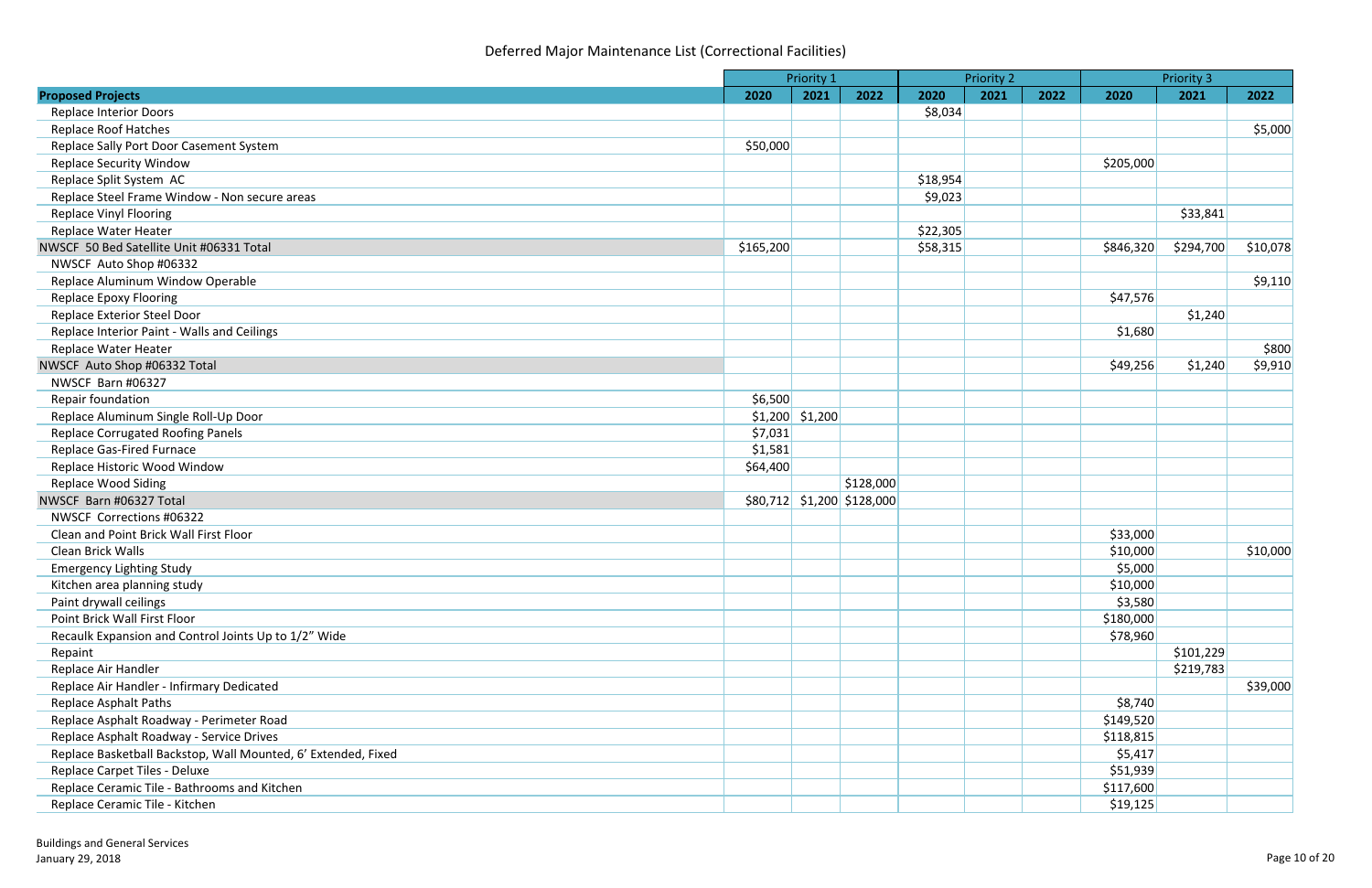|                                                                 | Priority 1  |      | <b>Priority 2</b> |           |         |      |             |                           |          |
|-----------------------------------------------------------------|-------------|------|-------------------|-----------|---------|------|-------------|---------------------------|----------|
| <b>Proposed Projects</b>                                        | 2020        | 2021 | 2022              | 2020      | 2021    | 2022 | 2020        | <b>Priority 3</b><br>2021 | 2022     |
| Replace Commercial dishwasher and racks                         |             |      |                   |           |         |      |             | \$12,631                  |          |
| Replace Communications and Security Systems                     |             |      |                   | \$250,000 |         |      |             |                           |          |
| Replace EPDM Roofing System with Ballast 60 Mils Including Demo |             |      |                   |           |         |      | \$223,538   |                           |          |
| Replace Health suite roofing                                    |             |      |                   |           |         |      |             | \$77,082                  |          |
| Replace Interior Door - Non Secure                              |             |      |                   |           |         |      |             | \$37,492                  |          |
| <b>Replace Interior Security Doors</b>                          | \$1,700,000 |      |                   |           |         |      |             |                           |          |
| Replace Kitchen Exhaust Hood w/ Makeup Air Unit                 |             |      |                   |           |         |      | \$39,000    |                           |          |
| Replace Main Entrance Door                                      |             |      |                   |           |         |      | \$10,000    |                           |          |
| Replace perimeter fascia                                        |             |      |                   |           |         |      | \$26,248    |                           |          |
| Replace Range 6-Burner 60" Wide w/Griddle                       |             |      |                   |           |         |      | \$9,449     |                           |          |
| Replace Resurface Basketball Court                              |             |      |                   |           |         |      |             | \$35                      |          |
| Replace Roof Hatch                                              |             |      |                   |           |         |      |             |                           | \$20,000 |
| Replace Roof top Air Cooled Condenser, 5 Ton                    |             |      |                   |           |         |      | \$8,359     |                           |          |
| Replace Sally Port Door Casement System                         | \$1,250,000 |      |                   |           |         |      |             |                           |          |
| Replace Security Window Alpha and Bravo Units                   |             |      |                   |           |         |      | \$192,700   |                           |          |
| Replace Security Window C Unit                                  |             |      |                   |           |         |      | \$147,600   |                           |          |
| Replace Security Window Delta Unit                              |             |      |                   |           |         |      | \$131,200   |                           |          |
| Replace Security Window Echo Units                              |             |      |                   |           |         |      | \$135,300   |                           |          |
| Replace Split Split System AC                                   |             |      |                   |           |         |      | \$21,870    |                           |          |
| Replace Steam Service Table                                     |             |      |                   |           |         |      |             | \$8,005                   |          |
| <b>Replace Vinyl Flooring</b>                                   |             |      |                   |           |         |      | \$396,338   |                           |          |
| Seal coat                                                       |             |      |                   |           |         |      |             | \$13,800                  |          |
| Weatherstripping for the overhead doors                         |             |      |                   |           |         |      | \$1,040     |                           |          |
| Replace Curved Plexi-Glass Panels                               |             |      |                   |           |         |      |             | \$11,527                  |          |
| NWSCF Corrections #06322 Total                                  | \$2,950,000 |      |                   | \$250,000 |         |      | \$2,134,338 | \$481,584                 | \$69,000 |
| NWSCF Futures Storage Shed #06329                               |             |      |                   |           |         |      |             |                           |          |
| Replace Board and Batten Siding                                 |             |      |                   |           |         |      |             | \$8,150                   |          |
| Replace Sliding barn door                                       |             |      |                   |           |         |      |             | \$5,400                   |          |
| Replace Wooden doors                                            |             |      |                   |           |         |      |             | \$940                     |          |
| NWSCF Futures Storage Shed #06329 Total                         |             |      |                   |           |         |      |             | \$14,490                  |          |
| NWSCF Generator Building #06334                                 |             |      |                   |           |         |      |             |                           |          |
| Replace Exterior Steel, Painted, Door                           |             |      |                   | \$620     |         |      |             |                           |          |
| Replace Masonry - Painted Exterior Wall                         |             |      |                   |           |         |      | \$961       |                           |          |
| Replace Slab on Grade                                           | \$12,226    |      |                   |           |         |      |             |                           |          |
| Replace Wood Beams and Rafters Roof Structure                   | \$2,802     |      |                   |           |         |      |             |                           |          |
| NWSCF Generator Building #06334 Total                           | \$15,028    |      |                   | \$620     |         |      | \$961       |                           |          |
| NWSCF Green Houses (2) #06335                                   |             |      |                   |           |         |      |             |                           |          |
| Replace Aluminum Wall Shutter                                   |             |      |                   |           |         |      |             | \$2,400                   |          |
| Replace Constant Air Blower                                     |             |      |                   |           | \$1,000 |      |             |                           |          |
| NWSCF Green Houses (2) #06335 Total                             |             |      |                   |           | \$1,000 |      |             | \$2,400                   |          |
| NWSCF House #06326                                              |             |      |                   |           |         |      |             |                           |          |
| Repair plaster interior                                         |             |      |                   |           |         |      | \$94,600    |                           |          |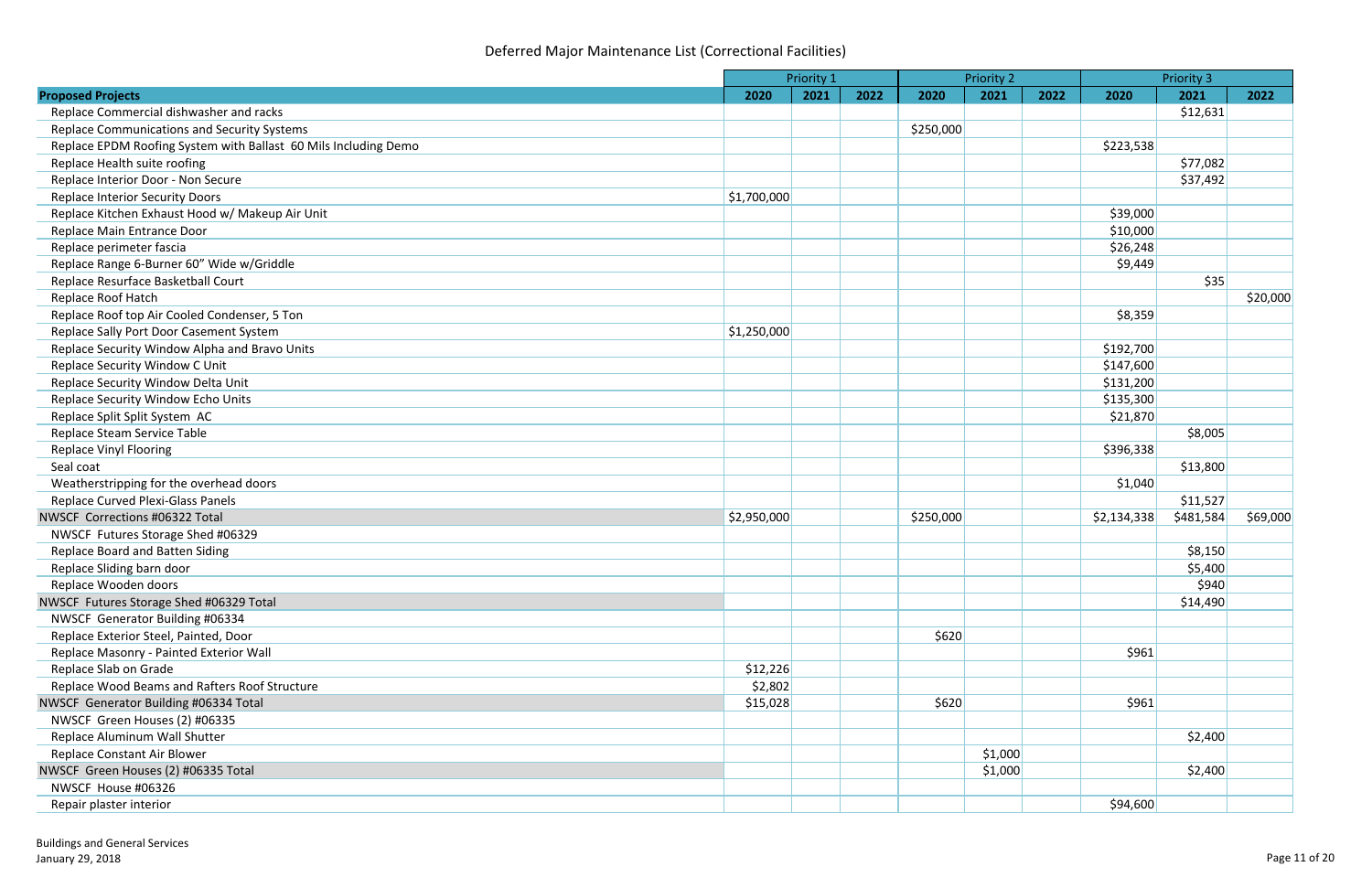|                                                        | Priority 1 |      |      |           |                           |      |           |                           |          |
|--------------------------------------------------------|------------|------|------|-----------|---------------------------|------|-----------|---------------------------|----------|
| <b>Proposed Projects</b>                               | 2020       | 2021 | 2022 | 2020      | <b>Priority 2</b><br>2021 | 2022 | 2020      | <b>Priority 3</b><br>2021 | 2022     |
| Repair stone foundation                                | \$100,000  |      |      |           |                           |      |           |                           |          |
| <b>Replace Asphalt Shingles</b>                        |            |      |      | \$6,800   |                           |      |           |                           |          |
| Replace Bathtub (Enameled Steel) & Faucets             |            |      |      | \$2,923   |                           |      |           |                           |          |
| <b>Replace Electrical Wiring</b>                       | \$80,000   |      |      |           |                           |      |           |                           |          |
| Replace Gas-Fired Furnace                              | \$1,534    |      |      |           |                           |      |           |                           |          |
| Replace Hardwood Flooring                              |            |      |      |           |                           |      | \$32,952  |                           |          |
| Replace Historic Wood Window                           |            |      |      | \$60,000  |                           |      |           |                           |          |
| Replace Kitchen cabinets                               |            |      |      |           |                           |      | \$1,542   |                           |          |
| Replace Lavatory Porcelain                             |            |      |      | \$660     |                           |      |           |                           |          |
| Replace Masonry Chimney and Fireplace                  |            |      |      | \$40,000  |                           |      |           |                           |          |
| <b>Replace Piping</b>                                  | \$191,200  |      |      |           |                           |      |           |                           |          |
| Replace Plaster - Painted Smooth Finish                |            |      |      |           |                           |      | \$20,000  | \$20,000                  |          |
| Replace Traditional Wood Beams and Rafters             | \$6,180    |      |      |           |                           |      |           |                           |          |
| Replace Vinyl Wall Covering                            |            |      |      |           |                           |      | \$30,320  |                           |          |
| <b>Replace Water Closet</b>                            |            |      |      | \$894     |                           |      |           |                           |          |
| Replace Wood Beams and Joist Supporting Timber Decking | \$120,000  |      |      |           |                           |      |           |                           |          |
| <b>Replace Wood Doors</b>                              |            |      |      | \$4,000   |                           |      |           |                           |          |
| Replace Wood interior doors                            |            |      |      | \$8,000   |                           |      |           |                           |          |
| Replace Wood Porch and Steps                           |            |      |      |           |                           |      | \$3,093   |                           |          |
| <b>Replace Wood Siding</b>                             |            |      |      | \$400,000 |                           |      |           |                           |          |
| <b>Replace Wood Stairs</b>                             |            |      |      |           |                           |      | \$10,310  |                           |          |
| NWSCF House #06326 Total                               | \$498,914  |      |      | \$523,277 |                           |      | \$192,817 | \$20,000                  |          |
| NWSCF Lift Station # 06320                             |            |      |      |           |                           |      |           |                           |          |
| Replace Exterior Steel, Painted, Door                  | \$620      |      |      |           |                           |      |           |                           |          |
| NWSCF Lift Station # 06320 Total                       | \$620      |      |      |           |                           |      |           |                           |          |
| NWSCF Maintenance Building #06339                      |            |      |      |           |                           |      |           |                           |          |
| Replace Interior Paint - Walls and Ceilings            |            |      |      |           |                           |      | \$1,680   |                           |          |
| NWSCF Maintenance Building #06339 Total                |            |      |      |           |                           |      | \$1,680   |                           |          |
| NWSCF Print Shop #06330                                |            |      |      |           |                           |      |           |                           |          |
| Replace Aluminum Window                                |            |      |      |           |                           |      |           |                           | \$18,220 |
| Replace Epoxy Flooring                                 |            |      |      |           |                           |      | \$10,016  |                           |          |
| Replace Exterior Steel Door                            |            |      |      |           |                           |      |           | \$3,720                   |          |
| Replace Exterior Wood Stairs and Landing               |            |      |      | \$1,750   |                           |      |           |                           |          |
| Replace Gas-Fired Water Boiler                         |            |      |      |           |                           |      | \$5,425   |                           |          |
| Replace Heat Pump Air to Air 7.5-Ton                   | \$10,675   |      |      |           |                           |      |           |                           |          |
| Replace Interior Paint - Walls and Ceilings            |            |      |      |           |                           |      | \$1,680   |                           |          |
| Replace Janitorial Sink                                |            |      |      | \$1,091   |                           |      |           |                           |          |
| <b>Replace Laminate Flooring</b>                       |            |      |      |           |                           |      | \$912     |                           |          |
| Replace Metal Standing Seam Roof                       |            |      |      |           |                           |      |           | \$69,336                  |          |
| Replace Sink and Faucet                                |            |      |      |           |                           |      |           | \$693                     |          |
| Replace Unit Ventilators with Water Sourced Heat       |            |      |      |           | \$4,050                   |      |           |                           |          |
|                                                        |            |      |      |           |                           |      |           |                           | \$4,000  |
| Replace Window Security Screen                         |            |      |      |           |                           |      |           |                           |          |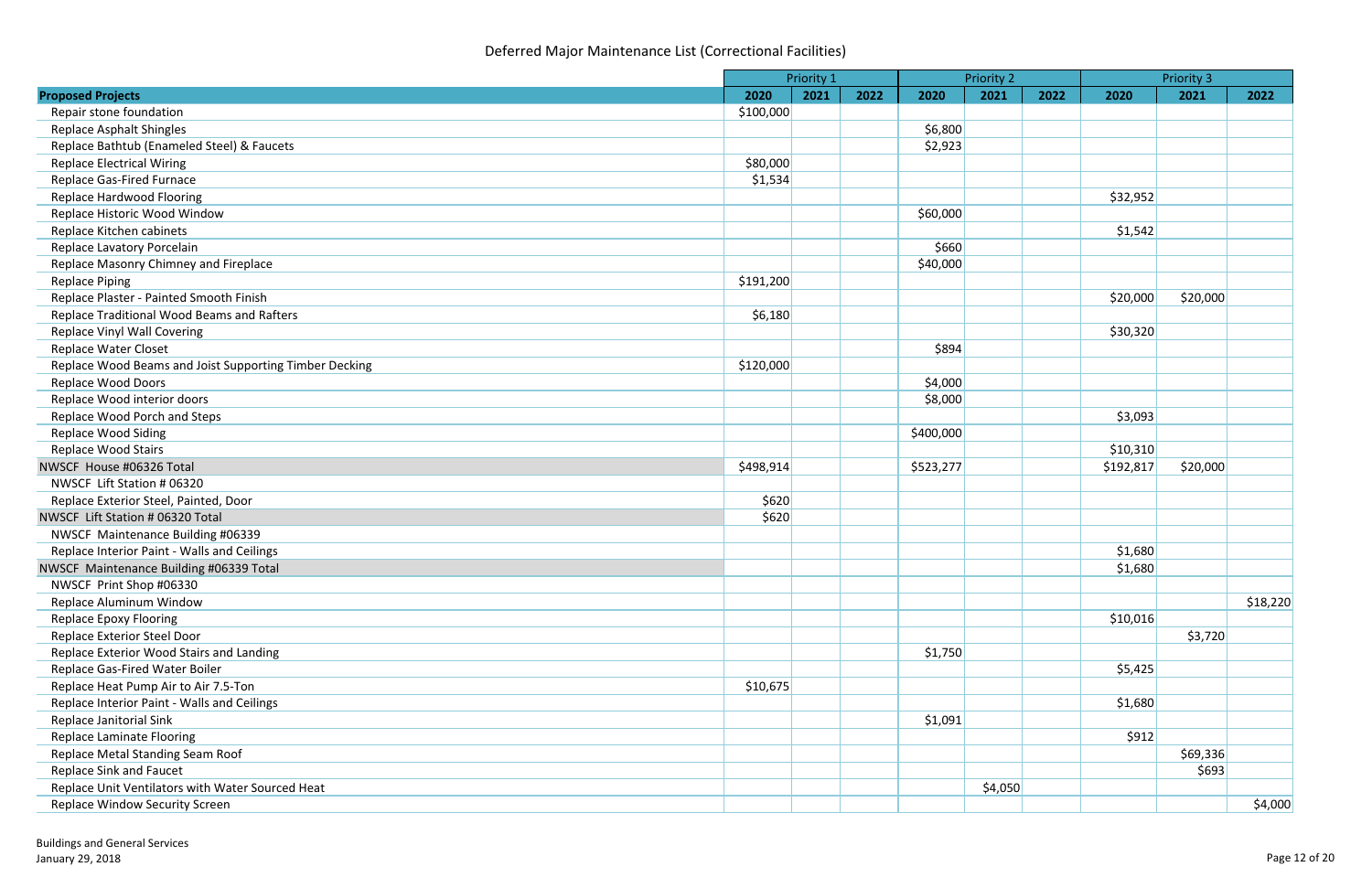| <b>Proposed Projects</b>                           |                                  | Priority 1 |      | <b>Priority 2</b> |         |      |           | <b>Priority 3</b>         |           |
|----------------------------------------------------|----------------------------------|------------|------|-------------------|---------|------|-----------|---------------------------|-----------|
|                                                    | 2020                             | 2021       | 2022 | 2020              | 2021    | 2022 | 2020      | 2021                      | 2022      |
| NWSCF Print Shop #06330 Total                      | \$10,675                         |            |      | \$2,841           | \$4,050 |      | \$18,033  | \$73,749                  | \$22,220  |
| NWSCF Program Building #06333                      |                                  |            |      |                   |         |      |           |                           |           |
| Repaint                                            |                                  |            |      |                   |         |      |           | \$12,000                  |           |
| Replace Acoustical Tile With Exposed Grid System   |                                  |            |      |                   |         |      |           | \$11,875                  |           |
| Replace Air Handler                                | \$47,096                         |            |      |                   |         |      |           |                           |           |
| <b>Replace Asphalt Shingles</b>                    |                                  |            |      |                   |         |      |           | \$4,300                   |           |
| Replace EPDM Roofing with Ballast, Including Demo  |                                  |            |      |                   |         |      |           | \$15,853                  |           |
| Replace Galvanized Steel Hatch                     |                                  |            |      |                   |         |      | \$1,050   |                           |           |
| Replace Residential Kitchen Cabinets Wall and Base |                                  |            |      |                   |         |      |           | \$5,580                   |           |
| Replace Steel Painted Door with Window             |                                  |            |      |                   |         |      | \$1,240   |                           |           |
| <b>Replace Vinyl Flooring</b>                      |                                  |            |      |                   |         |      |           | \$30,488                  |           |
| Replace Water Heater                               |                                  |            |      |                   |         |      |           |                           | \$800     |
| NWSCF Program Building #06333 Total                | \$47,096                         |            |      |                   |         |      | \$2,290   | \$80,095                  | \$800     |
| NWSCF Sewage Building #06328                       |                                  |            |      |                   |         |      |           |                           |           |
| <b>Replace Asphalt Shingles</b>                    |                                  |            |      | \$6,450           |         |      |           |                           |           |
| Replace Exterior Door with Window                  |                                  |            |      | \$2,480           |         |      |           |                           |           |
| <b>Replace Vinyl Siding</b>                        |                                  |            |      |                   |         |      | \$15,160  |                           |           |
| NWSCF Sewage Building #06328 Total                 |                                  |            |      | \$8,930           |         |      | \$15,160  |                           |           |
| NWSCF Wood Shop #06323                             |                                  |            |      |                   |         |      |           |                           |           |
| Paint walls                                        |                                  |            |      |                   |         |      | \$1,128   |                           | \$1,128   |
| Replace Aluminum Window Operable                   |                                  |            |      |                   |         |      |           |                           | \$18,220  |
| <b>Replace Commercial Washers</b>                  |                                  |            |      |                   |         |      | \$50,590  |                           |           |
| Replace Counter Top Sink and Faucet                |                                  |            |      |                   |         |      |           | \$1,386                   |           |
| <b>Replace Epoxy Flooring</b>                      |                                  |            |      |                   |         |      | \$106,420 |                           |           |
| Replace Exterior Steel Door                        |                                  |            |      |                   |         |      |           | \$3,720                   |           |
| Replace Gas Dryer, Commercial                      |                                  |            |      |                   |         |      | \$26,880  |                           |           |
| Replace Interior Paint - Walls and Ceilings        |                                  |            |      |                   |         |      | \$1,680   |                           |           |
| <b>Replace Metal Stairs</b>                        |                                  |            |      |                   |         |      | \$12,006  |                           |           |
| Replace Metal Standing Seam Roof                   |                                  |            |      |                   |         |      |           | \$69,336                  |           |
| Replace Security Screen with Interior Release      |                                  |            |      |                   |         |      |           |                           | \$4,000   |
| Replace Stucco                                     |                                  |            |      |                   |         |      | \$5,792   |                           |           |
| Replace Unit Ventilators with Water Sourced Heat   |                                  |            |      |                   | \$4,050 |      |           |                           |           |
| NWSCF Wood Shop #06323 Total                       |                                  |            |      |                   | \$4,050 |      | \$204,496 | \$74,442                  | \$23,348  |
| <b>Northwest State Correctional Facility Total</b> | $$3,768,246$ $$1,200$ $$128,000$ |            |      | \$843,983         | \$9,100 |      |           | $$3,465,351$ $$1,042,699$ | \$135,356 |
| St. Johnsbury                                      |                                  |            |      |                   |         |      |           |                           |           |
| <b>Corrections Community Work Camp</b>             |                                  |            |      |                   |         |      |           |                           |           |
| CCWC Dormitory #06347                              |                                  |            |      |                   |         |      |           |                           |           |
| Clad remaining steel doora with stainless plate    |                                  |            |      |                   |         |      | \$1,800   |                           |           |
| Repair or Replace Metal Panel Siding               |                                  |            |      |                   |         |      | \$9,903   |                           |           |
| Replace Air Handler 5080 CFM                       |                                  |            |      | \$22,474          |         |      |           |                           |           |
| Replace Direct Digital Control (DDC) Devices       |                                  |            |      | \$1,835           |         |      |           |                           |           |
| Replace Exhaust Fan, Centrifugal Aluminum Housing  |                                  |            |      |                   |         |      | \$2,728   |                           |           |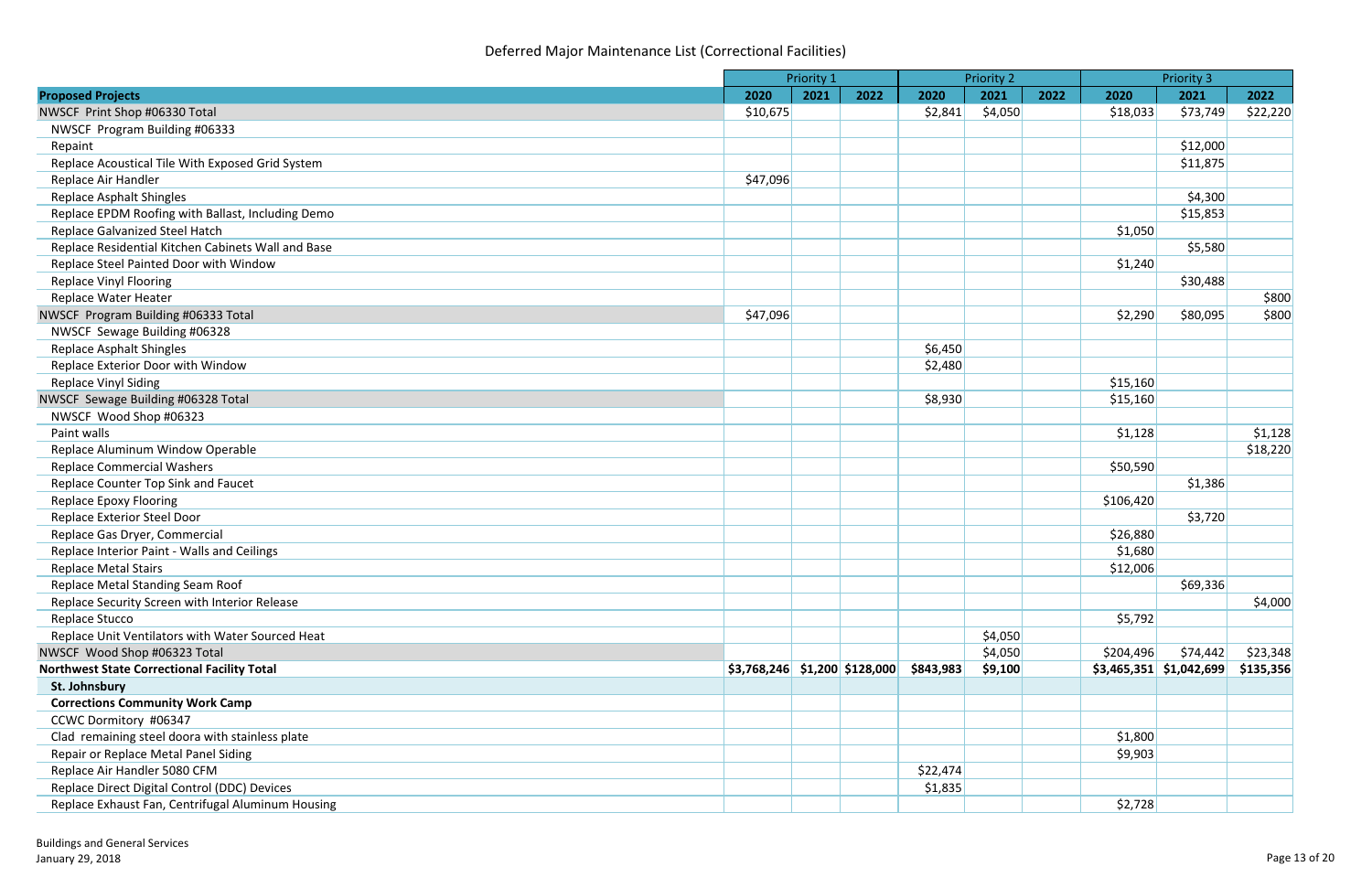|                                                                           | Priority 1 |      | <b>Priority 2</b> |          |          |      | <b>Priority 3</b> |           |         |
|---------------------------------------------------------------------------|------------|------|-------------------|----------|----------|------|-------------------|-----------|---------|
| <b>Proposed Projects</b>                                                  | 2020       | 2021 | 2022              | 2020     | 2021     | 2022 | 2020              | 2021      | 2022    |
| Replace Industrial Security Steel Frame Window, Sash, Double-Glazed, 25   |            |      |                   |          |          |      |                   | \$262,400 |         |
| Replace Vinyl Tile                                                        |            |      |                   |          |          |      | \$39,634          |           |         |
| Replace Wood fired Boiler 1400 MBH Mills 450-12                           |            |      |                   |          |          |      | \$63,437          |           |         |
| CCWC Dormitory #06347 Total                                               |            |      |                   | \$24,309 |          |      | \$117,501         | \$262,400 |         |
| CCWC Main Admin. Bldg #06343                                              |            |      |                   |          |          |      |                   |           |         |
| Add visual alarm to existing audible fire alarm                           |            |      |                   |          |          |      | \$500             |           |         |
| Civil Engineering Study for Parking Redesign and Stormwater Management    |            |      |                   |          |          |      | \$5,000           |           |         |
| Clad Steel door with stainless plate                                      |            |      |                   |          |          |      | \$1,350           |           |         |
| Repair/Replace Metal Panel Siding                                         |            |      |                   |          |          |      | \$13,512          |           |         |
| Replace 36" Open Burner Range                                             |            |      |                   |          |          |      | \$8,450           |           |         |
| Replace 55" Reach-In Refrigerator                                         |            |      |                   |          |          |      | \$4,550           |           |         |
| Replace Direct Digital Controls (DDC) Basic                               |            |      |                   |          |          |      | \$11,315          |           |         |
| Replace Dishwasher Commercial Rack Type Semi Auto 38 to 50 Racks Per Hour |            |      |                   |          |          |      |                   | \$15,231  |         |
| Replace Faucets with Lever Controls and Insulate Piping                   |            |      |                   |          |          |      | \$250             |           |         |
| Replace Garbage disposal 2 HP                                             |            |      |                   |          |          |      |                   | \$4,017   |         |
| Replace Kitchen Exhaust Hood w/ Makeup Air Unit                           |            |      |                   |          |          |      | \$30,900          |           |         |
| Replace Pave Accessible Parking w/ Striping                               |            |      |                   |          |          |      | \$2,736           |           | \$2,736 |
| Replace Walk-in Freezer 8 X 10                                            |            |      |                   |          |          |      |                   | \$19,344  |         |
| Replace Walk-in Refrigerator 6 X 10                                       |            |      |                   |          |          |      |                   | \$11,424  |         |
| CCWC Main Admin. Bldg #06343 Total                                        |            |      |                   |          |          |      | \$78,563          | \$50,016  | \$2,736 |
| CCWC Maintenance #06348                                                   |            |      |                   |          |          |      |                   |           |         |
| Replace 400 CFM Fan Coil Unit with Horizontal Blower Coil                 |            |      |                   |          | \$11,555 |      |                   |           |         |
| Replace Wood Dust Collection System                                       |            |      |                   | \$3,700  |          |      |                   |           |         |
| CCWC Maintenance #06348 Total                                             |            |      |                   | \$3,700  | \$11,555 |      |                   |           |         |
| CCWC Wood Shed 1 #06349                                                   |            |      |                   |          |          |      |                   |           |         |
| <b>Stain Wood Siding</b>                                                  |            |      |                   |          |          |      | \$750             |           |         |
| CCWC Wood Shed 1 #06349 Total                                             |            |      |                   |          |          |      | \$750             |           |         |
| CCWC Wood Shed 2 #06345                                                   |            |      |                   |          |          |      |                   |           |         |
| Paint Wood Siding                                                         |            |      |                   |          |          |      | \$1,813           |           |         |
| CCWC Wood Shed 2 #06345 Total                                             |            |      |                   |          |          |      | \$1,813           |           |         |
| CCWC Wood Shed 3 #06338                                                   |            |      |                   |          |          |      |                   |           |         |
| Cover interior of rollup doors with flame retardant finish material       | \$400      |      |                   |          |          |      |                   |           |         |
| Paint 100% of Wood Siding                                                 |            |      |                   |          |          |      | \$750             |           |         |
| CCWC Wood Shed 3 #06338 Total                                             | \$400      |      |                   |          |          |      | \$750             |           |         |
| <b>Corrections Community Work Camp Total</b>                              | \$400      |      |                   | \$28,009 | \$11,555 |      | \$199,376         | \$312,416 | \$2,736 |
| <b>Northeast Regional Correctional Facility</b>                           |            |      |                   |          |          |      |                   |           |         |
| NERCF Greenhouse #06527                                                   |            |      |                   |          |          |      |                   |           |         |
| <b>Replace Corrugated Steel Roofing</b>                                   |            |      |                   |          |          |      |                   | \$1,683   |         |
| Replace Fiberglass panels                                                 |            |      |                   |          |          |      | \$3,850           |           |         |
| Replace Package Unit, Propane Heat, Electric Cooling                      | \$8,860    |      |                   |          |          |      |                   |           |         |
| NERCF Greenhouse #06527 Total                                             | \$8,860    |      |                   |          |          |      | \$3,850           | \$1,683   |         |
| NERCF Main Building #06341                                                |            |      |                   |          |          |      |                   |           |         |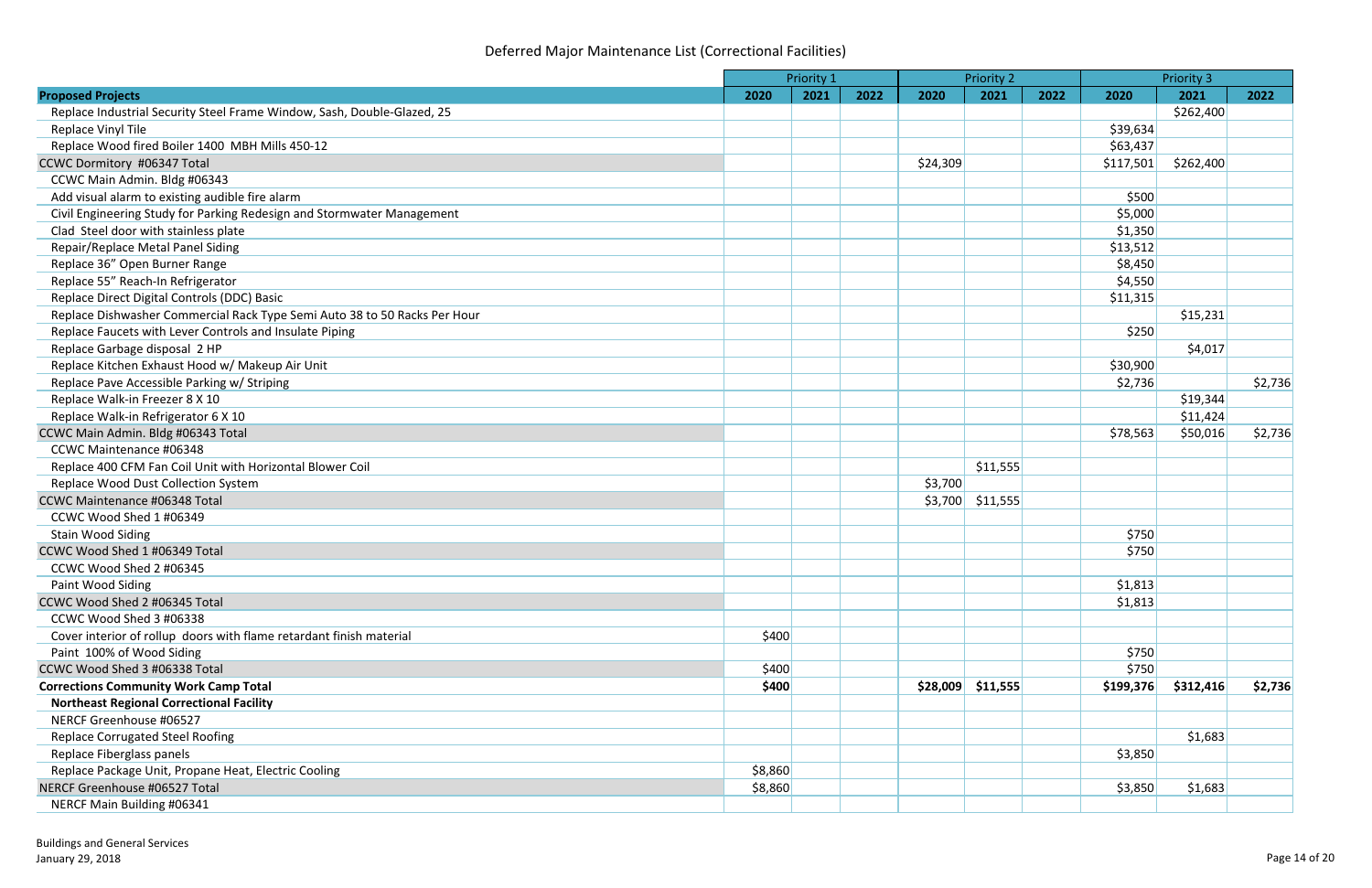| <b>Proposed Projects</b><br>2020<br>2022<br>2020<br>2020<br>2021<br>2021<br>2022<br>2021<br>2022<br>Boiler / Water Heater Study<br>\$5,000<br>Paint concrete walls<br>\$40,600<br>\$2,940<br>Patch and paint drywall<br>PID Study<br>\$5,000<br><b>Regrout Ceramic Tile</b><br>\$3,705<br>\$860<br>Repair 10% of Asset: Concrete Sidewalk, Curbing<br><b>Replace Acoustical Metal Tiles</b><br>\$8,352<br>\$14,000<br>Replace Asphalt Sealing/Striping<br>\$14,000<br>\$10,183<br><b>Replace Carpet</b><br>Replace Central Fire Alarm Panel<br>\$3,027<br>\$62,625<br>Replace Chain-Link Security Fencing<br>\$126,248<br>Replace Emergency Generator, 310 kW, Diesel<br>\$163,059<br>Replace EPDM Roofing System with Stone Ballast<br>\$70,008<br>Replace Fire Pump, 40hp<br>\$38,969<br>Replace Hood & Duct Fire Protection<br>Replace interior fire exit vestibule door for energy efficiency<br>\$7,500<br>Replace Kitchen Equipment Allowance<br>\$75,000<br>Replace operable steel-framed windows.<br>\$217,300<br><b>Replace Painted Concrete Floors</b><br>\$21,840<br>Replace Site Security & Alarm Systems<br>\$292,500<br>\$42,000<br>Replace Steel Exterior Door with View Window<br>Replace Washer/Dryer, Heavy Duty, Residential<br>\$2,475<br>\$520<br>\$520<br>Sealcoat asphalt basketball court.<br><b>Space Utilization Report</b><br>\$5,000<br>\$292,500<br>NERCF Main Building #06341 Total<br>\$180,054<br>\$62,625<br>\$698,052<br>NERCF Program Building #06346<br>\$3,024<br>Patch and paint drywall interior<br>\$17,131<br><b>Replace Carpeting</b><br>\$5,585<br>Replace Drywall - Painted Finished Ceilings<br>\$5,078<br>Replace Fire Alarm Panel<br>\$21,216<br><b>Replace Metal Roofing</b><br>NERCF Program Building #06346 Total<br>\$25,740<br>\$5,078<br>\$21,216<br>NERCF Pump Station Bldg #06523<br>\$800<br>Paint Wood Siding<br>\$2,101<br>Replace Sewage Ejector Pumps<br>\$2,101<br>\$800<br>NERCF Pump Station Bldg #06523 Total<br>NERCF Storage Building #06522 |                   | Priority 1 |  | <b>Priority 2</b> |  |  |         | <b>Priority 3</b> |  |
|----------------------------------------------------------------------------------------------------------------------------------------------------------------------------------------------------------------------------------------------------------------------------------------------------------------------------------------------------------------------------------------------------------------------------------------------------------------------------------------------------------------------------------------------------------------------------------------------------------------------------------------------------------------------------------------------------------------------------------------------------------------------------------------------------------------------------------------------------------------------------------------------------------------------------------------------------------------------------------------------------------------------------------------------------------------------------------------------------------------------------------------------------------------------------------------------------------------------------------------------------------------------------------------------------------------------------------------------------------------------------------------------------------------------------------------------------------------------------------------------------------------------------------------------------------------------------------------------------------------------------------------------------------------------------------------------------------------------------------------------------------------------------------------------------------------------------------------------------------------------------------------------------------------------------------------------------------------------------------------------------------------|-------------------|------------|--|-------------------|--|--|---------|-------------------|--|
|                                                                                                                                                                                                                                                                                                                                                                                                                                                                                                                                                                                                                                                                                                                                                                                                                                                                                                                                                                                                                                                                                                                                                                                                                                                                                                                                                                                                                                                                                                                                                                                                                                                                                                                                                                                                                                                                                                                                                                                                                |                   |            |  |                   |  |  |         |                   |  |
|                                                                                                                                                                                                                                                                                                                                                                                                                                                                                                                                                                                                                                                                                                                                                                                                                                                                                                                                                                                                                                                                                                                                                                                                                                                                                                                                                                                                                                                                                                                                                                                                                                                                                                                                                                                                                                                                                                                                                                                                                |                   |            |  |                   |  |  |         |                   |  |
|                                                                                                                                                                                                                                                                                                                                                                                                                                                                                                                                                                                                                                                                                                                                                                                                                                                                                                                                                                                                                                                                                                                                                                                                                                                                                                                                                                                                                                                                                                                                                                                                                                                                                                                                                                                                                                                                                                                                                                                                                |                   |            |  |                   |  |  |         |                   |  |
|                                                                                                                                                                                                                                                                                                                                                                                                                                                                                                                                                                                                                                                                                                                                                                                                                                                                                                                                                                                                                                                                                                                                                                                                                                                                                                                                                                                                                                                                                                                                                                                                                                                                                                                                                                                                                                                                                                                                                                                                                |                   |            |  |                   |  |  |         |                   |  |
|                                                                                                                                                                                                                                                                                                                                                                                                                                                                                                                                                                                                                                                                                                                                                                                                                                                                                                                                                                                                                                                                                                                                                                                                                                                                                                                                                                                                                                                                                                                                                                                                                                                                                                                                                                                                                                                                                                                                                                                                                |                   |            |  |                   |  |  |         |                   |  |
|                                                                                                                                                                                                                                                                                                                                                                                                                                                                                                                                                                                                                                                                                                                                                                                                                                                                                                                                                                                                                                                                                                                                                                                                                                                                                                                                                                                                                                                                                                                                                                                                                                                                                                                                                                                                                                                                                                                                                                                                                |                   |            |  |                   |  |  |         |                   |  |
|                                                                                                                                                                                                                                                                                                                                                                                                                                                                                                                                                                                                                                                                                                                                                                                                                                                                                                                                                                                                                                                                                                                                                                                                                                                                                                                                                                                                                                                                                                                                                                                                                                                                                                                                                                                                                                                                                                                                                                                                                |                   |            |  |                   |  |  |         |                   |  |
|                                                                                                                                                                                                                                                                                                                                                                                                                                                                                                                                                                                                                                                                                                                                                                                                                                                                                                                                                                                                                                                                                                                                                                                                                                                                                                                                                                                                                                                                                                                                                                                                                                                                                                                                                                                                                                                                                                                                                                                                                |                   |            |  |                   |  |  |         |                   |  |
|                                                                                                                                                                                                                                                                                                                                                                                                                                                                                                                                                                                                                                                                                                                                                                                                                                                                                                                                                                                                                                                                                                                                                                                                                                                                                                                                                                                                                                                                                                                                                                                                                                                                                                                                                                                                                                                                                                                                                                                                                |                   |            |  |                   |  |  |         |                   |  |
|                                                                                                                                                                                                                                                                                                                                                                                                                                                                                                                                                                                                                                                                                                                                                                                                                                                                                                                                                                                                                                                                                                                                                                                                                                                                                                                                                                                                                                                                                                                                                                                                                                                                                                                                                                                                                                                                                                                                                                                                                |                   |            |  |                   |  |  |         |                   |  |
|                                                                                                                                                                                                                                                                                                                                                                                                                                                                                                                                                                                                                                                                                                                                                                                                                                                                                                                                                                                                                                                                                                                                                                                                                                                                                                                                                                                                                                                                                                                                                                                                                                                                                                                                                                                                                                                                                                                                                                                                                |                   |            |  |                   |  |  |         |                   |  |
|                                                                                                                                                                                                                                                                                                                                                                                                                                                                                                                                                                                                                                                                                                                                                                                                                                                                                                                                                                                                                                                                                                                                                                                                                                                                                                                                                                                                                                                                                                                                                                                                                                                                                                                                                                                                                                                                                                                                                                                                                |                   |            |  |                   |  |  |         |                   |  |
|                                                                                                                                                                                                                                                                                                                                                                                                                                                                                                                                                                                                                                                                                                                                                                                                                                                                                                                                                                                                                                                                                                                                                                                                                                                                                                                                                                                                                                                                                                                                                                                                                                                                                                                                                                                                                                                                                                                                                                                                                |                   |            |  |                   |  |  |         |                   |  |
|                                                                                                                                                                                                                                                                                                                                                                                                                                                                                                                                                                                                                                                                                                                                                                                                                                                                                                                                                                                                                                                                                                                                                                                                                                                                                                                                                                                                                                                                                                                                                                                                                                                                                                                                                                                                                                                                                                                                                                                                                |                   |            |  |                   |  |  |         |                   |  |
|                                                                                                                                                                                                                                                                                                                                                                                                                                                                                                                                                                                                                                                                                                                                                                                                                                                                                                                                                                                                                                                                                                                                                                                                                                                                                                                                                                                                                                                                                                                                                                                                                                                                                                                                                                                                                                                                                                                                                                                                                |                   |            |  |                   |  |  |         |                   |  |
|                                                                                                                                                                                                                                                                                                                                                                                                                                                                                                                                                                                                                                                                                                                                                                                                                                                                                                                                                                                                                                                                                                                                                                                                                                                                                                                                                                                                                                                                                                                                                                                                                                                                                                                                                                                                                                                                                                                                                                                                                |                   |            |  |                   |  |  |         |                   |  |
|                                                                                                                                                                                                                                                                                                                                                                                                                                                                                                                                                                                                                                                                                                                                                                                                                                                                                                                                                                                                                                                                                                                                                                                                                                                                                                                                                                                                                                                                                                                                                                                                                                                                                                                                                                                                                                                                                                                                                                                                                |                   |            |  |                   |  |  |         |                   |  |
|                                                                                                                                                                                                                                                                                                                                                                                                                                                                                                                                                                                                                                                                                                                                                                                                                                                                                                                                                                                                                                                                                                                                                                                                                                                                                                                                                                                                                                                                                                                                                                                                                                                                                                                                                                                                                                                                                                                                                                                                                |                   |            |  |                   |  |  |         |                   |  |
|                                                                                                                                                                                                                                                                                                                                                                                                                                                                                                                                                                                                                                                                                                                                                                                                                                                                                                                                                                                                                                                                                                                                                                                                                                                                                                                                                                                                                                                                                                                                                                                                                                                                                                                                                                                                                                                                                                                                                                                                                |                   |            |  |                   |  |  |         |                   |  |
|                                                                                                                                                                                                                                                                                                                                                                                                                                                                                                                                                                                                                                                                                                                                                                                                                                                                                                                                                                                                                                                                                                                                                                                                                                                                                                                                                                                                                                                                                                                                                                                                                                                                                                                                                                                                                                                                                                                                                                                                                |                   |            |  |                   |  |  |         |                   |  |
|                                                                                                                                                                                                                                                                                                                                                                                                                                                                                                                                                                                                                                                                                                                                                                                                                                                                                                                                                                                                                                                                                                                                                                                                                                                                                                                                                                                                                                                                                                                                                                                                                                                                                                                                                                                                                                                                                                                                                                                                                |                   |            |  |                   |  |  |         |                   |  |
|                                                                                                                                                                                                                                                                                                                                                                                                                                                                                                                                                                                                                                                                                                                                                                                                                                                                                                                                                                                                                                                                                                                                                                                                                                                                                                                                                                                                                                                                                                                                                                                                                                                                                                                                                                                                                                                                                                                                                                                                                |                   |            |  |                   |  |  |         |                   |  |
|                                                                                                                                                                                                                                                                                                                                                                                                                                                                                                                                                                                                                                                                                                                                                                                                                                                                                                                                                                                                                                                                                                                                                                                                                                                                                                                                                                                                                                                                                                                                                                                                                                                                                                                                                                                                                                                                                                                                                                                                                |                   |            |  |                   |  |  |         |                   |  |
|                                                                                                                                                                                                                                                                                                                                                                                                                                                                                                                                                                                                                                                                                                                                                                                                                                                                                                                                                                                                                                                                                                                                                                                                                                                                                                                                                                                                                                                                                                                                                                                                                                                                                                                                                                                                                                                                                                                                                                                                                |                   |            |  |                   |  |  |         |                   |  |
|                                                                                                                                                                                                                                                                                                                                                                                                                                                                                                                                                                                                                                                                                                                                                                                                                                                                                                                                                                                                                                                                                                                                                                                                                                                                                                                                                                                                                                                                                                                                                                                                                                                                                                                                                                                                                                                                                                                                                                                                                |                   |            |  |                   |  |  |         |                   |  |
|                                                                                                                                                                                                                                                                                                                                                                                                                                                                                                                                                                                                                                                                                                                                                                                                                                                                                                                                                                                                                                                                                                                                                                                                                                                                                                                                                                                                                                                                                                                                                                                                                                                                                                                                                                                                                                                                                                                                                                                                                |                   |            |  |                   |  |  |         |                   |  |
|                                                                                                                                                                                                                                                                                                                                                                                                                                                                                                                                                                                                                                                                                                                                                                                                                                                                                                                                                                                                                                                                                                                                                                                                                                                                                                                                                                                                                                                                                                                                                                                                                                                                                                                                                                                                                                                                                                                                                                                                                |                   |            |  |                   |  |  |         |                   |  |
|                                                                                                                                                                                                                                                                                                                                                                                                                                                                                                                                                                                                                                                                                                                                                                                                                                                                                                                                                                                                                                                                                                                                                                                                                                                                                                                                                                                                                                                                                                                                                                                                                                                                                                                                                                                                                                                                                                                                                                                                                |                   |            |  |                   |  |  |         |                   |  |
|                                                                                                                                                                                                                                                                                                                                                                                                                                                                                                                                                                                                                                                                                                                                                                                                                                                                                                                                                                                                                                                                                                                                                                                                                                                                                                                                                                                                                                                                                                                                                                                                                                                                                                                                                                                                                                                                                                                                                                                                                |                   |            |  |                   |  |  |         |                   |  |
|                                                                                                                                                                                                                                                                                                                                                                                                                                                                                                                                                                                                                                                                                                                                                                                                                                                                                                                                                                                                                                                                                                                                                                                                                                                                                                                                                                                                                                                                                                                                                                                                                                                                                                                                                                                                                                                                                                                                                                                                                |                   |            |  |                   |  |  |         |                   |  |
|                                                                                                                                                                                                                                                                                                                                                                                                                                                                                                                                                                                                                                                                                                                                                                                                                                                                                                                                                                                                                                                                                                                                                                                                                                                                                                                                                                                                                                                                                                                                                                                                                                                                                                                                                                                                                                                                                                                                                                                                                |                   |            |  |                   |  |  |         |                   |  |
|                                                                                                                                                                                                                                                                                                                                                                                                                                                                                                                                                                                                                                                                                                                                                                                                                                                                                                                                                                                                                                                                                                                                                                                                                                                                                                                                                                                                                                                                                                                                                                                                                                                                                                                                                                                                                                                                                                                                                                                                                |                   |            |  |                   |  |  |         |                   |  |
|                                                                                                                                                                                                                                                                                                                                                                                                                                                                                                                                                                                                                                                                                                                                                                                                                                                                                                                                                                                                                                                                                                                                                                                                                                                                                                                                                                                                                                                                                                                                                                                                                                                                                                                                                                                                                                                                                                                                                                                                                |                   |            |  |                   |  |  |         |                   |  |
|                                                                                                                                                                                                                                                                                                                                                                                                                                                                                                                                                                                                                                                                                                                                                                                                                                                                                                                                                                                                                                                                                                                                                                                                                                                                                                                                                                                                                                                                                                                                                                                                                                                                                                                                                                                                                                                                                                                                                                                                                |                   |            |  |                   |  |  |         |                   |  |
|                                                                                                                                                                                                                                                                                                                                                                                                                                                                                                                                                                                                                                                                                                                                                                                                                                                                                                                                                                                                                                                                                                                                                                                                                                                                                                                                                                                                                                                                                                                                                                                                                                                                                                                                                                                                                                                                                                                                                                                                                |                   |            |  |                   |  |  |         |                   |  |
|                                                                                                                                                                                                                                                                                                                                                                                                                                                                                                                                                                                                                                                                                                                                                                                                                                                                                                                                                                                                                                                                                                                                                                                                                                                                                                                                                                                                                                                                                                                                                                                                                                                                                                                                                                                                                                                                                                                                                                                                                |                   |            |  |                   |  |  |         |                   |  |
|                                                                                                                                                                                                                                                                                                                                                                                                                                                                                                                                                                                                                                                                                                                                                                                                                                                                                                                                                                                                                                                                                                                                                                                                                                                                                                                                                                                                                                                                                                                                                                                                                                                                                                                                                                                                                                                                                                                                                                                                                |                   |            |  |                   |  |  |         |                   |  |
|                                                                                                                                                                                                                                                                                                                                                                                                                                                                                                                                                                                                                                                                                                                                                                                                                                                                                                                                                                                                                                                                                                                                                                                                                                                                                                                                                                                                                                                                                                                                                                                                                                                                                                                                                                                                                                                                                                                                                                                                                |                   |            |  |                   |  |  |         |                   |  |
|                                                                                                                                                                                                                                                                                                                                                                                                                                                                                                                                                                                                                                                                                                                                                                                                                                                                                                                                                                                                                                                                                                                                                                                                                                                                                                                                                                                                                                                                                                                                                                                                                                                                                                                                                                                                                                                                                                                                                                                                                | Paint Wood Siding |            |  |                   |  |  | \$2,750 |                   |  |
| \$6,919<br><b>Replace Corrugated Steel Roofing</b>                                                                                                                                                                                                                                                                                                                                                                                                                                                                                                                                                                                                                                                                                                                                                                                                                                                                                                                                                                                                                                                                                                                                                                                                                                                                                                                                                                                                                                                                                                                                                                                                                                                                                                                                                                                                                                                                                                                                                             |                   |            |  |                   |  |  |         |                   |  |
| \$6,919<br>NERCF Storage Building #06522 Total<br>\$2,750                                                                                                                                                                                                                                                                                                                                                                                                                                                                                                                                                                                                                                                                                                                                                                                                                                                                                                                                                                                                                                                                                                                                                                                                                                                                                                                                                                                                                                                                                                                                                                                                                                                                                                                                                                                                                                                                                                                                                      |                   |            |  |                   |  |  |         |                   |  |
| NERCF Wood Shed 1 #06521                                                                                                                                                                                                                                                                                                                                                                                                                                                                                                                                                                                                                                                                                                                                                                                                                                                                                                                                                                                                                                                                                                                                                                                                                                                                                                                                                                                                                                                                                                                                                                                                                                                                                                                                                                                                                                                                                                                                                                                       |                   |            |  |                   |  |  |         |                   |  |
| \$1,063<br>Paint Wood Siding                                                                                                                                                                                                                                                                                                                                                                                                                                                                                                                                                                                                                                                                                                                                                                                                                                                                                                                                                                                                                                                                                                                                                                                                                                                                                                                                                                                                                                                                                                                                                                                                                                                                                                                                                                                                                                                                                                                                                                                   |                   |            |  |                   |  |  |         |                   |  |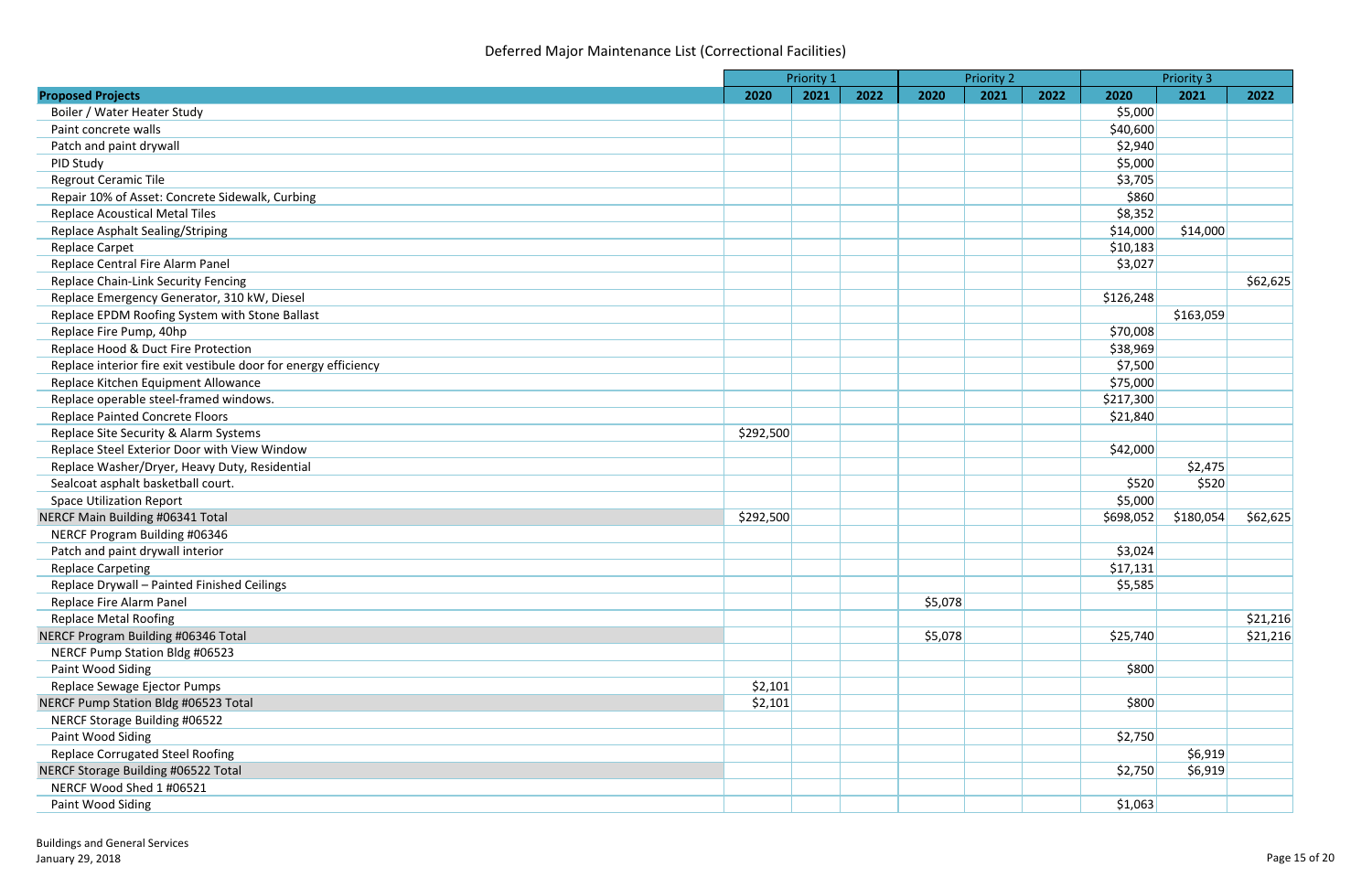|                                                          | Priority 1 |      |      |         | <b>Priority 2</b> |      | <b>Priority 3</b> |           |          |
|----------------------------------------------------------|------------|------|------|---------|-------------------|------|-------------------|-----------|----------|
| <b>Proposed Projects</b>                                 | 2020       | 2021 | 2022 | 2020    | 2021              | 2022 | 2020              | 2021      | 2022     |
| <b>Replace Corrugated Steel Roofing</b>                  |            |      |      |         |                   |      | \$4,862           |           |          |
| NERCF Wood Shed 1 #06521 Total                           |            |      |      |         |                   |      | \$5,925           |           |          |
| NERCF Wood Shed 2 #06524                                 |            |      |      |         |                   |      |                   |           |          |
| Paint Wood Siding                                        |            |      |      |         |                   |      | \$1,063           |           |          |
| <b>Replace Corrugated Steel Roofing</b>                  |            |      |      |         |                   |      | \$4,862           |           |          |
| NERCF Wood Shed 2 #06524 Total                           |            |      |      |         |                   |      | \$5,925           |           |          |
| NERCF Wood Shed 3 #06525                                 |            |      |      |         |                   |      |                   |           |          |
| Paint Wood Siding                                        |            |      |      |         |                   |      | \$1,600           |           |          |
| NERCF Wood Shed 3 #06525 Total                           |            |      |      |         |                   |      | \$1,600           |           |          |
| <b>Northeast Regional Correctional Facility Total</b>    | \$303,461  |      |      | \$5,078 |                   |      | \$744,641         | \$188,656 | \$83,841 |
| Windsor                                                  |            |      |      |         |                   |      |                   |           |          |
| <b>Southeast State Correctional Facility</b>             |            |      |      |         |                   |      |                   |           |          |
| Administration Building #60452                           |            |      |      |         |                   |      |                   |           |          |
| Replace Domestic Water Heater - Electric                 |            |      |      |         |                   |      | \$520             |           |          |
| Replace Hydronic Cabinet Heater                          |            |      |      |         |                   |      | \$2,106           |           |          |
| Replace Wood Deck and Stairs                             |            |      |      |         |                   |      | \$1,154           |           |          |
| Administration Building #60452 Total                     |            |      |      |         |                   |      | \$3,780           |           |          |
| BGS Garage (outside fence) #06467                        |            |      |      |         |                   |      |                   |           |          |
| Paint Existing Wood Siding                               |            |      |      |         |                   |      | \$1,661           |           |          |
| Replace Fluorescent Fixture 80 W                         |            |      |      |         |                   |      | \$841             |           |          |
| Replace Water Source Unit Heaters with Fan               |            |      |      |         |                   |      |                   |           | \$1,792  |
| Replace Wood-fired Boiler                                |            |      |      |         |                   |      |                   |           | \$5,425  |
| BGS Garage (outside fence) #06467 Total                  |            |      |      |         |                   |      | \$2,502           |           | \$7,217  |
| BGS Maint. Office (Old House) #06457                     |            |      |      |         |                   |      |                   |           |          |
| Paint Existing Wood Siding                               |            |      |      |         |                   |      | \$14,145          |           |          |
| Paint interior                                           |            |      |      |         |                   |      |                   | \$1,256   |          |
| Replace Bath Counter Top and Sink                        |            |      |      |         |                   |      | \$620             |           |          |
| Replace Boiler, Oil Fired, 144 to 177 MBH                |            |      |      |         |                   |      |                   | \$9,352   |          |
| Replace Domestic Hot Water Heater - Electric             | \$900      |      |      |         |                   |      |                   |           |          |
| Replace Fuel Tank, Above Ground - Steel - 275 Gal        |            |      |      | \$908   |                   |      |                   |           |          |
| Replace Refrigerator                                     |            |      |      |         |                   |      | \$661             |           |          |
| Replace Split System Unit, 3-Ton, Condenser and Fan Coil |            |      |      |         |                   |      |                   | \$7,500   |          |
| BGS Maint. Office (Old House) #06457 Total               | \$900      |      |      | \$908   |                   |      | \$15,426          | \$18,108  |          |
| BGS Shed #06472                                          |            |      |      |         |                   |      |                   |           |          |
| Replace Wood Rolling Overhead Door, Manual               |            |      |      |         |                   |      | \$2,688           |           |          |
| BGS Shed #06472 Total                                    |            |      |      |         |                   |      | \$2,688           |           |          |
| Boiler House #06443                                      |            |      |      |         |                   |      |                   |           |          |
| Prep and Paint Single Story Bldg)                        |            |      |      |         |                   |      | \$1,488           |           |          |
| Prep and paint walls                                     |            |      |      |         |                   |      | \$3,525           |           |          |
| Replace Circulation Pump 1/3 to 3/4 HP                   |            |      |      |         | \$2,845           |      |                   |           |          |
| Replace Diesel Generator 100 kW                          | \$42,733   |      |      |         |                   |      |                   |           |          |
| Replace Heating Water Distribution Pump 3 HP             |            |      |      |         | \$6,941           |      |                   |           |          |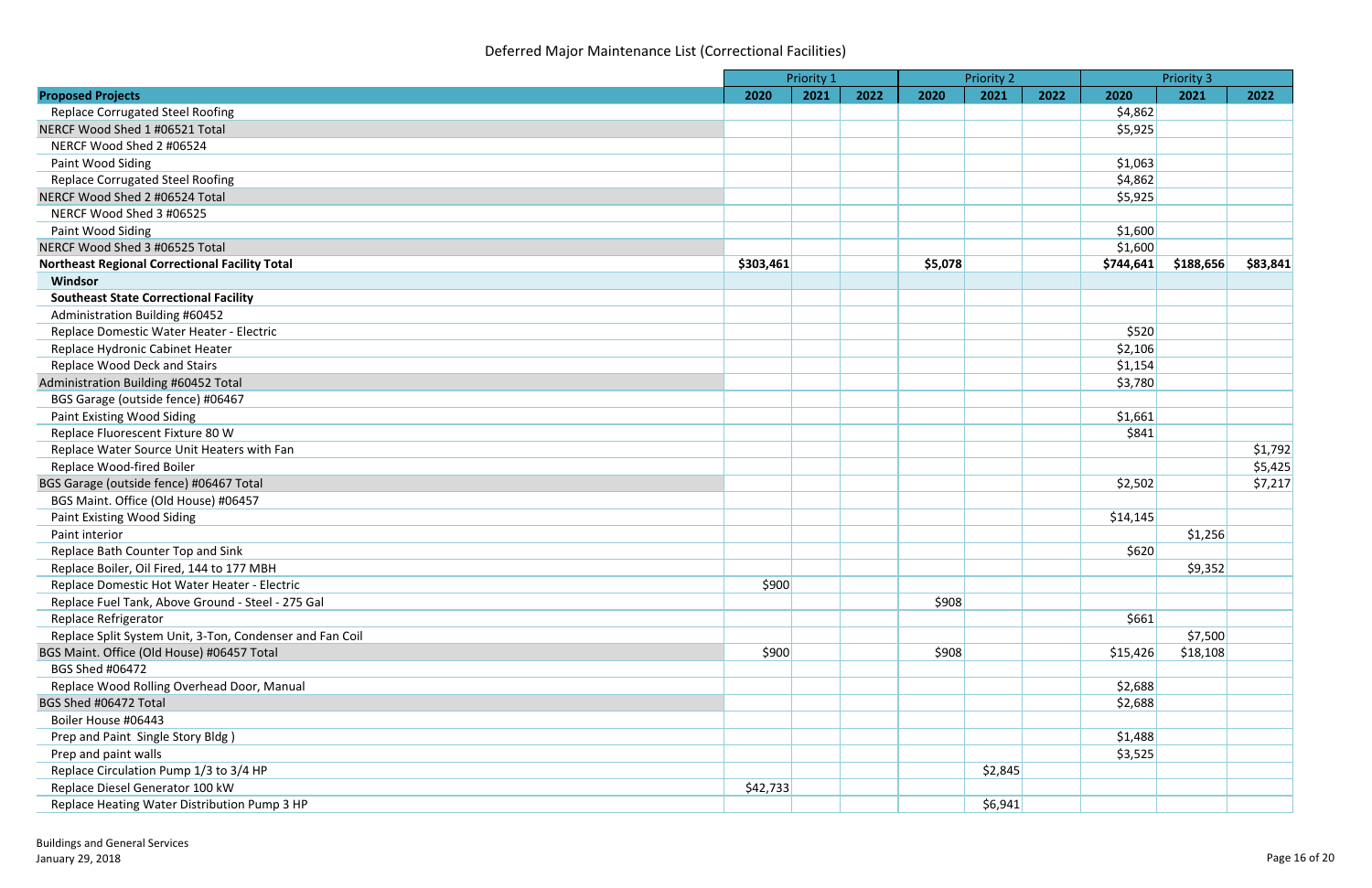|                                                                                                     |          |      | <b>Priority 1</b> |           | <b>Priority 2</b> |      |           | <b>Priority 3</b> |          |
|-----------------------------------------------------------------------------------------------------|----------|------|-------------------|-----------|-------------------|------|-----------|-------------------|----------|
| <b>Proposed Projects</b>                                                                            | 2020     | 2021 | 2022              | 2020      | 2021              | 2022 | 2020      | 2021              | 2022     |
| Boiler House #06443 Total                                                                           | \$42,733 |      |                   |           | \$9,786           |      | \$5,013   |                   |          |
| Cow Barn #06460                                                                                     |          |      |                   |           |                   |      |           |                   |          |
| Replace Brick Wall                                                                                  |          |      |                   | \$81,630  |                   |      |           |                   |          |
| Replace Concrete Block Masonry                                                                      |          |      |                   | \$6       |                   |      |           |                   |          |
| Replace EPDM Roofing System, 60 Mils Including Demo                                                 |          |      |                   | \$74,710  |                   |      |           |                   |          |
| <b>Replace Plywood Siding</b>                                                                       |          |      |                   | \$7,600   |                   |      |           |                   |          |
| Replace Retaining Wall, Cast in Place Concrete, Reinforced, Up to 6' High, No Shoring Or Protection |          |      |                   | \$33,715  |                   |      |           |                   |          |
| <b>Replace Timber Decking</b>                                                                       | \$16,010 |      |                   |           |                   |      |           |                   |          |
| Cow Barn #06460 Total                                                                               | \$16,010 |      |                   | \$197,662 |                   |      |           |                   |          |
| Creosote Plant #06458                                                                               |          |      |                   |           |                   |      |           |                   |          |
| <b>Replace Damaged Block</b>                                                                        |          |      |                   | \$3,225   |                   |      |           |                   |          |
| <b>Replace Exterior Doors</b>                                                                       |          |      |                   | \$1,982   |                   |      |           |                   |          |
| <b>Replace Metal Roofing</b>                                                                        |          |      |                   | \$27,571  |                   |      |           |                   |          |
| <b>Replace Metal Siding</b>                                                                         |          |      |                   | \$15,340  |                   |      |           |                   |          |
| Replace Oversized Roll-up Door                                                                      |          |      |                   | \$1,963   |                   |      |           |                   |          |
| Replace Steel Frame Window                                                                          |          |      |                   | \$1,805   |                   |      |           |                   |          |
| Creosote Plant #06458 Total                                                                         |          |      |                   | \$51,886  |                   |      |           |                   |          |
| Dorm & Dining #06448                                                                                |          |      |                   |           |                   |      |           |                   |          |
| Point Brick Wall Upper Floor                                                                        |          |      |                   |           |                   |      | \$141,005 |                   |          |
| Prep and paint interior walls                                                                       |          |      |                   |           |                   |      | \$12,200  |                   | \$12,200 |
| Prep and paint walls                                                                                |          |      |                   |           |                   |      | \$14,640  |                   | \$14,640 |
| Replace Bathroom Exhaust Fan                                                                        |          |      |                   |           |                   |      | \$1,755   |                   |          |
| <b>Replace Central Fire Panel</b>                                                                   |          |      |                   | \$3,027   |                   |      |           |                   |          |
| Replace Circulation Pump 1/3 to 3/4 HP                                                              |          |      |                   |           |                   |      | \$33,287  |                   |          |
| Replace Commercial Grade Water Closet With 1.6 Gpf Unit                                             |          |      |                   |           |                   |      | \$5,994   |                   |          |
| Replace Dishwasher Commercial Rack Type                                                             |          |      |                   |           |                   |      | \$6,909   |                   |          |
| Replace Domestic Clothes Dryer, Electric                                                            |          |      |                   |           |                   |      | \$5,135   |                   |          |
| Replace Domestic Clothes Washer                                                                     |          |      |                   |           |                   |      | \$4,165   |                   |          |
| Replace Food Processor with Blade Kit                                                               |          |      |                   |           |                   |      | \$4,013   |                   |          |
| Replace Hydronic Cabinet Heater                                                                     |          |      |                   |           |                   |      | \$4,212   |                   |          |
| Replace Indirectly Fired Water Heater                                                               |          |      |                   |           |                   |      | \$10,920  |                   |          |
| Replace Main Entrance Stairs                                                                        |          |      |                   | \$26,000  |                   |      |           |                   |          |
| Replace Range and Double Oven, 10 Burner                                                            |          |      |                   |           |                   |      | \$11,050  |                   |          |
| Replace Reach in Freezer 44 CF                                                                      |          |      |                   |           |                   |      | \$6,121   |                   |          |
| Replace Retaining Wall, Cast in Place Concrete, Reinforced, Up to 6' High, No Shoring Or Protection |          |      |                   |           |                   |      | \$43,830  |                   |          |
| Replace Slicer, Commercial Kitchen Equipment, with Table                                            |          |      |                   |           |                   |      | \$6,895   |                   |          |
| Replace Split System Unit, 3-Ton, Condenser and Fan Coil                                            |          |      |                   |           |                   |      | \$9,750   |                   |          |
| Replace Steel Door with Vision Lite                                                                 |          |      |                   |           |                   |      | \$66,816  |                   |          |
| Replace Urinal with 1.0 Gpf Model                                                                   |          |      |                   |           |                   |      | \$6,078   |                   |          |
| Replace Walk in Freezer 8'X12'                                                                      |          |      |                   |           |                   |      | \$19,344  |                   |          |
| Replace Walk in Refrigerator 8'X12'                                                                 |          |      |                   |           |                   |      | \$28,752  |                   |          |
| Replace Wall Pack 150 Watt High Pressure Sodium                                                     |          |      |                   |           |                   |      | \$2,125   |                   |          |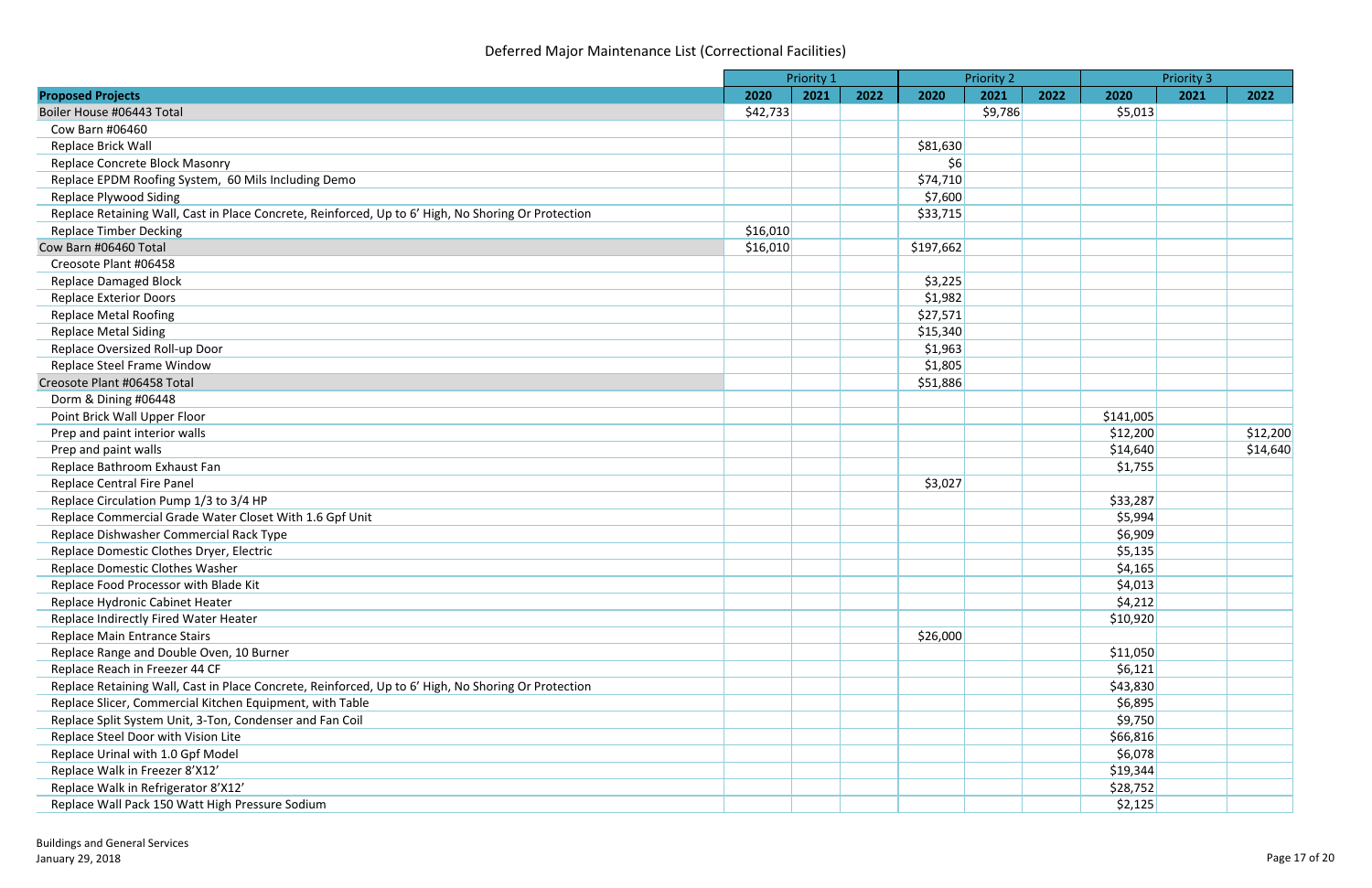|                                                                           | Priority 1 |      |      |          | <b>Priority 2</b> |      |           |                           |          |
|---------------------------------------------------------------------------|------------|------|------|----------|-------------------|------|-----------|---------------------------|----------|
| <b>Proposed Projects</b>                                                  | 2020       | 2021 | 2022 | 2020     | 2021              | 2022 | 2020      | <b>Priority 3</b><br>2021 | 2022     |
| Replace Wall Pack 70 Watt High Pressure Sodium                            |            |      |      |          |                   |      | \$1,954   |                           |          |
| Replace Water Softener, 37 Gpm                                            |            |      |      |          |                   |      | \$8,169   |                           |          |
| Dorm & Dining #06448 Total                                                |            |      |      | \$29,027 |                   |      | \$455,116 |                           | \$26,840 |
| Education Building #06446                                                 |            |      |      |          |                   |      |           |                           |          |
| Paint Existing Wood Siding                                                |            |      |      |          |                   |      | \$3,306   |                           |          |
| Repaint                                                                   |            |      |      |          |                   |      |           | \$3,380                   |          |
| Replace Acoustical Tile With Exposed Grid System                          |            |      |      |          |                   |      |           |                           | \$12,350 |
| Replace Domestic Water Heater                                             |            |      |      |          |                   |      |           |                           | \$1,950  |
| <b>Replace Exterior Doors</b>                                             |            |      |      |          |                   |      |           | \$806                     |          |
| Replace Split System AC                                                   |            |      |      |          |                   |      |           |                           | \$9,477  |
| <b>Replace Vinyl Flooring</b>                                             |            |      |      |          |                   |      | \$11,714  |                           |          |
| Education Building #06446 Total                                           |            |      |      |          |                   |      | \$15,020  | \$4,186                   | \$23,777 |
| Garage #06447                                                             |            |      |      |          |                   |      |           |                           |          |
| Concrete wall repairs                                                     |            |      |      | \$1,500  |                   |      |           |                           |          |
| Prep and Paint Exterior Siding                                            |            |      |      |          |                   |      | \$2,944   |                           |          |
| Repair slab cracks                                                        |            |      |      | \$2,000  |                   |      |           |                           |          |
| Replace Asphalt Shingles, Including Removal of Shingles                   | \$4,722    |      |      |          |                   |      |           |                           |          |
| Garage #06447 Total                                                       | \$4,722    |      |      | \$3,500  |                   |      | \$2,944   |                           |          |
| Gate House #06462                                                         |            |      |      |          |                   |      |           |                           |          |
| Paint, Single Family House, Per SF                                        |            |      |      |          |                   |      | \$1,380   |                           |          |
| Replace Wall Pack 70 Watt High Pressure Sodium                            |            |      |      | \$1,954  |                   |      |           |                           |          |
| Gate House #06462 Total                                                   |            |      |      | \$1,954  |                   |      | \$1,380   |                           |          |
| Hay Barn #06453                                                           |            |      |      |          |                   |      |           |                           |          |
| Paint Existing Wood Siding, One Coat, Spray with Medium Prep and Clean Up |            |      |      |          |                   |      | \$3,506   |                           |          |
| Replace Door- Exterior- Wood                                              |            |      |      | \$4,800  |                   |      |           |                           |          |
| Hay Barn #06453 Total                                                     |            |      |      | \$4,800  |                   |      | \$3,506   |                           |          |
| Heifer Barn #06459                                                        |            |      |      |          |                   |      |           |                           |          |
| Paint Existing Wood Siding                                                |            |      |      |          |                   |      | \$6,089   |                           |          |
| <b>Replace Metal Roofing</b>                                              |            |      |      |          |                   |      |           | \$18,513                  |          |
| Replace Wood Siding                                                       |            |      |      | \$6,520  |                   |      |           |                           |          |
| Heifer Barn #06459 Total                                                  |            |      |      | \$6,520  |                   |      | \$6,089   | \$18,513                  |          |
| Lumber Drying Shed #06449                                                 |            |      |      |          |                   |      |           |                           |          |
| Paint Existing Wood Siding                                                |            |      |      |          |                   |      | \$4,182   |                           |          |
| Lumber Drying Shed #06449 Total                                           |            |      |      |          |                   |      | \$4,182   |                           |          |
| Maintenance Shop #06442                                                   |            |      |      |          |                   |      |           |                           |          |
| Paint Existing Wood Siding                                                |            |      |      |          |                   |      | \$3,844   |                           |          |
| Repaint                                                                   |            |      |      |          |                   |      |           | \$1,000                   |          |
| <b>Replace Exterior Doors</b>                                             |            |      |      |          |                   |      |           | \$1,982                   |          |
| Replace Interior Door                                                     |            |      |      |          |                   |      |           | \$824                     |          |
| Replace Steam Unit Heater 85 MBH                                          | \$985      |      |      |          |                   |      |           |                           |          |
| Maintenance Shop #06442 Total                                             | \$985      |      |      |          |                   |      | \$3,844   | \$3,806                   |          |
| Maintenance Storage #06440                                                |            |      |      |          |                   |      |           |                           |          |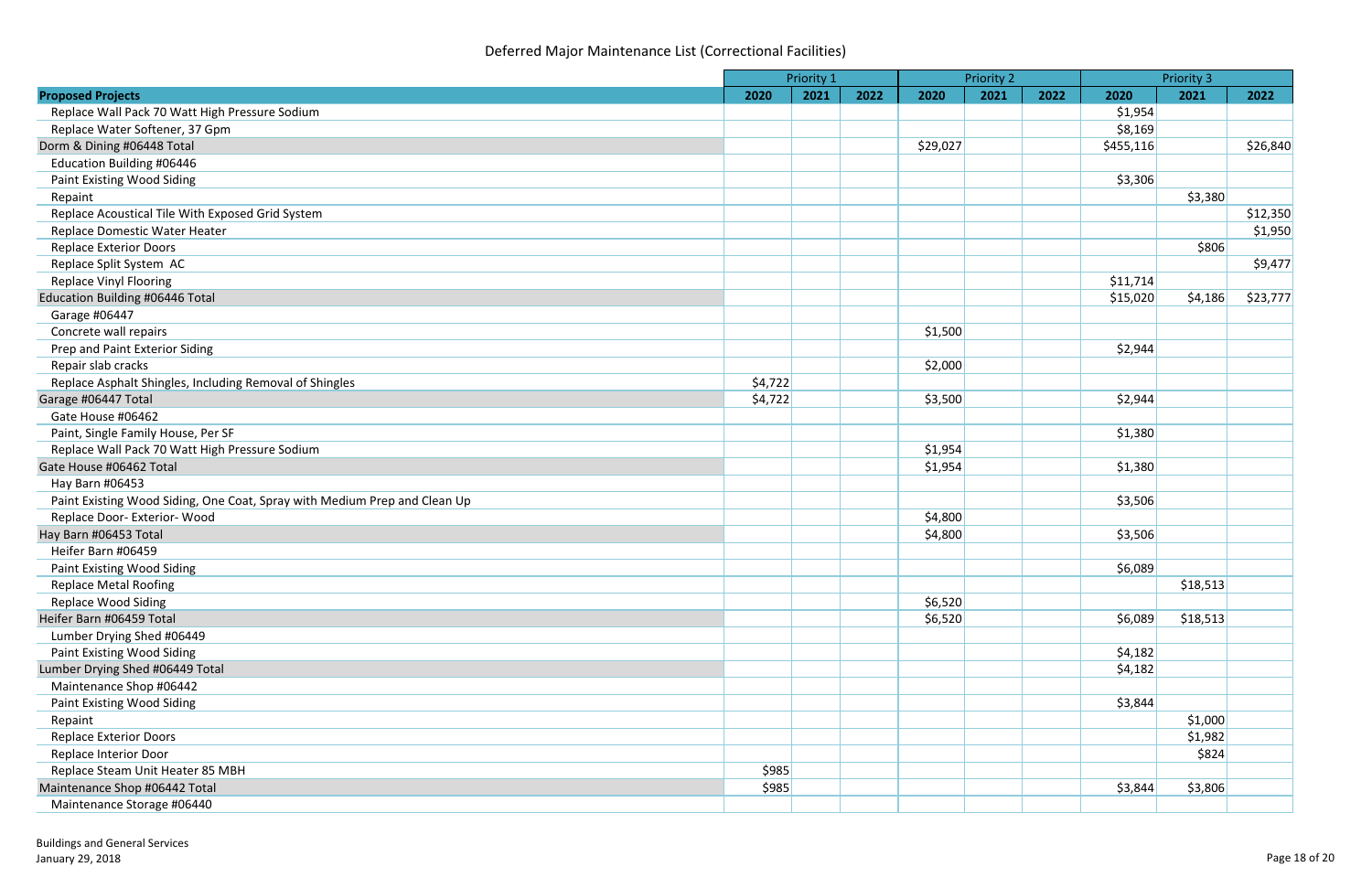|                                                         | Priority 1 |      | <b>Priority 2</b> |           |      | <b>Priority 3</b> |          |           |         |
|---------------------------------------------------------|------------|------|-------------------|-----------|------|-------------------|----------|-----------|---------|
| <b>Proposed Projects</b>                                | 2020       | 2021 | 2022              | 2020      | 2021 | 2022              | 2020     | 2021      | 2022    |
| Paint Existing Wood Siding                              |            |      |                   |           |      |                   | \$1,230  |           |         |
| Replace Aluminum Single Roll-Up Door                    |            |      |                   |           |      |                   |          | \$1,805   |         |
| <b>Replace Asphalt Shingles</b>                         |            |      |                   | \$4,300   |      |                   |          |           |         |
| Replace Wood Frame Window                               |            |      |                   | \$6,462   |      |                   |          |           |         |
| <b>Replace Wood Paneling</b>                            |            |      |                   |           |      |                   | \$2,200  |           |         |
| Maintenance Storage #06440 Total                        |            |      |                   | \$10,762  |      |                   | \$3,430  | \$1,805   |         |
| Milk Barn #06461                                        |            |      |                   |           |      |                   |          |           |         |
| Paint Existing Wood Siding                              |            |      |                   |           |      |                   | \$1,230  |           |         |
| Replace 12' X 12' Aluminum Single Roll-Up Door          |            |      |                   |           |      |                   |          | \$1,805   |         |
| <b>Replace Asphalt Shingles</b>                         |            |      |                   |           |      |                   | \$4,300  |           |         |
| Milk Barn #06461 Total                                  |            |      |                   |           |      |                   | \$5,530  | \$1,805   |         |
| North Country Dorm (ECHO) #06450                        |            |      |                   |           |      |                   |          |           |         |
| Paint Existing Wood Siding                              |            |      |                   |           |      |                   | \$12,792 |           |         |
| Replace Aluminum Large Windows                          |            |      |                   |           |      |                   | \$20,500 |           |         |
| Replace Commercial Grade Water Closet                   |            |      |                   |           |      |                   |          | \$1,332   |         |
| Replace Counter Top Sink and Faucet                     |            |      |                   |           |      |                   | \$5,404  |           |         |
| Replace Glazed Exterior Door                            |            |      |                   |           |      |                   |          | \$4,011   |         |
| Replace Hot Water Source Baseboard Heater               |            |      |                   |           |      |                   |          | \$3,518   |         |
| Replace Indirectly Fired Water Heater                   |            |      |                   |           |      |                   |          | \$3,640   |         |
| Replace Interior Painted                                |            |      |                   |           |      |                   | \$11,772 | \$11,772  |         |
| Replace Janitorial Sink                                 |            |      |                   |           |      |                   |          | \$1,418   |         |
| <b>Replace Metal Roofing</b>                            |            |      |                   |           |      |                   |          | \$110,285 |         |
| <b>Replace Security Windows</b>                         |            |      |                   | \$582,200 |      |                   |          |           |         |
| Replace Toilet Partitions Painted Metal Overhead Braced |            |      |                   |           |      |                   |          | \$2,289   |         |
| Replace Vinyl Tile                                      |            |      |                   |           |      |                   |          | \$9,776   |         |
| Replace Wall Urinal                                     |            |      |                   |           |      |                   |          |           | \$1,560 |
| North Country Dorm (ECHO) #06450 Total                  |            |      |                   | \$582,200 |      |                   | \$50,469 | \$148,042 | \$1,560 |
| Plate Shop (Program) #06455                             |            |      |                   |           |      |                   |          |           |         |
| Repaint                                                 |            |      |                   |           |      |                   | \$3,000  |           |         |
| Replace Acoustical Tile With Exposed Grid System        |            |      |                   |           |      |                   |          |           | \$7,125 |
| Replace Domestic Water Heater                           |            |      |                   |           | \$50 |                   |          |           |         |
| <b>Replace Exterior Doors</b>                           |            |      |                   |           |      |                   |          | \$3,100   |         |
| Plate Shop (Program) #06455 Total                       |            |      |                   |           | \$50 |                   | \$3,000  | \$3,100   | \$7,125 |
| Pump House #06470                                       |            |      |                   |           |      |                   |          |           |         |
| Replace Wall Heaters, Electric                          |            |      |                   | \$806     |      |                   |          |           |         |
| Pump House #06470 Total                                 |            |      |                   | \$806     |      |                   |          |           |         |
| Saw Mill #06451                                         |            |      |                   |           |      |                   |          |           |         |
| Paint Existing Wood Siding                              |            |      |                   |           |      |                   | \$6,027  |           |         |
| Saw Mill #06451 Total                                   |            |      |                   |           |      |                   | \$6,027  |           |         |
| Service Building #06445                                 |            |      |                   |           |      |                   |          |           |         |
| <b>General Painting Cost Per SF</b>                     |            |      |                   |           |      |                   | \$2,820  |           |         |
| Service Building #06445 Total                           |            |      |                   |           |      |                   | \$2,820  |           |         |
|                                                         |            |      |                   |           |      |                   |          |           |         |